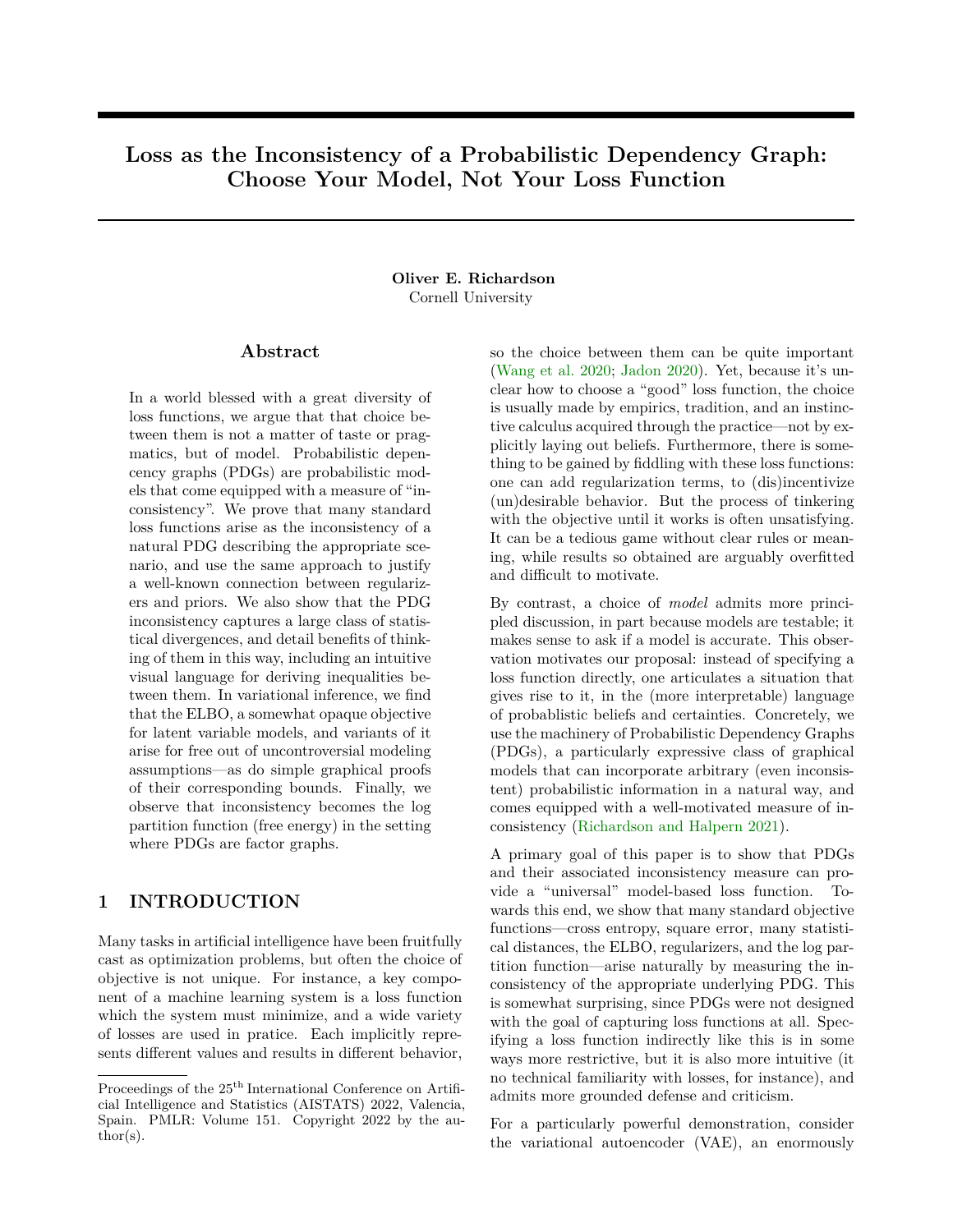successful class of generative model that has enabled breakthroughs in image generation, semantic interpolation, and unsupervised feature learning [\(Kingma and](#page-9-3) [Welling 2014\)](#page-9-3). Structurally, a VAE for a space *X* consists of a (smaller) latent space *Z*, a prior distribution  $p(Z)$ , a decoder  $d(X|Z)$ , and an encoder  $e(Z|X)$ . A VAE is not considered a "graphical model" for two reasons. The first is that the encoder  $e(Z|X)$  has the same target variable as  $p(Z)$ , so something like a Bayesian Network cannot simultaneously incorporate them both (besides, they could be inconsistent with one another). The second reason: it is not a VAE's structure, but rather its *loss function* that makes it tick. A VAE is typically trained by maximizing the "ELBO", a somewhat difficult-to-motivate function of a sample *x*, originating in variational calculus. We show that  $-ELBO(x)$  is also precisely the inconsistency of a PDG containing *x* and the probabilistic information of the autoencoder (*p, d*, and *e*). We can form such a PDG precisely because PDGs allow for inconsistency. Thus, PDG semantics simultaneously legitimize the strange structure of the VAE, and also justify its loss function, which can be thought of as a property of the model itself (its inconsistency), rather than some mysterious construction borrowed from physics.

Representing objectives as model inconsistencies, in addition to providing a principled way of selecting an objective, also has beneficial pedagogical side effects, because of the *structural* relationships between the underlying models. For instance, these relationships will allow us to derive simple and intuitive visual proofs of technical results, such as the variational inequalitites that traditionally motivate the ELBO, and the monotonicity of Rényi divergence.

In the coming sections, we show in more detail how this concept of inconsistency, beyond simply providing a permissive and intuitive modeling framework, reduces exactly to many standard objectives used in machine learning and to measures of statistical distance. We demonstrate that this framework clarifies the relationships between them, by providing clear derivations of otherwise opaque inequalities.

### **2 PRELIMINARIES**

We generally use capital letters for variables, and lower case letters for their values. For variables *X* and *Y* , a conditional probability distribution (cpd) *p* on *Y* given *X*, written  $p(Y|X)$ , consists of a probability distribution on *Y* (denoted  $p(Y|X = x)$  or  $p(Y|x)$  for short), for each possible value *x* of *X*. If *µ* is a probability on outcomes that determine *X* and *Y*, then  $\mu(X)$  denotes the marginal of  $\mu$  on *X*, and  $\mu(Y|X)$  denotes the conditional marginal of  $\mu$  on *Y*  given *X*. Depending on which we find clearer in context, we write either  $\mathbb{E}_{\mu} f$  or  $\mathbb{E}_{\omega \sim \mu} f(\omega)$  for expectation of  $f : \Omega \to \mathbb{R}$  over a distribution  $\mu$  with outcomes  $\Omega$ . We write  $D(\mu \parallel \nu) = \mathbb{E}_{\mu} \log \frac{\mu}{\nu}$  for the relative entropy (KL Divergence) of *ν* with respect to  $\mu$ , we write  $H(\mu) := \mathbb{E}_{\mu} \log \frac{1}{\mu}$  for the entropy of  $\mu$ ,  $H_{\mu}(X) := H(\mu(X))$  for the marginal entropy on a variable *X*, and  $H_\mu(Y \mid X) := \mathbb{E}_\mu \log 1/\mu(Y \mid X)$  for the conditional entropy of *Y* given *X*.

A *probabilistic dependency graph* (PDG) [\(Richardson](#page-9-2) [and Halpern 2021\)](#page-9-2), like a Bayesian Network (BN), is a directed graph with cpds attached to it. While this data is attached to the *nodes* of a BN, it is attached to the *edges* of a PDG. For instance, a BN of shape  $X \to Y \leftarrow Z$  contains a single cpd  $\Pr(Y|X, Z)$  on *Y* given joint values of *X* and *Z*, while a PDG of the same shape contains two cpds  $p(Y|X)$  and  $q(Y|Z)$ . The second approach is strictly more expressive, and can encode joint dependence with an extra variable. All information in a PDG can be expressed with variable confidence. We now restate the formal definition.

<span id="page-1-0"></span>**Definition 1.** A Probabilistic Dependency Graph (PDG) is a tuple  $\mathcal{M} = (\mathcal{N}, \mathcal{E}, \mathcal{V}, \mathbf{p}, \alpha, \beta)$ , where

- $\mathcal N$  is a set of nodes, corresponding to variables;
- *V* associates each node  $X \in \mathcal{N}$  with a set  $V(X)$  of possible values that the variable *X* can take;
- $\mathcal{E}$  is a set of labeled edges  $\{X \stackrel{L}{\rightarrow} Y\}$ , each with a source *X* and target *Y* from  $\mathcal{N}$ ;
- **p** associates a cpd  $\mathbf{p}_L(Y|X)$  to each edge  $X \xrightarrow{L} Y \in \mathcal{E}$ ;
- $\alpha$  associates to each edge  $X \stackrel{L}{\rightarrow} Y$  a non-negative number  $\alpha_L$  representing the modeler's confidence in the functional dependence of *Y* on *X*;
- *β* associates to each edge *L* a number  $\beta_L$ , the modeler's confidence in the reliability of the cpd  $\mathbf{p}_L$ .  $\Box$

How should one choose parameters  $\beta$  and  $\alpha$ ? A choice of  $\beta_L = 0$  means that the cpd  $p_L$  is effectively ignored, in the sense that such a PDG is equivalent to one in which the edge is attached to a different cpd  $q \neq p_L$ . On the other hand, a large value of  $\beta_L$  (or  $\infty$ ) indicates high (or absolute) confidence in the cpd. By default, we suppose  $\beta = 1$ , which is just a convenient choice of units—what's important are the magnitudes of *β* relative to one another. The parameter  $\alpha$ , typically in [0*,* 1], represents certainty in the causal structure of the graph, and plays only a minor role in this paper.

Like other graphical models, PDGs have semantics in terms of joint distributions  $\mu$  over all variables. Most directly, a PDG  $\hat{m}$  determines two scoring functions on joint distributions  $\mu$ . For the purposes of this paper, the more important of the two is the *incompatibility* of  $\mu$  with respect to  $\mathcal{M}$ , which measures the quantitative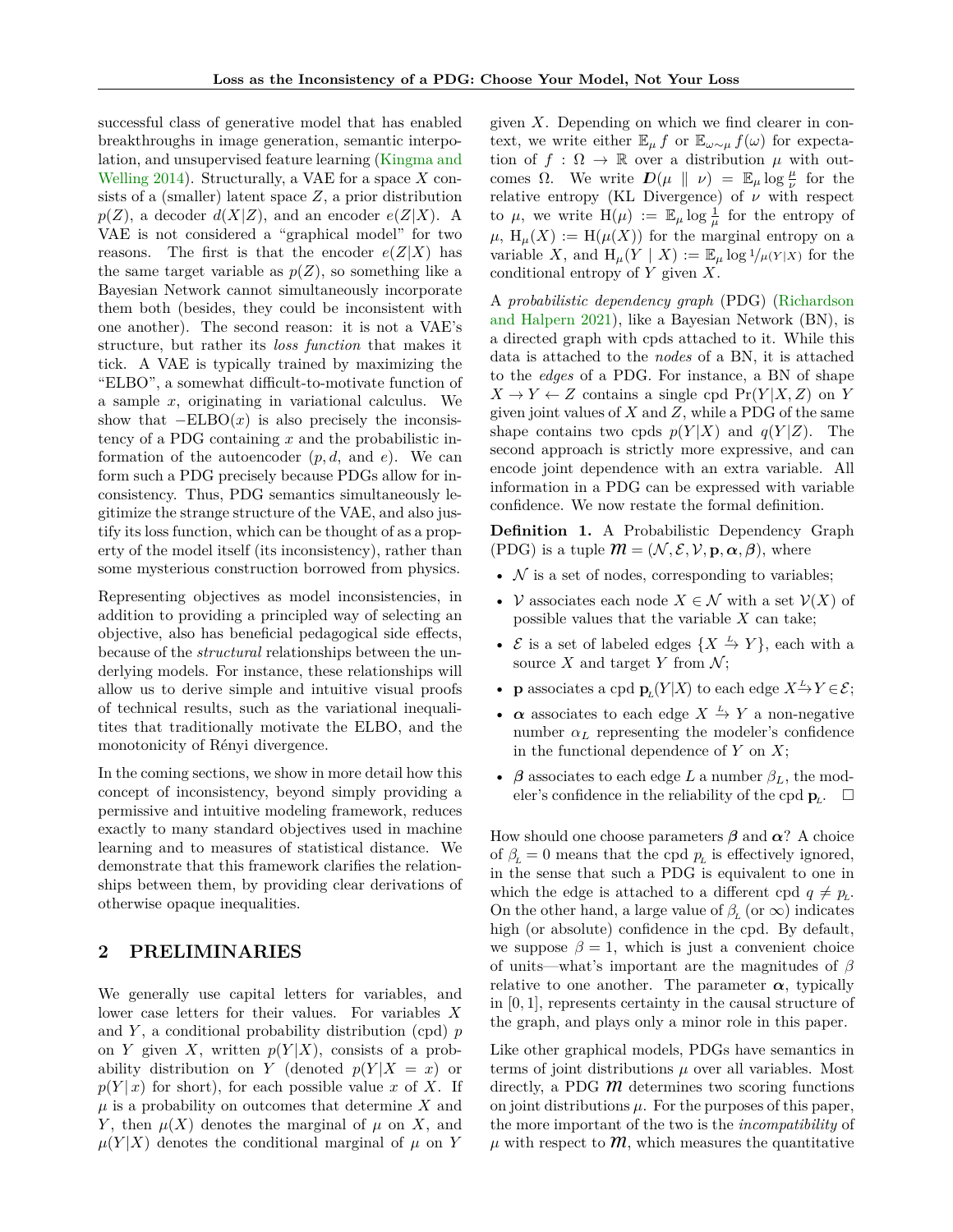discrepency between  $\mu$  and  $\hat{m}$ 's cpds, and is given by

<span id="page-2-3"></span>
$$
Incm(\mu) := \sum_{X \xrightarrow{L} Y} \beta_L \underset{x \sim \mu(X)}{\mathbb{E}} \mathcal{D}\left(\mu(Y \mid x) \middle| \mathbf{p}_L(Y \mid x)\right). \tag{1}
$$

Relative entropy  $D(\mu||p)$  measures divergence between  $\mu$  and  $p$ , and can be viewed as the overhead (in extra bits per sample) of using codes optimized for *p*, when in fact samples are distributed according to  $\mu$ [\(MacKay 2003\)](#page-9-4). But if one uses edges in proportion to the confidence one has in them, then inefficiencies for of high-confidence cpds are compounded, and hence more costly. So  $Inc<sub>m</sub>(\mu)$  measures the total excess cost of using **M**'s cpds in proportion to their confidences *β*, when worlds are distributed according to *µ*.

The *inconsistency* of  $m$ , denoted  $\langle m \rangle$ , is the smallest possible incompatibility of  $m$  with any distribution:  $\langle \mathcal{M} \rangle := \inf_{\mu} \text{Inc}_{\mathcal{M}}(\mu)$ . This quantity, which does not depend on  $\alpha$ , is the primary focus of this paper.

The second scoring function defined by a PDG **M**, called the *I* nformation *Def* iciency, measures the qualitative discrepency between  $m$  and  $\mu$ , and is given by

$$
IDef_m(\mu) := -\mathrm{H}(\mu) + \sum_{X \xrightarrow{L} Y} \alpha_L \mathrm{H}_{\mu}(Y \mid X).
$$

*IDef* $m(\mu)$  can be thought of as the information needed to separately describe the target of each edge *L* given the value of its source (weighted by  $\alpha_L$ ) beyond the information needed to fully describe a sample from  $\mu$ .

As shown by [Richardson and Halpern \(2021\),](#page-9-2) it is via these two scoring functions that PDGs capture other graphical models. The distribution specified by a BN **B** is the unique one that minimizes both  $Inc_{\mathcal{B}}$  and  $IDef_{\mathcal{B}}$  (and hence every positive linear combination of the two), while the distribution specfied by a factor graph  $\Phi$  uniquely minimizes the sum  $Inc_{\Phi} + IDE_{\Phi}$ . In general, for any  $\gamma > 0$ , one can consider a weighted combination  $[\mathbf{M}]_{\gamma}(\mu) := \text{Inc}_{\mathbf{M}}(\mu) + \gamma \text{ IDEf}_{\mathbf{M}}(\mu),$ for which there is a corresponding *γ*-inconsistency  $\langle \mathcal{M} \rangle_{\gamma} := \inf_{\mu} [\mathcal{M}]_{\gamma}(\mu)$ . In the limit as  $\gamma \to 0$ , there is always a unique best distribution whose score is  $\langle m \rangle$ .

We now present some shorthand to clarify the presentation. We typically conflate a cpd's symbol with its edge label, thus drawing the PDG with a single edge attached to  $f(Y|X)$  as  $(X)$ *f* $\rightarrow$  $(Y)$ . [Definition 1](#page-1-0) is equivalent to one in which edge sources and targets are both *sets* of variables. This allows us to indicate joint dependence with multi-tailed arrows, joint distributions with multi-headed arrows, and unconditional distributions with nothing at the tail. For instance, we draw

$$
p(Y|X, Z)
$$
 as  $\mathcal{L}_{\mathbf{X}}^{\mathbf{Z}}(Y)$ , and  $q(A, B)$  as  $\mathcal{L}_{\mathbf{X}}^{\mathbf{Q}}(Y)$ .

.

To emphasize that a cpd  $f(Y|X)$  is degenerate (a function  $f: X \to Y$ , we will draw it with two heads, as in:

 $(X \mid f \rightarrow Y)$ . We identify an event  $X = x$  with the degenerate unconditional distribution  $\delta_x(X)$  that places all mass on  $x$ ; hence it may be associated to an edge and drawn simply as  $\frac{x}{\mathcal{X}}(\overline{X})$ . To specify a confidence  $\beta \neq 1$ , we place the value near the edge, lightly colored and parenthesized, as in:  $\frac{p}{\langle \beta \rangle} \overline{X}$ , and we write  $(\infty)$ for the limit of high confidence  $(\beta \to \infty)$ .

Intuitively, believing more things can't make you any less inconsistent. [Lemma 1](#page-2-0) captures this formally: adding cpds or increasing confidences cannot decrease a PDG's inconsistency.

<span id="page-2-0"></span>**Lemma 1** (Monotonicity of  $\langle \cdot, \cdot \rangle$ ). *Suppose PDGs* **M** and  $\mathcal{M}'$  differ only in their edges (resp.  $\mathcal E$  and  $\mathcal E'$ ) and *confidences (resp.*  $\beta$  *and*  $\beta'$ ). If  $\mathcal{E} \subseteq \mathcal{E}'$  *and*  $\beta_L \leq \beta'_L$ *for all*  $L \in \mathcal{E}$ *, then*  $\langle \hspace{-0.2em} \langle m \rangle \hspace{-0.2em} \rangle_{\gamma} \leq \langle \hspace{-0.2em} \langle m' \rangle \hspace{-0.2em} \rangle_{\gamma}$  *for all*  $\gamma$ .<sup>[1](#page-2-1)</sup>

As we will see, this tool is sufficient to derive many interesting relationships between loss functions.

## **3 STANDARD METRICS AS INCONSISTENCIES**

Suppose you believe that *X* is distributed according to  $p(X)$ , and also that it (certainly) equals some value *x*. These beliefs are consistent if  $p(X = x) = 1$ but become less so as  $p(X = x)$  decreases. In fact, this inconsistency is equal to the information content  $I_p[X=x] := -\log p(X=x)$ , or *surprisal* [\(Tribus 1961\)](#page-9-5), of the event  $X=x$ , according to  $p<sup>2</sup>$  $p<sup>2</sup>$  $p<sup>2</sup>$ . In machine learning, I*<sup>p</sup>* is usually called "negative log likelihood", and is perhaps the most popular objective for training generative models [\(Grover and Ermon 2018;](#page-9-6) [Myung 2003\)](#page-9-7).

<span id="page-2-5"></span>**Proposition 2.** *Consider a distribution p*(*X*)*. The inconsistency of the PDG comprising*  $p$  *and*  $X = x$ *equals the surprisal*  $I_p[X=x]$ *. That is,* 

$$
I_p[X=x] = \left\langle \leftarrow{\frac{p}{2}}\right|\overline{X}\right|\overline{X}^x.
$$

*(Recall that*  $\langle \mathcal{M} \rangle$  *is the inconsistency of the PDG*  $\mathcal{M}$ *.)* In some ways, this result is entirely unsurprising, given that [\(1\)](#page-2-3) is a flexible formula built out of information theoretic primitives. Even so, note that the inconsistency of believing both a distribution and an event happens to be the standard measure of discrepency between the two—and is even named after "surprise", a particular expression of epistemic conflict.

Still, we have a ways to go before this amounts to any more than a curiosity. One concern is that this picture is incomplete; we train probabilistic models with more than one sample. What if we replace *x* with an empirical distribution over many samples?

<span id="page-2-4"></span><span id="page-2-2"></span><span id="page-2-1"></span><sup>&</sup>lt;sup>1</sup>All proofs can be found in [Appendix C.](#page-13-0)

<sup>&</sup>lt;sup>2</sup>This construction requires the event  $X=x$  to be measurable. One can get similar, but subtler, results for densities, where this is not the case; see [Appendix A.](#page-10-0)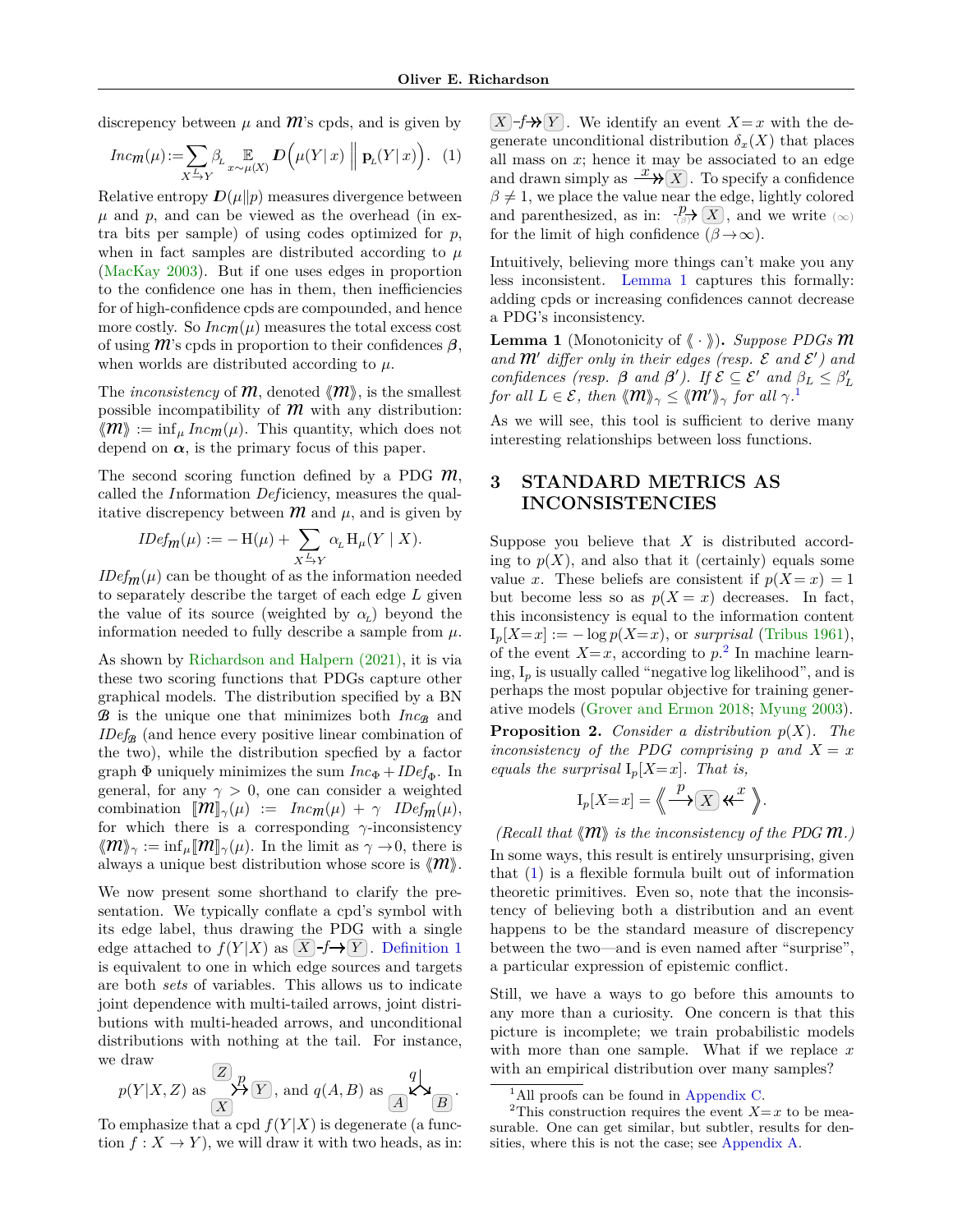**Proposition 3.** If  $p(X)$  is a probabilistic model of X, and  $\mathcal{D} = \{x_i\}_{i=1}^m$  *is a dataset with empirical distribu-* $\lim_{\mathcal{D}} \Pr_{\mathcal{D}}$ , then  $\operatorname{CrossEntropy}(\Pr_{\mathcal{D}} , p) =$ 

$$
\frac{1}{m}\sum_{i=1}^{m} \mathrm{I}_p[X=x_i] = \left\langle \frac{p}{\sqrt{2}} \sum_{i=1}^{m} \frac{1}{\sqrt{2}} \right\rangle + \mathrm{H}(\mathrm{Pr}_{\mathcal{D}}).
$$

**Remark 1.** *The term*  $H(\Pr_{\mathcal{D}})$  *is a constant depending only on the data, so is irrelevant for optimizing p.*

Essentially the only choices we've made in specifying the PDG of [Proposition 3](#page-2-4) are the confidences. But  $CrossEntropy(Pr_{\mathcal{D}}, p)$  is the expected code length per sample from  $Pr_{\mathcal{D}}$ , when using codes optimized for the (incorrect) distribution *p*. So implicitly, a modeler using cross-entropy has already articulated a belief the data distribution  $Pr_{\mathcal{D}}$  is the "true one". To get the same effect from a PDG, the modeler must make this belief explicit by placing infinite confidence in  $Pr_{\mathcal{D}}$ .

Now consider an orthogonal generalization of [Propo](#page-2-5)[sition 2,](#page-2-5) in which the sample  $x$  is only a partial observation of  $(x, z)$  from a joint model  $p(X, Z)$ .

<span id="page-3-4"></span>**Proposition 4.** *If*  $p(X, Z)$  *is a joint distribution, then the information content of the partial observation*  $X =$ *x is given by*

<span id="page-3-0"></span>
$$
I_p[X=x] = \left\langle \bigotimes_Z \mathsf{K}^p \right\rangle \mathsf{K}x \quad (2)
$$

Intuitively, the inconsistency of the PDG on the right side of  $(2)$  is localized to *X*, where the observation x conflicts with  $p(X)$ ; other variables don't make a difference. The multi-sample partial-observation generalization also holds; see [Appendix B.3.](#page-12-0)

So far we have considered models of an unconditional distribution  $p(X)$ . Because they are unconditional, such models must describe how to generate a complete sample *X* without input, and so are called *generative*; the process of training them is called *unsupervised* learning [\(Hastie, Tibshirani, and Friedman](#page-9-8) [2009\)](#page-9-8). In the (more common) *supervised* setting, we train *discriminative* models to predict *Y* from *X*, via labeled samples  $\{(x_i, y_i)\}_i$ . There, cross entropy loss is perhaps even more dominant—and it is essentially the inconsistency of a PDG consisting of the predictor  $h(Y|X)$  together with high-confidence data.

<span id="page-3-3"></span>**Proposition 5** (Cross Entropy, Supervised)**.** *The inconsistency of the PDG comprising a probabilistic pre* $dictor h(Y|X)$ *, and a high-confidence empirical distribution*  $Pr_{\mathcal{D}}$  *of a dataset*  $\mathcal{D} = \{(x_i, y_i)\}_{i=1}^m$  *equals the cross-entropy loss (minus the empirical uncertainty in Y given X, a constant depending only on* D*). That is,*

$$
\left\langle \frac{\Pr_{\mathcal{D}}(\infty)}{\mathbb{E}[\mathbf{X}]}\right\rangle = \frac{1}{m} \sum_{i=1}^{m} \log \frac{1}{h(y_i | x_i)} - \mathbf{H}_{\Pr_{\mathcal{D}}}(Y | X).
$$

Simple evaluation metrics, such as the accuracy of a classifier, and the mean squared error of a regressor, also arise naturally as inconsistencies.

<span id="page-3-1"></span>**Proposition 6** (Log Accuracy as Inconsistency)**.** *Consider functions*  $f, h: X \rightarrow Y$  *from inputs to labels, where h is a predictor and f generates the true labels. The inconsistency of believing f and h (with any confidences*), and a distribution  $D(X)$  with confidence  $\beta$ , *is β times the log accuracy of h. That is,*

<span id="page-3-2"></span>
$$
\left\langle \underbrace{\frac{D}{\beta} \cdot \mathbf{X}}_{f^{(s)}} \underbrace{\mathbf{X} \cdot \mathbf{X}}_{f^{(s)}} \right\rangle = -\beta \log \Pr_{x \sim D} (f(x) = h(x)) \tag{3}
$$

One often speaks of the accuracy of a hypothesis *h*, leaving the true labels *f* and empirical distribution *D* implicit. Yet [Proposition 6](#page-3-1) suggests that there is a sense in which  $D(X)$  plays the primary role: the inconsistency in [\(3\)](#page-3-2) is scaled by the confidence in *D*, and does not depend on the confidences in *h* or *f*. Why should this be this the case? Expressing  $(x, y)$  such that  $y \neq f(x)$  with codes optimized for f is not just inefficient, but impossible. The same is true for *h*, so we can only consider  $\mu$  such that  $\mu(f = h) = 1$ . In other words, the only way to form a joint distribution *at all* compatible with both the predictor *h* and the labels  $f$ , is to throw out samples that the predictor gets wrong—and the cost of throwing out samples scales with your confidence in *D*, not in *h*. This illustrates why accuracy gives no gradient information for training *h*. It is worth noting that this is precisely the opposite of what happened in [Proposition 5:](#page-3-3) there we were unwilling to budge on the input distribution, and the inconsistency scaled with the confidence in *h*.

Observe how even properties of these simple metrics relationships with one another and features of gradients—can be clarified by an underlying model.

When  $Y \cong \mathbb{R}^n$ , an estimator  $h(Y|X)$  is referred to as a regressor instead of a classifier. In this setting, most answers are incorrect, but some more so than others. A common way of measuring incorrectness is with mean squared error (MSE):  $\mathbb{E} |f(X) - Y|^2$ . MSE is also the inconsistency of believing that the labels and predictor have Gaussian noise—often a reasonable assumption because of the central limit theorem.

<span id="page-3-5"></span>**Proposition 7** (MSE as Inconsistency)**.**

$$
\left\langle \underbrace{\frac{D}{\langle \infty \rangle} \left( X \right)^f \mathcal{H}}_{h} \underbrace{\frac{\mu_f}{\mu_h} \mathcal{M}_1}_{\mathcal{N}_1} \right\rangle = \frac{1}{2} \mathbb{E}_D \left| f(X) - h(X) \right|^2
$$
  
=: MSE<sub>D</sub>(f,h),

*where*  $\mathcal{N}_1(Y|\mu)$  *is a unit Gaussian on Y with mean*  $\mu$ *.* 

In the appendix, we treat general univariate Gaussian predictors, with arbitrary variances and confidences.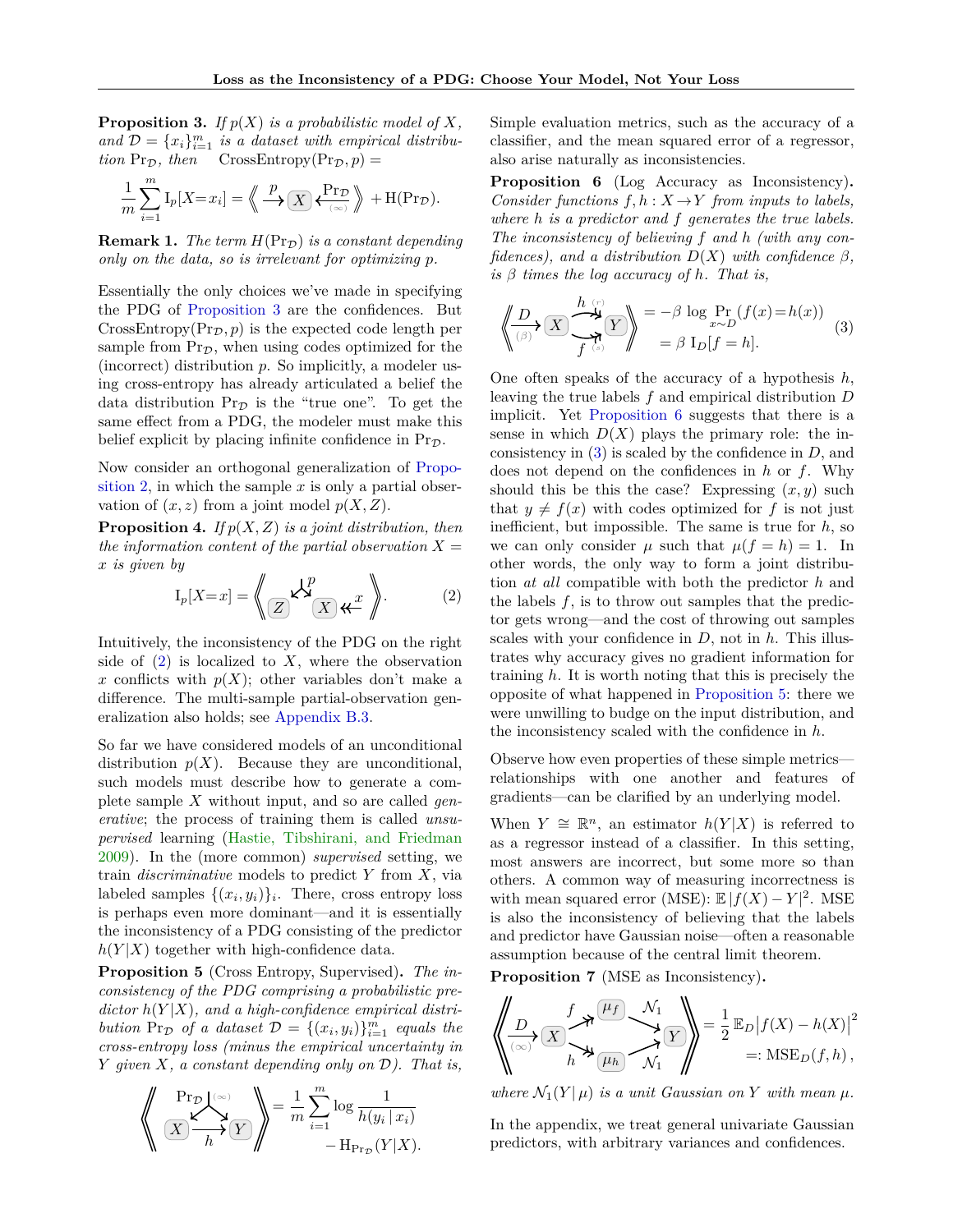## **4 REGULARIZERS AND PRIORS**

Regularizers are extra terms added to loss funtions, which provide a source of inductive bias towards simple model parameters. There is a well-known correspondence between using a regularizer and doing maximum a posteriori inference with a prior,<sup>[3](#page-4-0)</sup> in which L2 regularization corresponds to a Gaussian prior [\(Rennie](#page-9-9) [2003\)](#page-9-9), while L1 regularization corresponds to a Laplacian prior [\(Williams 1995\)](#page-9-10). Note that the ability to make principled modeling choices about regularizers is a primary benefit of this correspondence. Our approach provides a new justification of it.

<span id="page-4-4"></span>**Proposition 8.** *Suppose you have a parameterized model*  $p(Y|\Theta)$ , a prior  $q(\Theta)$ , and a trusted distribu*tion*  $D(Y)$ *. The inconsistency of also believing*  $\Theta = \theta$ *is the cross entropy loss, plus the regularizer:*  $\log \frac{1}{q(\theta)}$ *times your confidence in q. That is,*

<span id="page-4-1"></span>
$$
\left\langle \bigotimes_{\beta}^{q} \bigotimes_{\beta} \bigotimes_{D} \bigotimes_{D}^{p} \bigotimes_{y \sim D} \text{log} \frac{1}{p(y|\theta)} + \beta \log \frac{1}{q(\theta)} - \text{H}(D) \right\langle 4 \rangle
$$

If our prior is  $q(\theta) = \frac{1}{k} \exp(-\frac{1}{2}\theta^2)$ , a (discretized) unit gaussian, then the right hand side of [\(4\)](#page-4-1) becomes

$$
\underbrace{\mathbb{E}_{D}\log\frac{1}{p(Y\mid\theta)}}_{\text{Cross entropy loss}} + \underbrace{\frac{\beta}{2}\theta_{0}}_{\text{L2 regularizer}} + \underbrace{\beta\log k - \text{H}(D)}_{\text{constant in } p \text{ and } \theta},
$$

which is the L2 regularized version of [Proposition 3.](#page-2-4) Moreover, the regularization strength corresponds exactly to the confidence  $\beta$ . What about other priors? It is not difficult to see that if we use a (discretized) unit Laplacian prior,  $q(\theta) \propto \exp(-|\theta|)$ , the second term instead becomes  $β|θ_0|$ , which is L1 regularization. More generally, to consider a complexity measure  $U(\theta)$ , we need only include the Gibbs distribution  $Pr_U(\theta) \propto \exp(-U(\theta))$  into our PDG. We remark that nothing here is specific to cross entropy; any of the objectives we describe can be regularized in this way.

## **5 STATISTICAL DISTANCES AS INCONSISTENCIES**

Suppose you are concerned with a single variable *X*. One friend has told you that it is distributed according to  $p(X)$ ; another has told you that it follows  $q(X)$ . You adopt both beliefs. Your mental state will be inconsistent if (and only if)  $p \neq q$ , with more inconsistency the more  $p$  and  $q$  differ. Thus the inconsistency of a PDG comprising *p* and *q* is a measure of divergence. Recall that a PDG also allows us to specify the confidences  $\beta_p$ and  $\beta_q$  of each cpd, so we can form a PDG divergence  $D_{(r,s)}^{\text{PDG}}(p||q)$  for every setting  $(r, s)$  of  $(\beta_p, \beta_q)$ . It turns out that a large class of statistical divergences arise in this way. We start with a familiar one.

**Proposition 9** (KL Divergence as Inconsistency)**.** *The inconsistency of believing p with complete certainty, and also q with some finite certainty*  $\beta$ *, is*  $\beta$ *times the KL Divergence (or relative entropy) of q with respect to p. That is,*

$$
\Big\langle\!\!\Big\langle\stackrel{p}{\underset{(\infty)}{\longrightarrow}}\Big(\underline{X}\Big)\,\underset{(\beta)}{\longleftarrow}\,\Big\rangle\Big\rangle=\beta\,D(p\parallel q).
$$

This result gives us an intuitive interpretation of the asymmetry of relative entropy / KL divergence, and a prescription about when it makes sense to use it.  $D(p \parallel q)$  is the inconsistency of a mental state containing both *p* and *q*, when absolutely certain of *p* (and not willing to budge on it). This concords with the standard intuition that  $D(p \parallel q)$  reflects the amount of information required to change *q* into *p*, which is why it is usually called the relative entropy "from *q* to *p*".

We now consider the general case of a PDG comprising  $p(X)$  and  $q(X)$  with arbitrary confidences.

<span id="page-4-3"></span> $\bf{Lemma~10.}$  *The inconsistency*  $\bm{D}^{\rm PDG}_{(r,s)}(p\|q)$  *of a PDG comprising*  $p(X)$  *with confidence*  $r$  *and*  $q(X)$  *with confidence s is given in closed form by*

$$
\left\langle \!\!\!\left\langle \frac{p}{\scriptscriptstyle(r)}\right\rangle \sum_{s} \left\langle \frac{q}{\scriptscriptstyle(s)} \right\rangle \!\!\!\right\rangle = -(r+s)\log \sum_x \left( p(x)^r q(x)^s \right)^{\frac{1}{r+s}}.
$$

Of the many generalizations of KL divergence, Rényi divergences, first characterized by Alfréd Rényi 1961 are perhaps the most significant, as few others have found either application or an interpretation in terms of coding theory [\(Van Erven and Harremos 2014\)](#page-9-11). The Rényi divergence of order  $\alpha$  between two distributions  $p(X)$  and  $q(X)$  is given by

<span id="page-4-2"></span>
$$
D_{\alpha}(p \parallel q) := \frac{1}{1 - \alpha} \log \sum_{x \in \mathcal{V}(X)} p(x)^{\alpha} q(x)^{1 - \alpha}.
$$
 (5)

Rényi introduced this measure in the same paper as the more general class of *f*-divergences, but directs his attention towards those of the form [\(5\)](#page-4-2), because they satisfy a natural weakening of standard postulates for Shannon entropy due to [Fadeev \(1957\).](#page-9-12) Concretely, every symmetric, continuous measure that additively separates over independent events, and with a certain "mean-value property", up to scaling, is of the form  $(5)$  for some  $\alpha$  (Rényi 1961). It follows from [Lemma 10](#page-4-3) that every Rényi divergence is a PDG divergence, and every (non-limiting) PDG divergence is a (scaled) Rényi divergence.

<span id="page-4-0"></span><sup>&</sup>lt;sup>3</sup>A full account can be found in the appendix.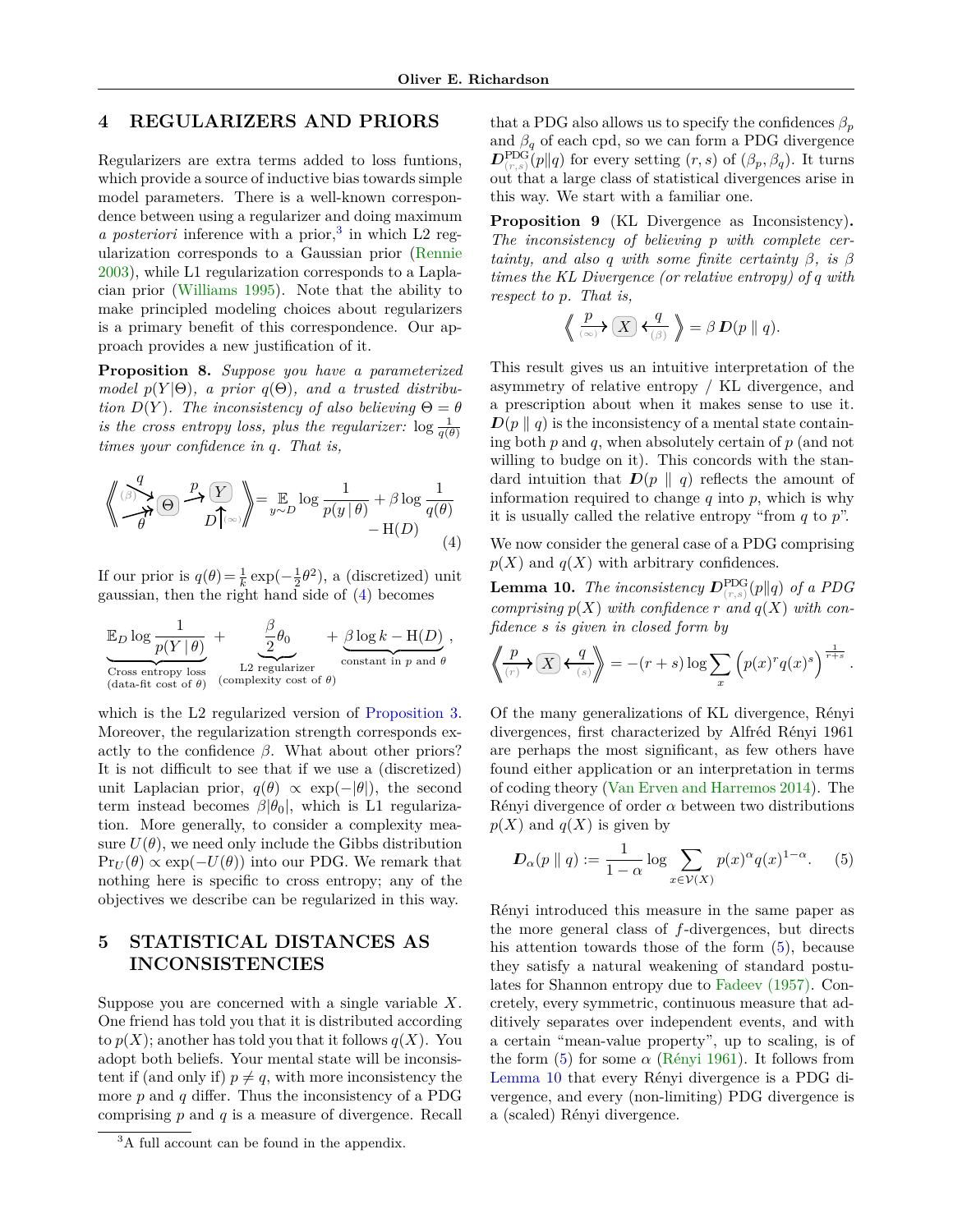

<span id="page-5-0"></span>Figure 1: A map of the inconsistency of the PDG comprising  $p(X)$  and  $q(X)$ , as we vary their respective confidences  $\beta_p$  and  $\beta_q$ . Solid circles indicate well-known named measures, semicircles indicate limiting values, and the heavily dashed lines are well-established classes.

**Corollary 10.1** (Rényi Divergences).

$$
\left\langle \underbrace{\frac{p}{\langle r \rangle} \right\rangle \left( X \right) \left\langle \underbrace{\frac{q}{\langle s \rangle}}_{q} \right\rangle = s \cdot D_{\frac{r}{r+s}}(p \parallel q)
$$
\n
$$
and \qquad D_{\alpha}(p \parallel q) = \left\langle \underbrace{\frac{p}{\langle \frac{\alpha}{1-\alpha} \rangle} \right\rangle \left( X \right) \left\langle \frac{q}{1-\alpha} \right\rangle}_{q \rightarrow q}
$$

However, the two classes are not identical, because the PDG divergences have extra limit points. One big difference is that the reverse KL divergence  $D(q \parallel p)$ is not a Rényi divergence  $D_{\alpha}(p \parallel q)$  for any value (or limit) of  $\alpha$ . This lack of symmetry has led others (e.g., [Cichocki and Amari 2010\)](#page-9-14) to work instead with a symmetric variant called  $\alpha$ -divergence, rescaled by an additional factor of  $\frac{1}{\alpha}$ . The relationships between these quantities can be seen in [Figure 1.](#page-5-0)

The Chernoff divergence measures the tightest possible exponential bound on probability of error [\(Nielsen](#page-9-15) [2011\)](#page-9-15) in Bayesian hypothesis testing. It also happens to be the smallest possible inconsistency of simultaneously believing *p* and *q*, with total confidence 1.

**Corollary 10.2.** *The Chernoff Divergence between p and q equals p q*

$$
\inf_{\beta \in (0,1)} \left\langle \frac{p}{\binom{\beta}{\beta}} \right\rangle \left( X \right) \left\langle \frac{q}{\binom{1-\beta}{\beta}} \right\rangle.
$$

One significant consequence of representing divergences as inconsistencies is that we can use [Lemma 1](#page-2-0) to derive relationships between them. The following facts follow directly from [Figure 1,](#page-5-0) by inspection.

**Corollary 10.3.** *1. R´enyi entropy is monotonic in its parameter α.*

- *2.*  $D(p || q) \ge 2D_B(p,q) \le D(q || p).$
- *3. If*  $q(p > 0) < 1$  (*i.e.,*  $q \nless p$ *), then*  $D(q || p) = \infty$ *.*

These divergences correspond to PDGs with only two edges and one variable. What about more complex

graphs? For a start, conditional divergences\n
$$
D_{(r,s)}^{\text{PDG}}(p(Y|X) || q(Y|X) | r(X)) := \mathbb{E}_{x \sim r} D_{(r,s)}^{\text{PDG}}(p(Y|x) || q(Y|x))
$$

can be represented straightforwardly as

$$
D_{(r,s)}^{\text{PDG}}(p \mid q \mid r) = \left\langle \left( \xrightarrow[r \infty]{} \sum_{(r \in \mathcal{F})} \overline{\mathcal{F}^{(r)}(r)} \right) \overline{\mathcal{F}^{(r)}(r)} \right\rangle.
$$

Other structures are useful intermediates. [Lemma 1,](#page-2-0) plus some structural manipulation, gives visual proofs of many divergence properties; [Figure 2](#page-6-0) features such a proof of the data-processing inequality. And in general, PDG inconsistency can be viewed as a vast generalization of divergences to arbitrary structured objects.

## **6 VARIATIONAL OBJECTIVES AND BOUNDS**

The fact that the incompatibility of **M** with a *specific* joint distribution  $\mu$  is an upper bound on the inconsistency is not a deep one, but it is of a variational flavor. Here, we focus on the more surprising converse: PDG semantics capture general aspects of variational inference and provide a graphical proof language for it.

#### <span id="page-5-1"></span>**6.1 PDGs and Variational Approximations**

We begin by recounting the standard development of the 'Evidence Lower BOund' (ELBO), a standard objective for training latent variable models [\(Blei, Ku](#page-9-16)[cukelbir, and McAuliffe 2017,](#page-9-16) §2.2). Suppose we have a model  $p(X, Z)$ , but only have access to observations of x. In service of adjusting  $p(X, Z)$  to make our observations more likely, we would like to maximize log *p*(*X*= *x*), the "evidence" of *x* [\(Proposition 4\)](#page-3-4). Unfortunately,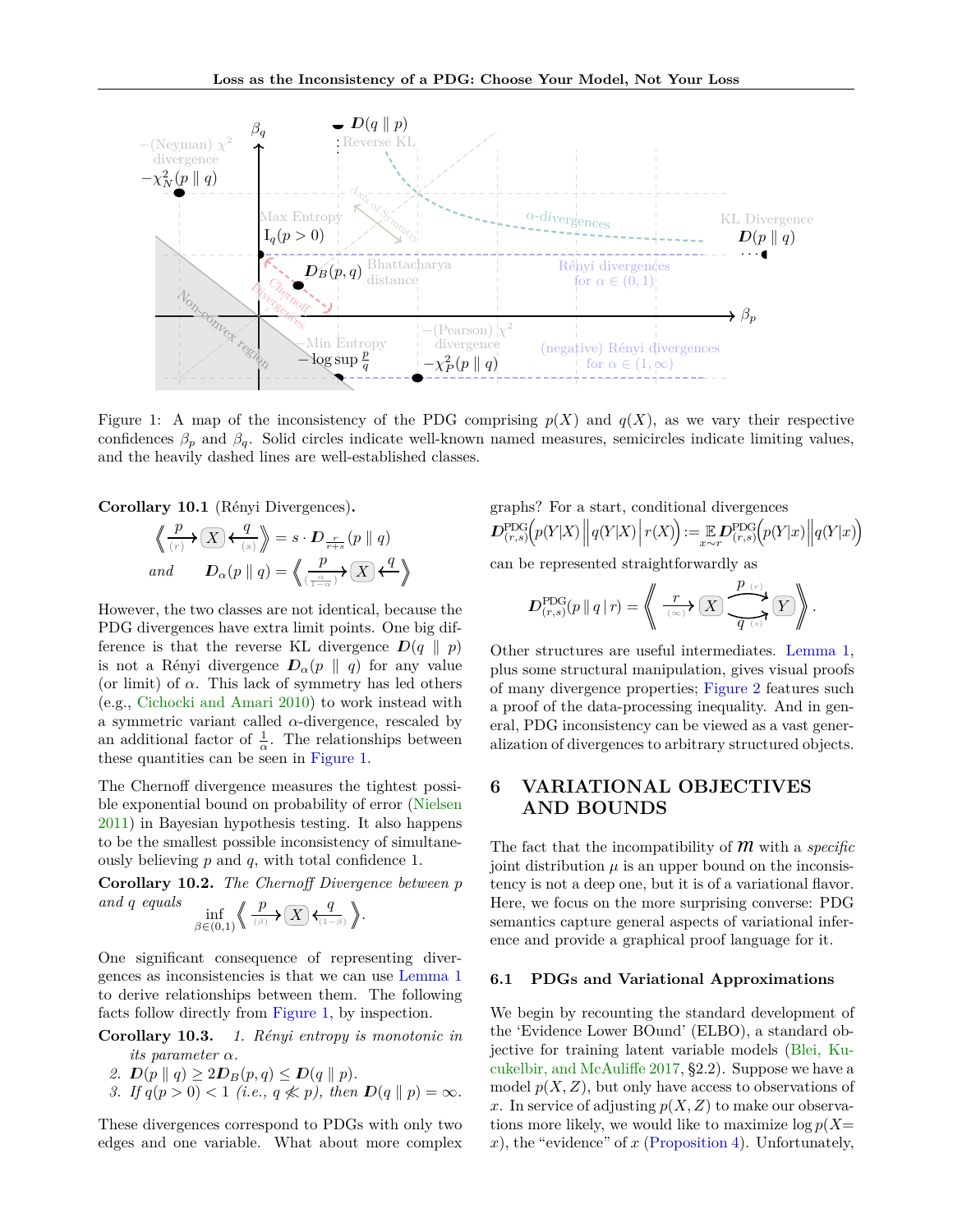$$
\left\langle \left\langle \frac{p}{\beta} \right\rangle \left( \overline{X} \right) \left\langle \left\langle \frac{q}{\beta} \right\rangle \right\rangle = \left\langle \left\langle \frac{p}{\beta} \right\rangle \left( \overline{X} \right) \left\langle \frac{q}{\beta} \right\rangle \right\rangle = \left\langle \left\langle \frac{p}{\beta} \right\rangle \left( \overline{X} \right) \left\langle \frac{q}{\beta} \right\rangle \right\rangle = \left\langle \left\langle \frac{p}{\beta} \right\rangle \left( \overline{X} \right) \right\rangle = \left\langle \left\langle \frac{p}{\beta} \right\rangle \left( \overline{X} \right) \left\langle \frac{q}{\beta} \right\rangle \right\rangle = \left\langle \left\langle \frac{p}{\beta} \right\rangle \left( \overline{X} \right) \left\langle \frac{q}{\beta} \right\rangle \right\rangle = \left\langle \left\langle \frac{p}{\beta} \right\rangle \left( \overline{X} \right) \left\langle \frac{q}{\beta} \right\rangle \right\rangle = \left\langle \left\langle \frac{p}{\beta} \right\rangle \left( \overline{X} \right) \left\langle \frac{q}{\beta} \right\rangle \right\rangle = \left\langle \left\langle \frac{p}{\beta} \right\rangle \left( \overline{X} \right) \left\langle \frac{q}{\beta} \right\rangle \right\rangle = \left\langle \left\langle \frac{p}{\beta} \right\rangle \left( \overline{X} \right) \left\langle \frac{q}{\beta} \right\rangle \right\rangle = \left\langle \left\langle \frac{p}{\beta} \right\rangle \left( \overline{X} \right) \left\langle \frac{q}{\beta} \right\rangle \right\rangle = \left\langle \left\langle \frac{p}{\beta} \right\rangle \left( \overline{X} \right) \left\langle \frac{q}{\beta} \right\rangle \right\rangle = \left\langle \left\langle \frac{p}{\beta} \right\rangle \left( \overline{X} \right) \left\langle \frac{q}{\beta} \right\rangle \right\rangle = \left\langle \left\langle \frac{p}{\beta} \right\rangle \left( \overline{X} \right) \left\langle \frac{q}{\beta} \right\rangle \right\rangle = \left\langle \left\langle \frac{p}{\beta} \right\rangle \left( \overline{X} \
$$

<span id="page-6-0"></span>Figure 2: A visual proof of the data-processing inequality:  $D_{(\beta,\zeta)}^{\text{PDG}}(p \parallel q) \geq D_{(\beta,\zeta)}^{\text{PDG}}(f \circ p \parallel f \circ q)$ . In words: the cpd  $f(Y|X)$  can always be satisfied, so adds no inconsistency. It is then equivalent to split f and the variable *X* into  $X_1$  and  $X_2$  with edges enforcing  $X_1 = X_2$ . But removing such edges can only decrease inconsistency. Finally, compose the remaining cpds to give the result. See the appendix for a full justification.

computing  $p(X) = \sum_{z} p(X, Z = z)$  requires summing over all of *Z*, which can be intractable. The variational approach is as follows: fix a family of distributions  $Q$  that is easy to sample from, choose some  $q(Z) \in \mathcal{Q}$ , and define  $ELBO_{p,q}(x) := \mathbb{E}_{z \sim q} \log \frac{p(x,z)}{q(z)}$ . This is something we can estimate, since we can sample from *q*. By Jensen's inequality,

$$
\mathop{\mathrm{ELBO}}_{p,q}(x) = \mathop{\mathbb{E}}_q \log \frac{p(x,Z)}{q(Z)} \le \log \left[ \mathop{\mathbb{E}}_q \frac{p(x,Z)}{q(Z)} \right] = \log p(x),
$$

with equality if  $q(Z) = p(Z)$ . So to find *p* maximizing  $p(x)$ , it suffices to adjust  $p$  and  $q$  to maximize  $ELBO_{p,q}(x)$ ,<sup>[4](#page-6-1)</sup> provided  $Q$  is expressive enough.

The formula for the ELBO is somewhat difficult to make sense of. $5$  Nevertheless, it arises naturally as the inconsistency of the appropriate PDG.

<span id="page-6-3"></span>**Proposition 11.** *The negative ELBO of x is the inconsistency of the PDG containing p,q, and*  $X = x$ *, with high confidence in q. That is,*

$$
-\text{ELBO}_{p,q}(x) = \left\langle \left( \underbrace{q}_{\langle \infty \rangle} \right) \underset{\mathbb{Z}}{\overset{p}{\sum}} \mathbb{Z} \right\rangle \left\langle \mathbb{Z} \right| \left\langle \mathbb{Z} \right| \xleftarrow{x} \right\rangle.
$$

Owing to its structure, a PDG is often more intuitive and easier to work with than the formula for its inconsistency. To illustrate, we now give a simple and visually intuitive proof of the bound traditionally used to motivate the ELBO, via [Lemma 1:](#page-2-0)

$$
\log \frac{1}{p(x)} = \left\langle \bigotimes_{\substack{Z \\ Z}} \bigotimes^p \mathcal{L} \mathcal{L} \right\rangle \leq \left\langle \bigotimes^{\widehat{\mathbb{Q}}}_Z \bigotimes^p \mathcal{L} \mathcal{L} \bigotimes^p_{\mathcal{L}} \right\rangle = - \mathop{\mathrm{ELBO}}_{p,q}(x).
$$

The first and last equalities are [Propositions 4](#page-3-4) and [11](#page-6-3) respectively. Now to reap some pedagogical benefits. The second PDG has more edges so it is clearly at least as inconsistent. Furthermore, it's easy to see that equality holds when  $q(Z) = p(Z)$ : the best distribution for the left PDG has marginal  $p(Z)$  anyway, so insisting on it incurs no further cost.

#### **6.2 Variational Auto-Encoders and PDGs**

An autoencoder is a probabilistic model intended to compress a variable *X* (e.g., an image) to a compact latent representation *Z*. Its structure is given by two conditional distributions: an encoder  $e(Z|X)$ , and a decoder  $d(X|Z)$ . Of course, not all pairs of cpds fill this role equally well. One important consideration is the *reconstruction error* [\(6\)](#page-6-4): when we decode an encoded image, we would like it to resemble the original.

<span id="page-6-4"></span>
$$
\operatorname{Rec}(x) := \mathop{\mathbb{E}}_{z \sim e(Z|x)} \underbrace{\operatorname{I}_{d(X|z)}(x)}_{\text{additional bits required to}} = \sum_{z} e(z | x) \log \frac{1}{d(x | z)}
$$
  
\n(6)

There are other desiderata as well. Perhaps good latent representations *Z* have uncorrelated components, and are normally distributed. We encode such wishful thinking as a belief  $p(Z)$ , known as a variational prior.

The data of a Variational Auto-Encoder [\(Kingma](#page-9-3) [and Welling 2014;](#page-9-3) [Rezende, Mohamed, and Wierstra](#page-9-17) [2014\)](#page-9-17), or VAE, consists of  $e(Z|X)$ ,  $d(X|Z)$ , and  $p(Z)$ . The encoder  $e(Z|X)$  can be used as a variational approximation of *Z*, differing from  $q(Z)$  of [Section 6.1](#page-5-1) only in that it can depend on *X*. VAEs are trained with the analogous form of the ELBO:

$$
\begin{aligned} \text{ELBO}_{p,e,d}(x) &:= \mathop{\mathbb{E}}_{z \sim e(Z|x)} \left[ \log \frac{p(z)d(x \mid z)}{e(z \mid x)} \right] \\ &= -\text{Rec}(x) - \mathcal{D}(e(Z|x) \parallel p). \end{aligned}
$$

This gives us the following analog of [Proposition 11.](#page-6-3)

<span id="page-6-5"></span>**Proposition 12.** *The VAE loss of a sample x is the inconsistency of the PDG comprising the encoder e (with high confidence, as it defines the encoding), decoder d, prior p, and x. That is,*

$$
-\text{ELBO}_{p,e,d}(x) = \left\langle \bigoplus_{\substack{p \to \infty \\ (\infty) }} \frac{d}{p} \mathbb{E} \left( \sum_{\substack{p \in \mathbb{Z} \\ (\infty) }} \mathbb{E} \right) \mathbb{E} \right\rangle.
$$

We now give a visual proof of the analogous variational bound. Let  $Pr_{p,d}(X,Z) := p(Z)d(X|Z)$  be the distri-

<span id="page-6-2"></span><span id="page-6-1"></span><sup>&</sup>lt;sup>4</sup> or for many iid samples:  $\max_{p,q} \sum_{x \in \mathcal{D}} \text{ELBO}_{p,q}(x)$ . <sup>5</sup>Especially if  $p, q$  are densities. See [Appendix A.](#page-10-0)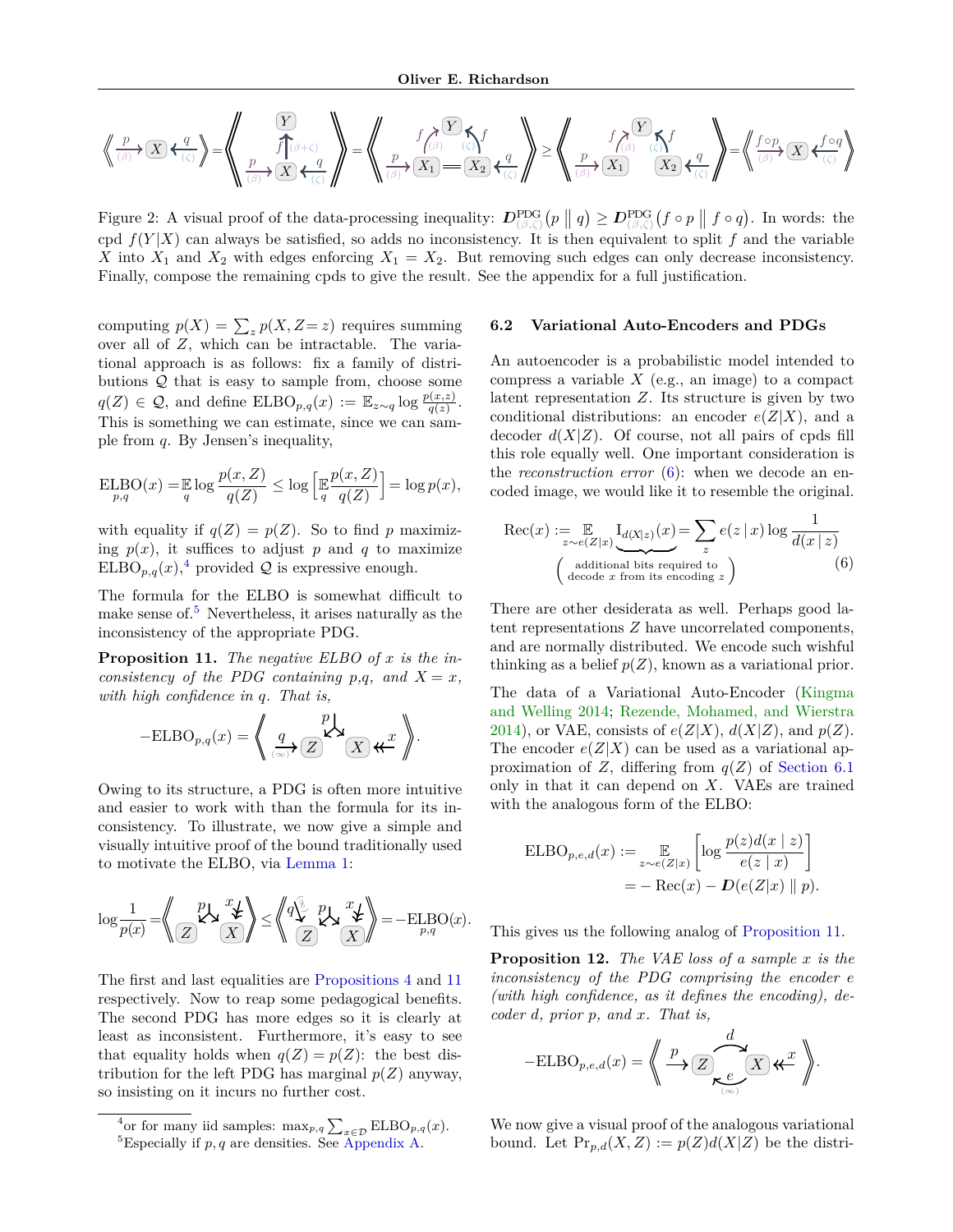bution that arises from decoding the prior. Then:

$$
\log \frac{1}{\Pr_{p,d}(x)} = \left\langle \bigvee_{Z}^{p} \bigvee_{\text{max}}^{d} \bigvee_{X}^{x} \bigvee \right\rangle \leq \left\langle \bigvee_{Z}^{p} \bigvee_{\text{max}}^{d} \bigvee_{X}^{x} \bigvee \bigvee \bigtriangle_{p,e,d}^{x} \right\rangle = - \text{ELBO}(x).
$$

The first and last equalities are [Propositions 4](#page-3-4) and [12,](#page-6-5) and the inequality is [Lemma 1.](#page-2-0) See the appendix for multi-sample analogs of the bound and [Proposition 12.](#page-6-5)

#### **6.3 The** *β***-VAE Objective**

The ELBO is not the only objective that has been used to train networks with a VAE structure. In the most common variant, due to [Higgins et al. \(2016\),](#page-9-18) one weights the reconstruction error [\(6\)](#page-6-4) and the 'KL term' differently, resulting in a loss function of the form

$$
\beta\text{-ELBO}_{p,e,d}(x) := -\text{Rec}(x) - \beta \mathcal{D}(e(Z|x) \parallel p),
$$

which, when  $\beta = 1$ , is the ELBO as before. The authors view  $\beta$  as a regularization strength, and argue that it sometimes helps to have a stronger prior. Sure enough:

<span id="page-7-1"></span>**Proposition 13.**  $-\beta$ -*ELBO*<sub>*p,e,d*</sub>(*x*) *is the inconsistency of the same PDG, but with confidence*  $\beta$  *in*  $p(Z)$ *.* 

## **7 FREE ENERGY AND INCONSISTENCY**

A weighted factor graph  $\Psi = (\phi_J, \theta_J)_{J \in \mathcal{J}}$ , where each  $\theta_J$  is a real-valued weight,  $J$  is associated with a subset of variables  $\mathbf{X}_J$ , and  $\phi_J : \mathcal{V}(\mathbf{X}_J) \to \mathbb{R}$ , determines a distribution by

$$
\Pr_{\Psi}(\mathbf{x}) = \frac{1}{Z_{\Psi}} \prod_{J \in \mathcal{J}} \phi_J(\mathbf{x}_J)^{\theta_J}
$$

*.*

 $Z_{\Psi}$  is the constant  $\sum_{\mathbf{x}} \prod_{J \in \mathcal{J}} \phi_J(\mathbf{x}_J)^{\theta_J}$  required to normalize the distribution, and is known as the *partition function*. Computing  $\log Z_{\Psi}$  is intimately related to probabilistic inference in factor graphs [\(Ma et al.](#page-9-19) [2013\)](#page-9-19). Following [Richardson and Halpern \(2021\),](#page-9-2) let  $m_{\Psi}$  be the PDG with edges  $\{\frac{J}{\rightarrow} \mathbf{X}_{J}\}_{\mathcal{J}},$  cpds  $p_{J}(\mathbf{X}_{J}) \propto$  $\phi_J(\mathbf{X}_J)$ , and weights  $\alpha_J, \beta_J := \theta_J$ . There, it is shown that Pr<sub>Ψ</sub> is the unique minimizer of  $\|\mathcal{M}_{\Psi}\|_1$ . But what about the corresponding inconsistency,  $\langle m_{\Psi} \rangle$ <sub>1</sub>?

If the factors are normalized and all variables are edge targets, then  $Z_{\Psi} \leq 1$ , so  $\log \frac{1}{Z_{\Psi}} \geq 0$  measures how far the product of factors is from being a probability distribution. So in a sense, it measures  $\Psi$ 's inconsistency.

<span id="page-7-2"></span>**Proposition 14.** *For all weighted factor graphs* Ψ*, we have that*  $\langle \mathcal{M}_{\Psi} \rangle_1 = -\log Z_{\Psi}$ .

The exponential families generated by weighted factor graphs are a cornerstone of statistical mechanics,

where  $-\log Z_{\Psi}$  is known as the (Heimholz) free energy. It is also an especially natural quantity to minimize: the principle of free-energy minimization has been enormously succesful in describing of not only chemical and biological systems [\(Chipot and Pohorille](#page-9-20) [2007\)](#page-9-20), but also cognitive ones [\(Friston 2009\)](#page-9-21).

## <span id="page-7-0"></span>**8 BEYOND STANDARD LOSSES: A CONCRETE EXAMPLE**

In contexts where a loss function is standard, it is usually for good reason—which is why we have focused on recovering standard losses. But most situations are non-standard, and even if they have standard subcomponents, those components may interact with one another in more than one way. Correspondingly, there is generally more than one way to cobble standard loss functions together. How should you choose between them? By giving a principled model of the situation.

Suppose we want to train a predictor network  $h(Y|X)$ from two sources of information: partially corrupted data with distribution  $d(X, Y)$ , and a simulation with distribution  $s(X, Y)$ . If the simulation is excellent and the data unsalvagable, we would have high confidence in *s* and low confidence in *d*, in which case we would train with cross entropy with respect to *s*,  $\mathcal{L}_{\text{sim}} := \mathbb{E}_{s}[\log 1/h(Y|X)].$  Conversely, if the simulation were bad and the data mostly intact, we would use  $\mathcal{L}_{\text{dat}}$ , the cross entropy with respect to *d*. What if we're not so confident in either?

One approach a practitioner might find attractive is to make a dataset from samples of both *s* and *d*, or equivalently, train with a convex combination of the two previous losses,  $\mathcal{L}_1 := \lambda_s \mathcal{L}_{\text{sim}} + \lambda_d \mathcal{L}_{\text{dat}}$  for some  $\lambda_s, \lambda_d > 0$  with  $\lambda_s + \lambda_d = 1$ . This amounts to training *h* with cross entropy with respect to the mixture  $\lambda_s s +$  $\lambda_d d$ . Doing so treats *d* and *s* as completely unrelated, and so redundancy is not used to correct errors—a fact on display when we present the modeling choices in PDG form, such as

L<sup>1</sup> = \*\* sim dat *Z X Y λ* (∞) *h* dat 7→ *d* sim 7→ *s* (∞) ++*,*

in which a swich variable *Z* with possible values {sim*,* dat} controls whether samples come from *s* or *d*, and is distributed according to  $\lambda(Z = \text{sim}) = \lambda_s$ .

Our practitioner now tries a different approach: draw data samples  $(x, y) \sim d$  but discount *h*'s surprisal when the simulator finds the point unlikely, via loss  $\mathcal{L}_2 := \mathbb{E}_d[s(X,Y) \log 1/h(Y|X)].$  This is the cross entropy with respect to the (unnormalized) product density *ds*, which in many ways is appropriate. However, by this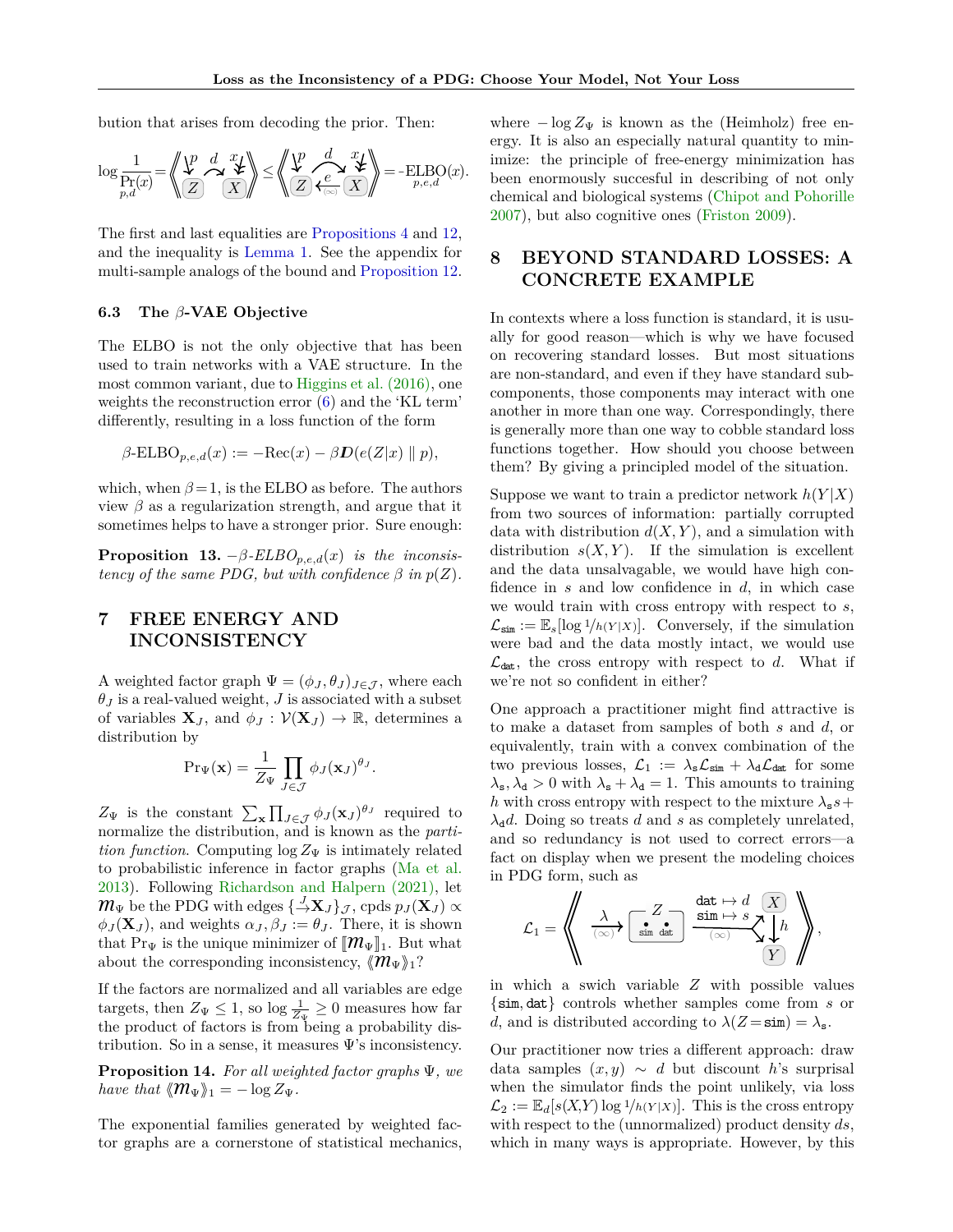metric, the optimal predictor  $h^*(Y|x) \propto d(Y|x)s(Y|x)$ is *uncalibrated* [\(Dawid 1982\)](#page-9-22). If the data and simulator agree  $(d=s)$ , then we would want  $h(Y|x) = s(Y|x)$ for all *x*, but instead we get  $h^*(Y|x) \propto s(Y|x)^2$ . So  $h^*$  is overconfident. What went wrong?  $\mathcal{L}_2$  cannot be written as the (ordinary  $\gamma = 0$ ) inconsistency of a PDG containing only *s, h,* and *d,* but for a large fixed  $\gamma$ , it is essentially the *γ*-inconsistency

$$
\mathcal{L}_2 \approx C \left\langle \left\langle \begin{array}{c} s \\ \frac{\alpha^{11}}{\beta^{1\gamma}} \end{array} \right\rangle \left\langle \begin{array}{c} \overline{X} \\ h \end{array} \right\rangle \left\langle \begin{array}{c} d \\ \overline{\beta^{1\gamma}} \end{array} \right\rangle \right\rangle + const,
$$

where *C* is the constant required to normalize the joint density *sd*, and *const* does not depend on *h*. However, the values of  $\alpha$  in this PDG indicate an overdetermination of *XY* (it is determined in two different ways), and so  $h^*$  is more deterministic than intended. By contrast,



does not have this issue: the optimal predictor *h* <sup>∗</sup> according to  $\mathcal{L}_3$  is proportional to the  $\lambda$ -weighted geometric mean of *s* and *d*. It seems that our approach, in addition to providing a unified view of standard loss functions, can also suggest more appropriate loss functions in practical situations.

### <span id="page-8-2"></span>**9 REVERSE-ENGINEERING LOSS?**

Given an *arbitrary* loss function, can we find a PDG that gives rise to it? The answer appears to be yes—although not without making unsavory modeling choices. Without affecting its semantics, one may add the variable  $T$  that takes values  $\{t, f\}$ , and the event  $T = t$ , to any PDG. Now, given a cost function  $c: V(X) \rightarrow \mathbb{R}_{\geq 0}$ , define the cpd  $\hat{c}(T|X)$  by  $\hat{c}(\mathbf{t}|x) := e^{-c(x)}$ . By threatening to generate the falsehood f with probability dependent on the cost of *X*, *c*ˆ ties the value of *X* to inconsistency.

<span id="page-8-1"></span>**Proposition 15.** 
$$
\left\langle \frac{p}{\langle x \rangle} \right\rangle \left( \overline{X} \right) \xrightarrow{\hat{c}} \overline{T} \right\rangle \left\langle \overline{T} \right\rangle = \mathbb{E}_{x \sim p} c(x).
$$

Setting confidence  $\beta_p := \infty$  may not be realistic since we're still training the model *p*, but doing so is necessary to recover  $\mathbb{E}_p c^6$  $\mathbb{E}_p c^6$ . Any mechanism that generates inconsistency based on the value of *X* (such as this one) also works in reverse: the PDG "squirms", contorting the probability of *X* to disperse the inconsistency. One cannot cannot simply "emit loss" without affecting the rest of the model, as one does with utility in an Influence Diagram [\(Howard 1983\)](#page-9-23). Even setting every  $\beta := \infty$  may not be enough to prevent the squirming. To illustrate, consider a model **S** of the supervised learning setting (predict *Y* from *X*), with labeled data  $\mathcal{D}$ , model  $h$ , and a loss function  $\ell$  on pairs of output labels.

Concretely, define:

$$
\mathcal{S} := \underbrace{\underbrace{\Pr_{\mathcal{D}}\left\{Y\right\}}_{\left(X\right)\overset{\ell}{\longrightarrow}\left\{\mathcal{V}\right\}}\overset{\hat{\ell}}{\underset{\left(\infty\right)}{\uparrow}}\uparrow\uparrow}_{\updownarrow}\quad\text{and}\quad\mathcal{L} := \underset{\substack{(x,y)\sim\Pr_{\mathcal{D}}\\\text{$y'\sim p(Y'|x)$}}}{\mathbb{E}}\left[\ell(y,y')\right].
$$

Given [Proposition 15,](#page-8-1) one might imagine  $\langle \mathcal{S} \rangle = \mathcal{L}$ , but this is not so. In some ways,  $\langle \mathcal{S} \rangle$  is actually preferable. The optimal  $h(Y'|X)$  according to  $\mathcal L$  is a degenerate % cpd that places all mass on the label(s)  $y_X^*$  minimizing expected loss, while the optimal  $h(Y'|X)$  according to  $\langle \mathcal{S} \rangle$  is Pr<sub>D</sub>(*Y*|*X*), which means that it is calibrated, unlike  $\ell$ . If, in addition, we set  $\alpha_p, \alpha_{\text{Pr}_{\mathcal{D}}} := 1$  and strictly enforce the qualitative picture, finally no more squirming is possible, as we arrive at  $\lim_{\gamma \to \infty} \langle \!\langle \mathcal{S} \rangle\!\rangle_{\gamma} = \mathcal{L}$ .

In the process, we have given up our ability to tolerate inconsistency by setting all probabilistic modeling choices in stone. What's more, we've dragged in the global parameter  $\gamma$ , further handicapping our ability to compose this model with others. To summarize: while model inconsistency readily generates appropriate loss functions, the converse does not work as well. Reverseenerineering a loss may require making questionable modeling choices with absolute certainty, resulting in brittle models with limited potential for composition. In the end, we must confront our modeling choices; good loss functions come from good models.

### **10 FINAL REMARKS**

We seen that that PDG semantics, in the same stroke by which they capture Bayesian Networks and Factor Graphs [\(Richardson and Halpern 2021\)](#page-9-2), also generate many standard loss functions, including some non-trivial ones. In each case, the appropriate loss arises simply by articulating modeling assumptions, and then measuring inconsistency. Viewing loss functions in this way also has beneficial side effects, including an intuitive visual proof language for reasoning about the relationships between them.

This "universal loss", which provides a principled way of choosing an optimization objective, may be of particular interest to the AI alignment community.

<span id="page-8-0"></span><sup>&</sup>lt;sup>6</sup>If  $\beta_p$  were instead equal to 1, we would have obtained  $-\log E_p \exp(-c(X))$ , with optimal distribution  $\mu(X) \neq p(X)$ .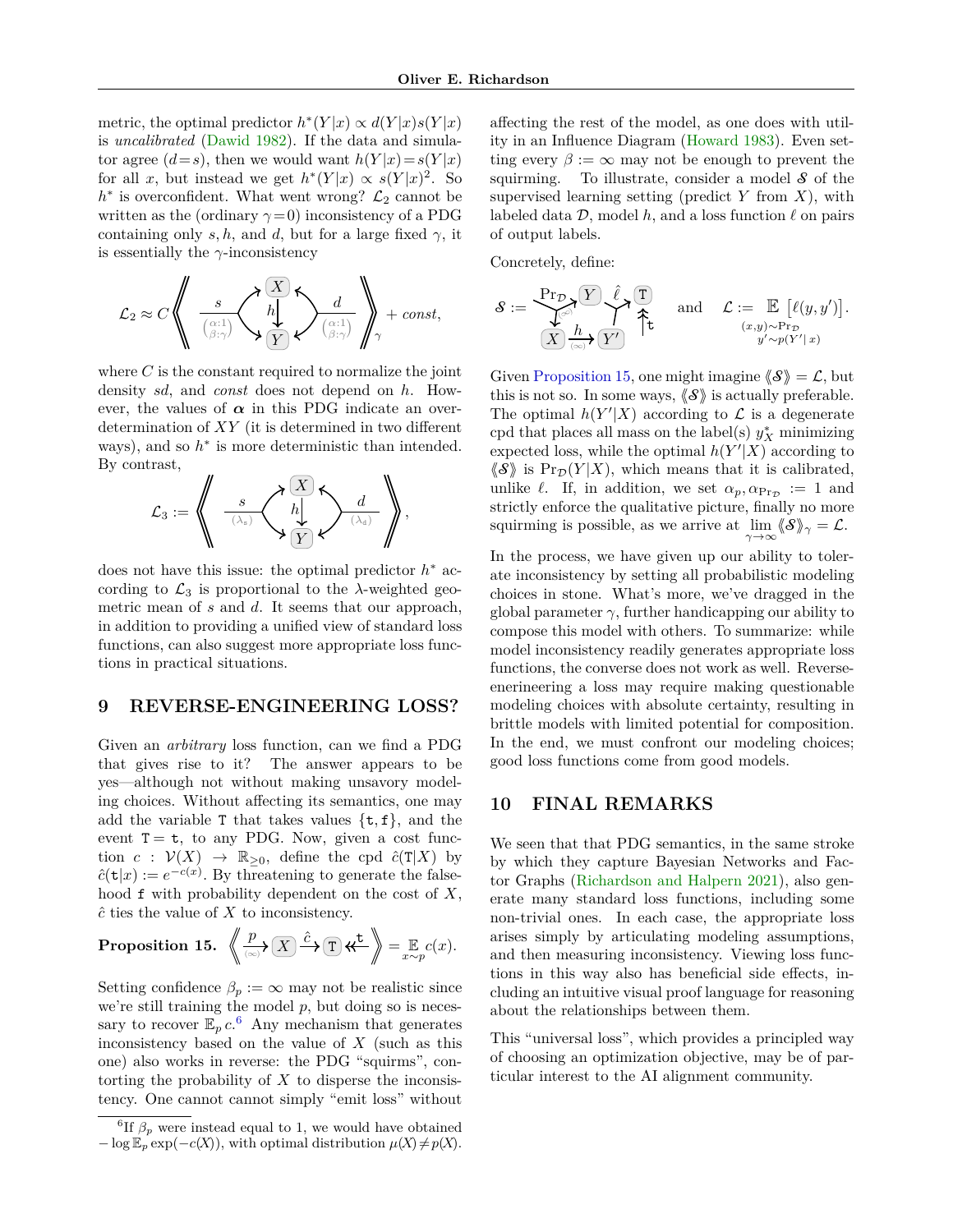#### **Acknowledgements**

Work supported in part by MURI grant W911NF-19- 1-0217. Many thanks to my advisor, Joe Halpern, for his generous support, and for valuable critiques of many drafts. Thanks as well to my reviewers, who pushed me to better explain the confidence parameters, and to include a practical example [\(Sec](#page-7-0)[tion 8\)](#page-7-0). Finally, thanks to my friends, particularly Varsha Kishore and Greg Yauney, for helping me to refine the presentation of these ideas.

#### **References**

- <span id="page-9-16"></span>Blei, David M, Alp Kucukelbir, and Jon D McAuliffe (2017). "Variational Inference: A Review for Statisticians." In: *Journal of the American statistical Association* 112.518, pp. 859–877.
- <span id="page-9-20"></span>Chipot, Christophe and Andrew Pohorille (2007). "Free Energy Calculations." In: *Springer Series in Chemical Physics* 86, pp. 159–184.
- <span id="page-9-14"></span>Cichocki, Andrzej and Shun-ichi Amari (2010). "Families of Alpha Beta and Gamma Divergences: Flexible and Robust Measures of Similarities." In: *Entropy* 12.6, pp. 1532–1568.
- <span id="page-9-22"></span>Dawid, A Philip (1982). "The Well-Calibrated Bayesian." In: *Journal of the American Statistical Association* 77.379, pp. 605–610.
- <span id="page-9-12"></span>Fadeev, DK (1957). "Zum Begriff der Entropie einer endlichen Wahrscheinlichkeitsschemas." In: *Arbeiten zur Informationstheorie I. Deutscher Verlag der Wissenschaften*, pp. 85–90.
- <span id="page-9-24"></span>Fagin, Ronald et al. (2003). *Reasoning about knowledge*. MIT press.
- <span id="page-9-21"></span>Friston, Karl (2009). "The Free-Energy Principle: a Rough Guide to the Brain?" In: *Trends in Cognitive Sciences* 13.7, pp. 293–301.
- <span id="page-9-6"></span>Grover, Aditya and Stefano Ermon (2018). *Lecture notes in Deep Generative Models*. <deepgenerativemodels.github.io/notes/>.
- <span id="page-9-8"></span>Hastie, Trevor, Robert Tibshirani, and Jerome Friedman (2009). *The Elements of Statistical Learning: Data Mining, Inference, and Prediction*. Second. Springer.
- <span id="page-9-18"></span>Higgins, Irina et al. (2016). "Beta-VAE: Learning Basic visual concepts with a constrained variational framework." In.
- <span id="page-9-23"></span>Howard Ronald A., James E. Matheson (1983). "Influence Diagrams." In: *Readings on the Principles and Applications of Decision Analysis*, pp. 719–763.
- <span id="page-9-1"></span>Jadon, Shruti (2020). "A Survey of Loss Functions for Semantic Segmentation." In: *2020 IEEE Conference on Computational Intelligence in Bioinformatics and Computational Biology (CIBCB)*. IEEE, pp. 1–7.
- <span id="page-9-3"></span>Kingma, Diederik P and Max Welling (2014). "Auto-Encoding Variational Bayes." In: *Proceedings of the International Conference on Learning Representations (ICLR)*. arXiv: [1312.6114 \[stat.ML\]](https://arxiv.org/abs/1312.6114).
- <span id="page-9-19"></span>Ma, Jianzhu et al. (2013). "Estimating the Partition Function of Graphical Models using Langevin Importance Sampling." In: *Artificial Intelligence and Statistics*. PMLR, pp. 433–441.
- <span id="page-9-4"></span>MacKay, David (2003). *Information Theory, Inference and Learning Algorithms*. Cambridge University Press.
- <span id="page-9-7"></span>Myung, In Jae (2003). "Tutorial on Maximum Likelihood Estimation." In: *Journal of mathematical Psychology* 47.1, pp. 90–100.
- <span id="page-9-15"></span>Nielsen, Frank (2011). "Chernoff Information of Exponential Families." In: *arXiv preprint arXiv:1102.2684*.
- <span id="page-9-9"></span>Rennie, Jason (2003). "On l2-norm regularization and the Gaussian prior." In.
- <span id="page-9-13"></span>Rényi, Alfréd (1961). "On Measures of Entropy and Information." In: *Proceedings of the Fourth Berkeley Symposium on Mathematical Statistics and Probability, Volume 1: Contributions to the Theory of Statistics*. University of California Press, pp. 547– 561.
- <span id="page-9-17"></span>Rezende, Danilo Jimenez, Shakir Mohamed, and Daan Wierstra (2014). "Stochastic backpropagation and approximate inference in deep generative models." In: *International conference on machine learning*. PMLR, pp. 1278–1286.
- <span id="page-9-2"></span>Richardson, Oliver and Joseph Y Halpern (2021). "Probabilistic Dependency Graphs." In: *AAAI '21*. arXiv: [2012.10800 \[cs.AI\]](https://arxiv.org/abs/2012.10800).
- <span id="page-9-5"></span>Tribus, Myron (1961). "Information Theory as the Basis for Thermostatics and Thermodynamics." In.
- <span id="page-9-11"></span>Van Erven, Tim and Peter Harremos (2014). "Rényi Divergence and Kullback-Leibler divergence." In: *IEEE Transactions on Information Theory* 60.7, pp. 3797–3820.
- <span id="page-9-0"></span>Wang, Qi et al. (2020). "A Comprehensive Survey of Loss Functions in Machine Learning." In: *Annals of Data Science*, pp. 1–26.
- <span id="page-9-10"></span>Williams, Peter M (1995). "Bayesian regularization and pruning using a Laplace prior." In: *Neural Computation* 7.1, pp. 117–143.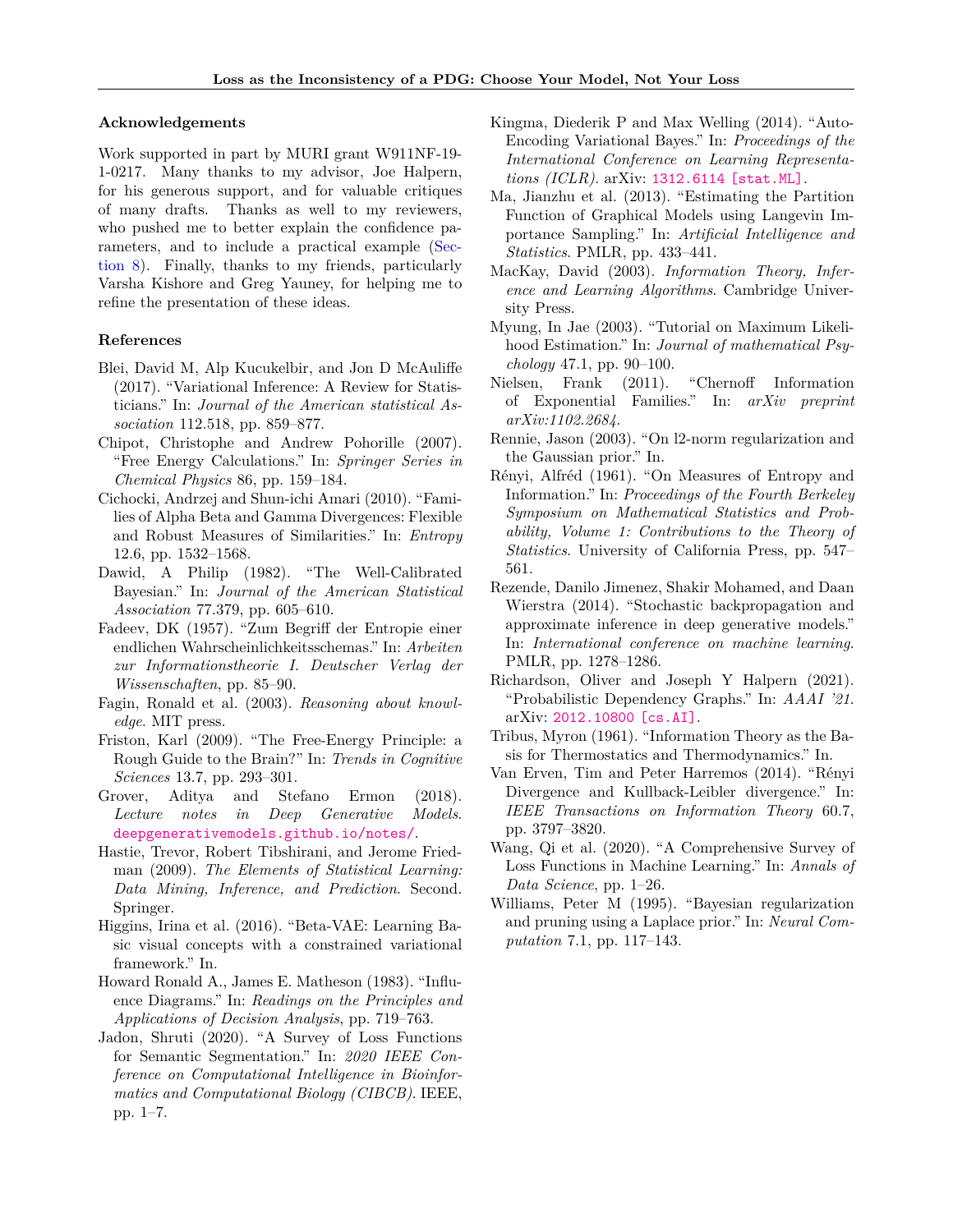## <span id="page-10-0"></span>**A THE FINE PRINT FOR PROBABILITY DENSITIES**

**Densities and Masses.** Many of our results [\(Propositions 2](#page-2-5) to [5,](#page-3-3) [11,](#page-6-3) [12,](#page-6-5) [17,](#page-11-0) [19](#page-12-1) and [20\)](#page-12-2) technically require the distribution to be represented with a mass function (as opposed to a probability density function, or pdf). A PDG containg both pdf and a finitely supported distribution on the same variable will typically have infinite inconsistency—but this is not just a quirk of the PDG formalism.

Probability density is not dimensionless (like probability mass), but rather has inverse *X*-units (e.g., probability per meter), so depends on an arbitrary choice of scale (the pdf for probability per meter and per centimeter will yield different numbers). In places where the objective does not have units that cancel before we take a logarithm, the use of a probability density  $p(X)$  becomes sensitive to this arbitrary choice of parameterization. For instance, the analog of surprisal,  $-\log p(x)$  for a pdf p, or its expectation, called differential entropy, both depend on an underlying scheme of measurement (an implicit base measure).

On the other hand, this choice of scale ultimately amounts to an additive constant. Moreover, beyond a certain point, decreasing the discretization size *k* of a discretized approximation  $\tilde{p}_k(X)$  *also* contributes a constant that depends only on *k*. But such constants are irrelevant for optimization, and so, even though such quantities are ill-defined and arguably meaningless in the continuous limit, the use of the continuous analogs as loss functions is still justified.

The bottom line is that all our results hold in a uniform way for every discretization size — yet in the limit as the discretization becomes smaller, an inconsistency may diverge to infinity. However, this divergence stems from an additive constant that depends only on the discretization size, which is irrelevant to its employment as a loss function. As a result, using one of these "unbalanced" functions involving densities where the units do not work out properly, results in a morally equivalent loss function, except without a diverging constant.

**Markov Kernels.** In the more general setting of measurable spaces, one may want to adjust the definition of a cpd that we gave, so that one instead works with *Markov Kernels*. This imposes an additional constraint: suppose the variable *Y* takes values in the measurable space  $(\mathcal{V}(Y), \mathcal{B})$ . If  $p(Y|X)$  is to be a *Markov Kernel*, then for every fixed measurable subset  $B \in \mathcal{B}$  of the measure space, the we must require that  $x \mapsto Pr(B|x)$  be a measurable function (with respect to the measure space in which *X* takes values). This too mostly does not bear on the present discussion, because the *σ*-algebras for all measure spaces of interest, are fine enough that one can get an arbitrarily close approximation of any cpd with a Markov Kernels. This means that the infemum defining the inconsistency of a PDG does not change.

### **B FURTHER RESULTS AND GENERALIZATIONS**

### **B.1 Full Characterization of Gaussian Predictors**

The inconsistency of a PDG containing two univariate Gaussian regressors of with arbitrary paremeters and confidences, is most cleanly articulated in terms of the geometric and quadratic means.

**Definition 2** (Weighted Power Mean). The weighted power mean  $M_p^w(\mathbf{r})$  of the collection of real numbers  $\mathbf{r} = r_1, \ldots, r_n$  with respect to the convex weights  $w = w_1, \ldots, w_n$  satisfying  $\sum_i w_i = 1$ , is given by

$$
\mathcal{M}_p^w(\mathbf{r}) := \left(\sum_{i=1}^n w_i(r_i)^p\right)^{\frac{1}{p}}.
$$

We omit the superscript as a shorthand for the uniform weighting  $w_i = \frac{1}{N}$ .

Many standard means, such as those in [Table 1,](#page-11-1) are special cases. It is well known that  $M_p^w(\mathbf{r})$  is increasing in *p*, and strictly so if not all elements of **r** are identical. In particular,  $QM_w(a, b) > GM_w(a, b)$  for all  $a \neq b$  and positive weights *w*. We now present the result.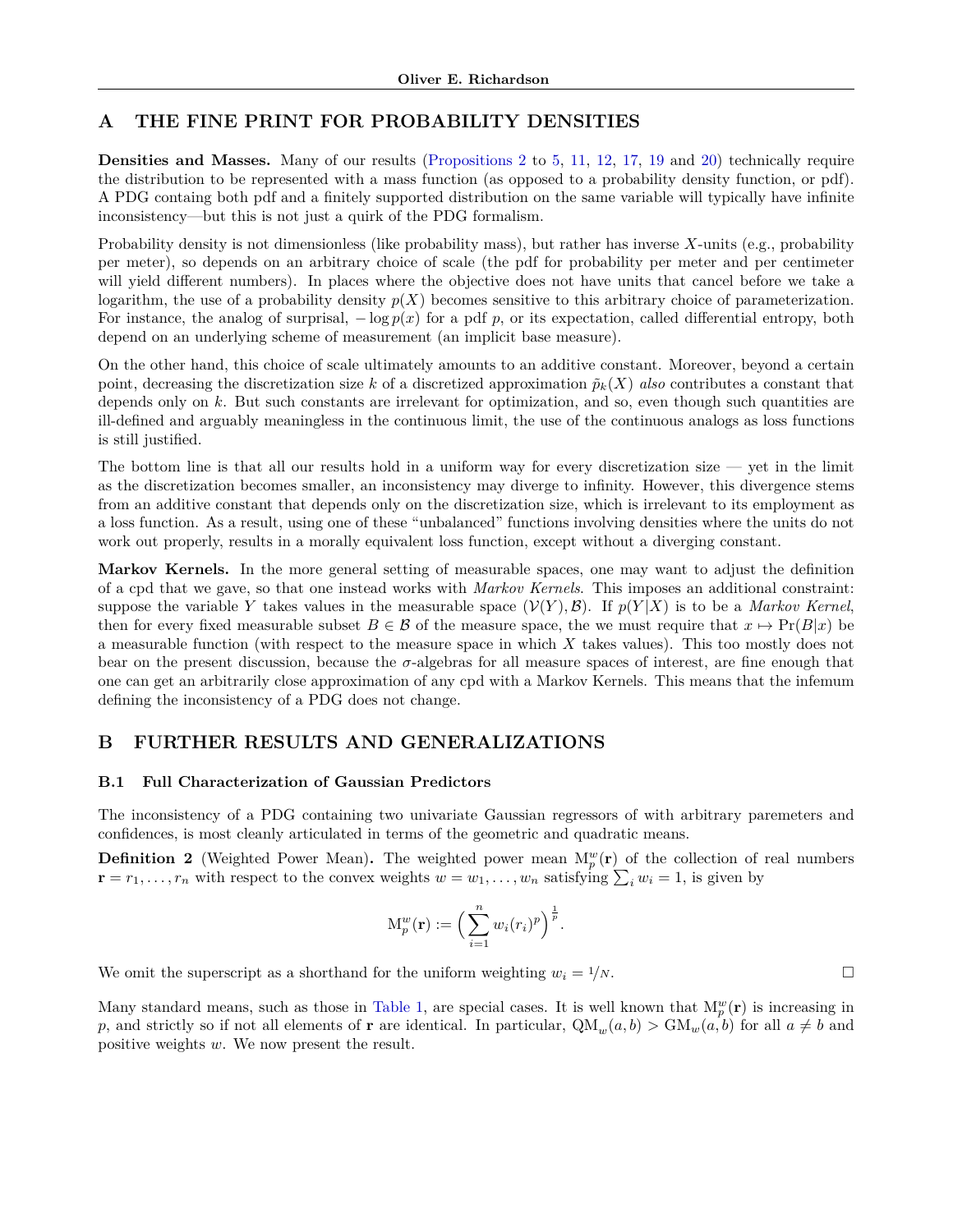| Name      | $\boldsymbol{p}$ | Formula                                                                  |
|-----------|------------------|--------------------------------------------------------------------------|
|           |                  | Harmonic $(p=-1)$ : $HM_w(\mathbf{r}) = \frac{1}{\sum_{i=1}^n w_i/r_i}$  |
|           |                  | Geometric $(\lim p \to 0):$ $GM_w(\mathbf{r}) = \prod_{i=1}^n r_i^{w_i}$ |
|           |                  | Arithmetic $(p = 1)$ : $AM_w(\mathbf{r}) = \sum_{i=1}^n w_i r_i$         |
| Quadratic | $(p = 2)$ :      | $QM_w(\mathbf{r}) = \sqrt{\sum_{i=1}^n w_i r_i^2}$                       |

<span id="page-11-1"></span>Table 1: special cases of the *p*-power mean  $M_p^w(\mathbf{r})$ 

<span id="page-11-2"></span>**Proposition 16.** *Consider a PDG containing two (distinct) conditional Gaussian distributions on a variable Y , whose parameters can both depend on a variable X. Its inconsistency takes the form*

$$
\left\langle \frac{\partial}{\partial x} \left( \frac{\partial}{\partial x} \right) \frac{\partial}{\partial x} \frac{\partial}{\partial y} \right\rangle_{(A_1, A_2)} = \frac{1}{2} \left[ (\beta_1 + \beta_2) \log \frac{Q M_{\hat{\beta}}(\sigma_1, \sigma_2)}{G M_{\hat{\beta}}(\sigma_1, \sigma_2)} + \frac{1}{2} \frac{\beta_1 \beta_2}{\beta_1 + \beta_2} \left( \frac{\mu_1 - \mu_2}{Q M_{\hat{\beta}}(\sigma_1, \sigma_2)} \right)^2 \right]
$$
\n
$$
= \frac{1}{2} \sum_{x \sim D} \left[ \frac{\beta_1 \beta_2}{2} \frac{\left( f(x) - h(x) \right)^2}{\beta_2 s(x)^2 + \beta_1 t(x)^2} + \frac{\beta_1 + \beta_2}{2} \log \frac{\beta_2 s(x)^2 + \beta_1 t(x)^2}{\beta_1 + \beta_2} - \beta_2 \log s(x) \right]
$$
\n(7)

 $\hat{\beta} = (\frac{\beta_2}{\beta_1 + \beta_2}, \frac{\beta_1}{\beta_1 + \beta_2})$  *represents the normalized and reversed vector of conficences*  $\beta = (\beta_1, \beta_2)$  *for the two distributions, and*  $\mu_1 = f(X)$ *,*  $\mu_2 = g(X)$ *,*  $\sigma_1 = s(X)$ *,*  $\sigma_2 = t(X)$  are random variables over X.

The PDG on the left is semantically equivalent to (and in particular has the same inconsistency as) the PDG

$$
\frac{D}{\sum_{(x,\sigma)}(X)} \times \frac{D}{\sum_{(x,\sigma)}(Y)} \times \frac{D}{\sum_{(x,\sigma)}(Y)}.
$$

This illustrates an orthogonal point: that PDGs handle composition of functions as one would expect, so that it is equivalent to model an entire process as a single arrow, or to break it into stages, ascribing an arrow to each stage, with one step of randomization.

As a bonus, [Proposition 16](#page-11-2) also gives a proof of the inequality of the weighted geometric and quadratic means. **Corollary 16.1.** *For all*  $\sigma_1$  *and*  $\sigma_2$ *, and all weight vectors*  $\beta$ *,*  $QM_{\hat{\beta}}(\sigma_1, \sigma_2) \geq GM_{\hat{\beta}}(\sigma_1, \sigma_2)$ *.* 

#### **B.2 Full-Dataset ELBO and Bounds**

We now present the promised multi-sample analogs from [Section 6.1.](#page-5-1)

<span id="page-11-0"></span>**Proposition 17.** *The following analog of [Proposition 12](#page-6-5) for a whole dataset* D *holds:*

− E Pr<sup>D</sup> ELBO*p,e,d*(*X*) = \*\* *<sup>Z</sup> <sup>X</sup> e* (∞) *d* Pr<sup>D</sup> (∞) *p* ++ + H(PrD)*.*

[Propositions 3](#page-2-4) and [17](#page-11-0) then give us an analog of the visual bounds in the body of the main paper [\(Section 6.1\)](#page-5-1)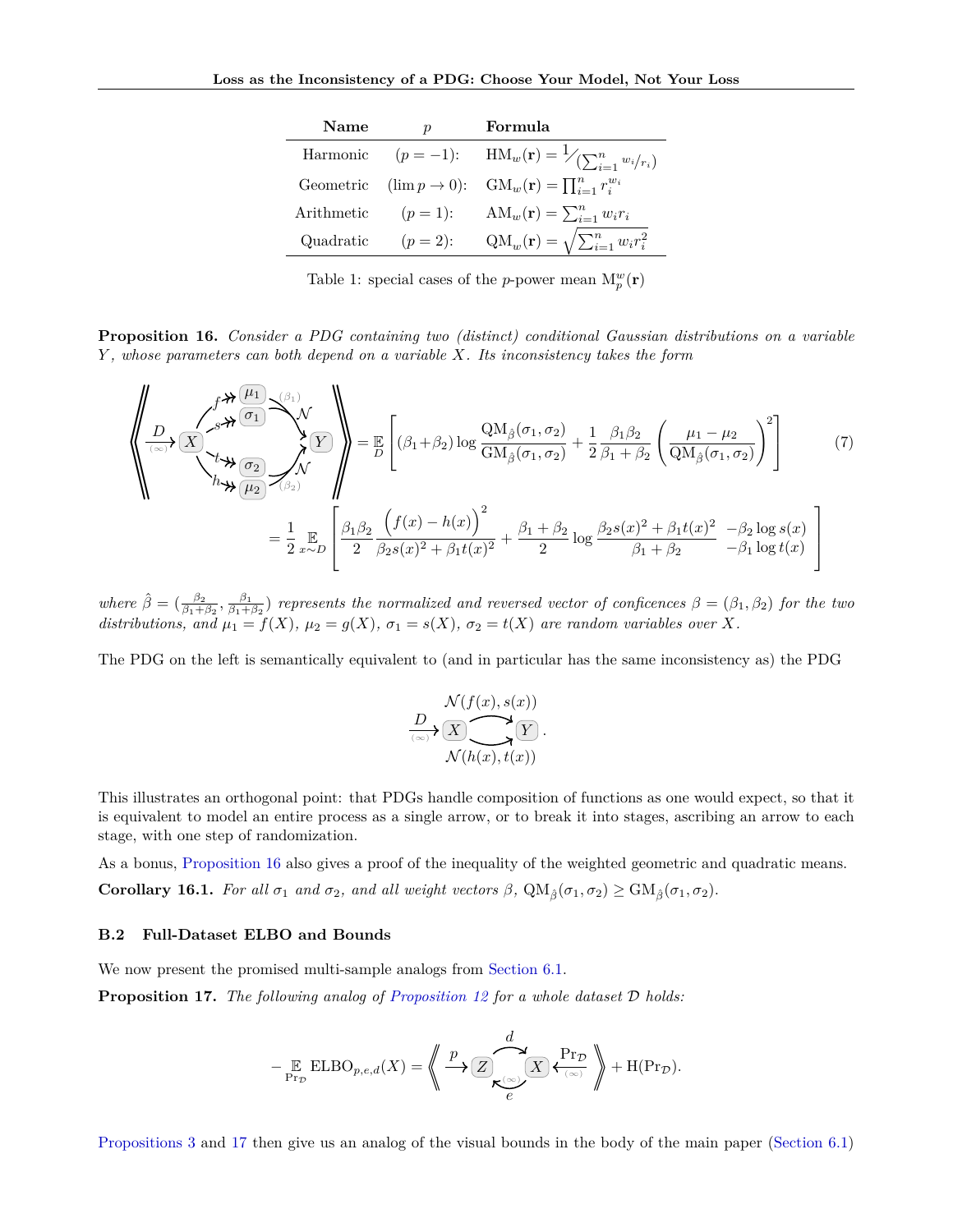for many i.i.d. datapoints at once, with only a single application of the inequality:

$$
-\log \Pr(\mathcal{D}) = -\log \prod_{i=1}^{m} \left( \Pr(x^{(i)}) \right) = -\frac{1}{m} \sum_{i=1}^{m} \log \Pr(x^{(i)}) =
$$
  

$$
H(\Pr_{\mathcal{D}}) + \left\langle \left( \frac{p}{\sqrt{2}} \right) \frac{d}{\sqrt{2}} \left( \frac{\Pr_{\mathcal{D}}}{\sqrt{2}} \right) \right\rangle \le \left\langle \left( \frac{p}{\sqrt{2}} \right) \frac{d}{\sqrt{2}} \left( \frac{\Pr_{\mathcal{D}}}{\sqrt{2}} \right) \right\rangle + H(\Pr_{\mathcal{D}})
$$

$$
= -\mathop{\mathbb{E}}_{\Pr_{\mathcal{D}}} \text{ELBO}(X)
$$

We also have the following formal statement of [Proposition 13.](#page-7-1)

<span id="page-12-3"></span>**Proposition 18.** The negative  $\beta$ -ELBO objective for a prior  $p(X)$ , encoder  $e(Z | X)$ , decoder  $d(X | Z)$ , at a *sample x*, *is equal to the inconsistency of the corresponding PDG, where the prior has confidence equal to*  $\beta$ *. That is,*

$$
-\beta\text{-ELBO}_{p,e,d}(x) = \left\langle \left(\begin{array}{c} p \\ \frac{p}{\beta} \\ \end{array}\right) \mathbb{Z}\right\rangle \mathbb{Z} \left(\mathbb{Z}\right) \mathbb{Z}^x \right\rangle
$$

As a specific case (i.e., effectively by setting  $\beta_p := 0$ ), we get the reconstruction error as the inconsistency of an autoencoder (without a variational prior):

**Corollary 18.1** (reconstruction error as inconsistency)**.**

$$
-\text{Rec}_{ed,d}(x):=\mathop{\mathbb{E}}_{z\sim e(Z|x)}\text{I}_{d(X|z)}(x)=\left\langle\left(\begin{array}{c}d\\\text{Z}\right.\text{X}_{e}\text{X}\\\text{Z}_{e}\text{X}\text{X}\text{X}\end{array}\right.\right\rangle
$$

#### <span id="page-12-0"></span>**B.3 More Variants of Cross Entropy Results**

First, we show that our cross entropy results hold for all  $\gamma$ , in the sense that  $\gamma$  contributes only a constant.

<span id="page-12-1"></span>**Proposition 19.** *Given a model determining a probability distribution with mass function*  $p(X)$ *, and samples*  $\mathcal{D} = \{x_i\}_{i=1}^m$  *determining an empirical distribution*  $Pr_{\mathcal{D}}$ *, the following are equal, for all*  $\gamma \geq 0$ *:* 

- *1. The average negative log likelihood*  $\ell(p; \mathcal{D}) = -\frac{1}{m} \sum_{i=1}^{m} \log p(x_i)$
- 2. The cross entropy of p relative to  $Pr_{\mathcal{D}}$
- *3.*  $[p]_{\gamma}(\Pr_{\mathcal{D}})$  +(1+ $\gamma$ ) H(Pr<sub>D</sub>)
- 4.  $\left\langle \frac{p}{X} \right\rangle \left\langle \frac{\text{Pr}_{\mathcal{D}}}{\left\langle \frac{\text{Pr}_{\mathcal{D}}}{X} \right\rangle}$  $(\infty)$  $\mathbb{Z}$  $\gamma$ <sup>+(1+ $\gamma$ ) H(Pr<sub>D</sub>)</sup>

As promised, we now give the simultaneous generalization of the surprisal result [\(Proposition 2\)](#page-2-5) to both multiple samples (like in [Proposition 3\)](#page-2-4) and partial observations (as in [Proposition 4\)](#page-3-4).

<span id="page-12-2"></span>**Proposition 20.** The average marginal negative log likelihood  $\ell(p; x) := -\frac{1}{|D|} \sum_{x \in D} \log \sum_{z} p(x, z)$  is the incon*sistency of the PDG containing p* and the data distribution  $Pr_{\mathcal{D}}$ *, plus the entropy of the data distribution (which is constant in p). That is,*

$$
\ell(p; \mathcal{D}) = \left\langle \mathbb{Z} \right\rangle_{\mathcal{A}} \mathcal{L}_{\mathcal{A}}^{\mathcal{P}} \left( \mathbb{Z} \right) \leftarrow \mathcal{L}_{\mathcal{A}}^{\mathcal{P}} \left( \mathbb{P} \right) + \mathcal{H}(\mathcal{P} \mathcal{T}_{\mathcal{D}}).
$$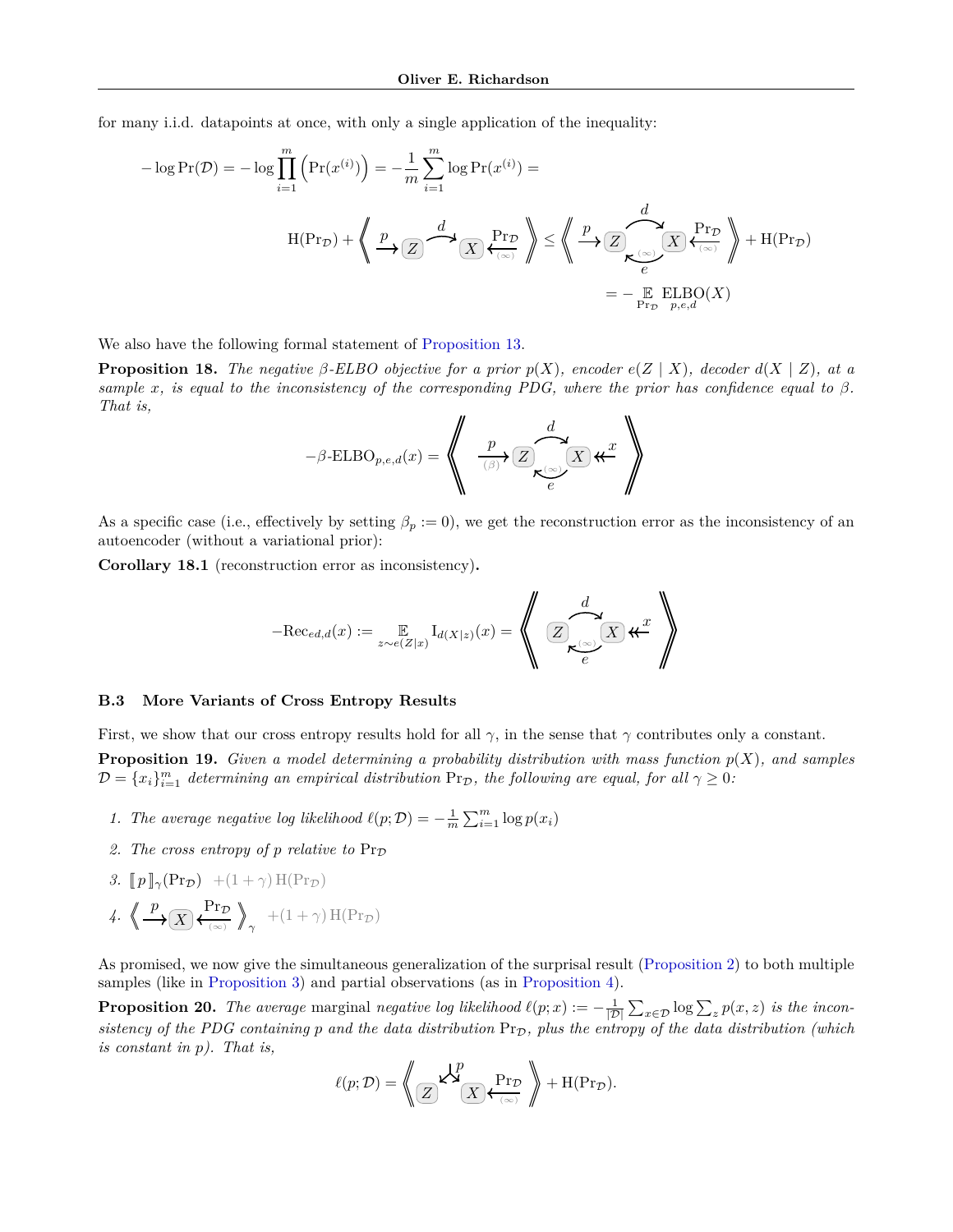## <span id="page-13-0"></span>**C PROOFS**

**[Lemma 1.](#page-2-0)** Suppose PDGs **M** and **M**<sup> $\prime$ </sup> differ only in their edges (resp.  $\mathcal{E}$  and  $\mathcal{E}'$ ) and confidences (resp.  $\beta$  $\mathcal{B}(B')$ . If  $\mathcal{E} \subseteq \mathcal{E}^I$  and  $\beta_L \leq \beta'_L$  for all  $L \in \mathcal{E}$ , then  $\langle \mathcal{M} \rangle_{\gamma} \leq \langle \mathcal{M}^I \rangle_{\gamma}$  for all  $\gamma$ .

*Proof.* For every  $\mu$ , adding more edges only adds non-negative terms to [\(1\)](#page-2-3), while increasing  $\beta$  results in larger coefficients on the existing (non-negative) terms of [\(1\)](#page-2-3). So for every fixed distribution  $\mu$ , we have  $[\![\mathbf{M}]\!]_{\gamma}(\mu) \leq [\![\mathbf{M}']\!]_{\gamma}(\mu)$ . So it must also be the case that the infemum over  $\mu$ , so we find that  $\langle m \rangle \leq \langle m' \rangle$ .  $\Box$ 

**[Proposition 2.](#page-2-5)** *Consider a distribution*  $p(X)$ *. The inconsistency of the PDG comprising*  $p$  *and*  $X = x$  *equals the surprisal*  $I_p[X=x]$ *. That is,* 

$$
\mathrm{I}_p[X=x] = \left\langle \!\!\!\left\langle \rule{0pt}{2.1ex}\right.\frac{p}{\longrightarrow} \fbox{$\bigcirc$}\right. \mathcal{K} \right\rangle \star \xleftarrow{x} \; \right\rangle \!\!\!\!\!\! \left. \right\rangle.
$$

*(Recall that*  $\langle \mathcal{M} \rangle$  *is the inconsistency of the PDG*  $\mathcal{M}$ *.)* 

*Proof.* Any distribution  $\mu(X)$  that places mass on some  $x' \neq x$  will have infinite KL divergence from the point mass on *x*. Thus, the only possibility for a finite consistency arises when  $\mu = \delta_x$ , and so

$$
\left\langle \bigoplus_{x} P_{\mathcal{F}}(X) \mathcal{K}^x \right\rangle = \left[ \bigoplus_{x} P_{\mathcal{F}}(X) \mathcal{K}^x \right] (\delta_x) = D(\delta_x \parallel p) = \log \frac{1}{p(x)} = I_p(x).
$$

[Proposition 19](#page-12-1) is a generalization of [Proposition 3,](#page-2-4) so we prove them at the same time.

**[Proposition 3.](#page-2-4)** If  $p(X)$  is a probabilistic model of X, and  $\mathcal{D} = \{x_i\}_{i=1}^m$  is a dataset with empirical distribution  $Pr_{\mathcal{D}}$ *, then*  $CrossEntropy(Pr_{\mathcal{D}}^{}, p) =$ 

$$
\frac{1}{m}\sum_{i=1}^m \mathrm{I}_p[X=x_i] = \left\langle \left( \frac{p}{\longrightarrow} \right) \right\rangle \left\langle \frac{\mathrm{Pr}_{\mathcal{D}}}{\langle \infty \rangle} \right\rangle + \mathrm{H}(\mathrm{Pr}_{\mathcal{D}}).
$$

**[Proposition 19.](#page-12-1)** *Given a model determining a probability distribution with mass function p*(*X*)*, and samples*  $\mathcal{D} = \{x_i\}_{i=1}^m$  *determining an empirical distribution*  $Pr_{\mathcal{D}}$ *, the following are equal, for all*  $\gamma \geq 0$ *:* 

- *1. The average negative log likelihood*  $\ell(p; \mathcal{D}) = -\frac{1}{m} \sum_{i=1}^{m} \log p(x_i)$
- 2. The cross entropy of  $p$  relative to  $Pr_{\mathcal{D}}$
- *3.*  $[p]_{\gamma}(\Pr_{\mathcal{D}})$  +(1 +  $\gamma$ ) H(Pr<sub>D</sub>) 4.  $\left\langle \frac{p}{X} \right\rangle \left\langle \frac{\text{Pr}_{\mathcal{D}}}{\left\langle \frac{\text{Pr}_{\mathcal{D}}}{X} \right\rangle}$ (∞) EE  $\gamma$ <sup>+(1+ $\gamma$ ) H(Pr<sub>D</sub>)</sup>

*Proof.* The equality of 1 and 2 is standard. The equality of 3 and 4 can be seen by the fact that in the limit of infinite confidence on  $Pr_{\mathcal{D}}$ , the optimal distribution must also equal  $Pr_{\mathcal{D}}$ , so the least inconsistency is attained at this value. Finally it remains to show that the first two and last two are equal:

$$
\begin{aligned}\n\llbracket p \rrbracket_{\gamma}(\Pr_D) + (1 + \gamma) \operatorname{H}(\Pr_D) &= D(\Pr_D \parallel p) - \gamma \operatorname{H}(\Pr_D) + (1 + \gamma) \operatorname{H}(\Pr_D) \\
&= D(\Pr_D \parallel p) + \operatorname{H}(\Pr_D) \\
&= \mathbb{E}_{\Pr_D} \left[ \log \frac{\Pr_D}{p} + \log \frac{1}{\Pr_D} \right] = \mathbb{E}_{\Pr_D} \left[ \log \frac{1}{p} \right],\n\end{aligned}
$$

which is the cross entropy, as desired.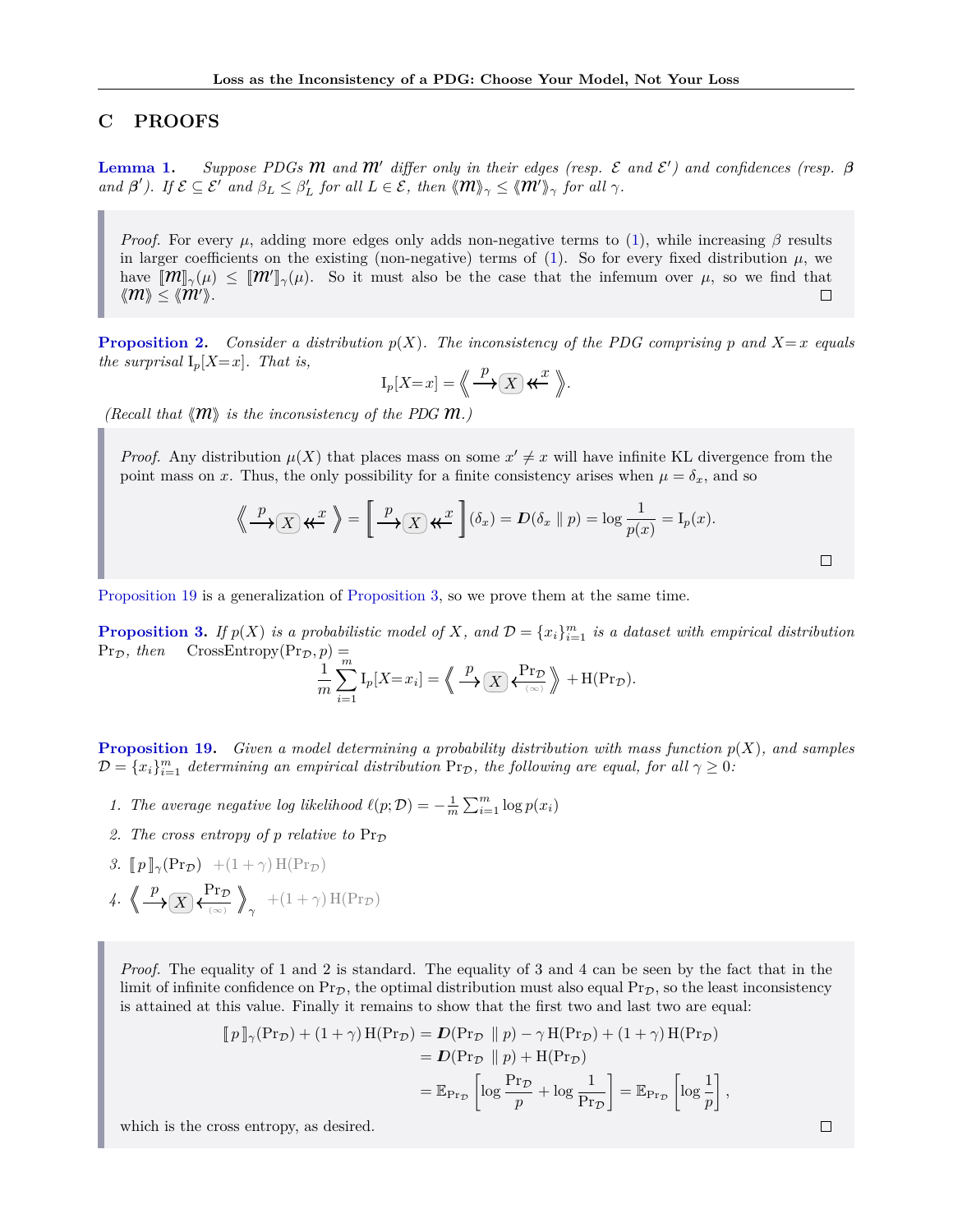**[Proposition 4.](#page-3-4)** *If*  $p(X, Z)$  *is a joint distribution, then the information content of the partial observation*  $X = x$ *is given by*

$$
I_p[X=x] = \left\langle \bigotimes_Z \mathsf{K}^p \right\rangle \mathsf{K}x \; \left\langle \bigotimes Z \right\rangle \; . \tag{2}
$$

*Proof.* As before, all mass of  $\mu$  must be on  $x$  for it to have a finite score. Thus it suffices to consider joint distributions of the form  $\mu(X, Z) = \delta_x(X)\mu(Z)$ . We have

$$
\left\langle \bigotimes_{\mathbb{Z}} \mathsf{L}^p \right\rangle = \inf_{\mu(\mathbb{Z})} \left[ \bigotimes_{\mathbb{Z}} \mathsf{L}^p \right] \left( \delta_x(X) \mu(Z) \right)
$$
\n
$$
= \inf_{\mu(\mathbb{Z})} D \left( \delta_x(X) \mu(Z) \mid p(X, Z) \right)
$$
\n
$$
= \inf_{\mu(\mathbb{Z})} \mathbb{E} \log \frac{\mu(z)}{p(x, z)} = \inf_{\mu(\mathbb{Z})} \mathbb{E} \log \frac{\mu(z)}{p(x, z)} \frac{p(x)}{p(x)}
$$
\n
$$
= \inf_{\mu(\mathbb{Z})} \mathbb{E} \left[ \log \frac{\mu(z)}{p(z \mid x)} + \log \frac{1}{p(x)} \right]
$$
\n
$$
= \inf_{\mu(\mathbb{Z})} \left[ D(\mu(Z) \mid p(Z \mid x)) \right] + \log \frac{1}{p(x)}
$$
\n
$$
= \log \frac{1}{p(x)} = I_p(x) \qquad \text{[Gibbs Inequality]}
$$

**[Proposition 20.](#page-12-2)** *The average* marginal *negative log likelihood*  $\ell(p; x) := -\frac{1}{|D|} \sum_{x \in D} \log \sum_{z} p(x, z)$  *is the inconsistency of the PDG containing p* and the data distribution  $Pr<sub>D</sub>$ , plus the entropy of the data distribution *(which is constant in p). That is,*

$$
\ell(p; \mathcal{D}) = \left\langle \mathbb{Z} \right\rangle_{\mathcal{A}} \mathcal{L}_{\mathcal{A}}^{\mathcal{P}} \left( \mathbb{Z} \right) \leftarrow \mathcal{L}_{\mathcal{A}}^{\mathcal{P}} \left( \mathbb{P} \right) + \mathcal{H}(\mathcal{P} \mathcal{T}_{\mathcal{D}}).
$$

*Proof.* The same idea as in [Proposition 4,](#page-3-4) but a little more complicated.

$$
\left\langle \bigotimes_{\mathbb{Z}} \mathbf{X}_{\mathbb{Z}}^{p} \right\rangle_{\mathbb{Z}} = \inf_{\mu(Z|X)} \left[ \bigotimes_{\mathbb{Z}} \mathbf{X}_{\mathbb{Z}}^{p} \right] \left( \Pr_{\mathcal{D}}(X) \mu(Z \mid X) \right)
$$
\n
$$
= \inf_{\mu(Z|X)} \mathbf{D} \left( \Pr_{\mathcal{D}}(X) \mu(Z \mid X) \right) \mu(X, Z) \right)
$$
\n
$$
= \inf_{\mu(Z|X)} \mathbb{E}_{\mathbb{Z}_{\mu}^{p}} \log \frac{\mu(z \mid x) \Pr_{\mathcal{D}}(x)}{p(x, z)}
$$
\n
$$
= \frac{1}{|\mathcal{D}|} \inf_{\mu(Z|X)} \sum_{x \in \mathcal{D}} \sum_{z \sim \mu(Z|x)} \mathbb{E}_{\mathbb{Z}_{\mu}^{p}} \log \frac{\mu(z \mid x) \Pr_{\mathcal{D}}(x)}{p(x, z)} \frac{p(x)}{p(x)}
$$
\n
$$
= \frac{1}{|\mathcal{D}|} \inf_{\mu(Z|X)} \sum_{x \in \mathcal{D}} \left[ \mathbb{E}_{\mathbb{Z}_{\mu}^{p}} \left[ \log \frac{\mu(z \mid x)}{p(z \mid x)} \right] + \log \frac{1}{p(x)} - \log \frac{1}{\Pr_{\mathcal{D}}(x)}
$$
\n
$$
= \frac{1}{|\mathcal{D}|} \sum_{x \in \mathcal{D}} \left[ \inf_{\mu(Z|x)} \mathbb{E}_{\mu} \left[ \log \frac{\mu(z \mid x)}{p(z \mid x)} \right] + \log \frac{1}{p(x)} - \log \frac{1}{\Pr_{\mathcal{D}}(x)} \right]
$$

1

1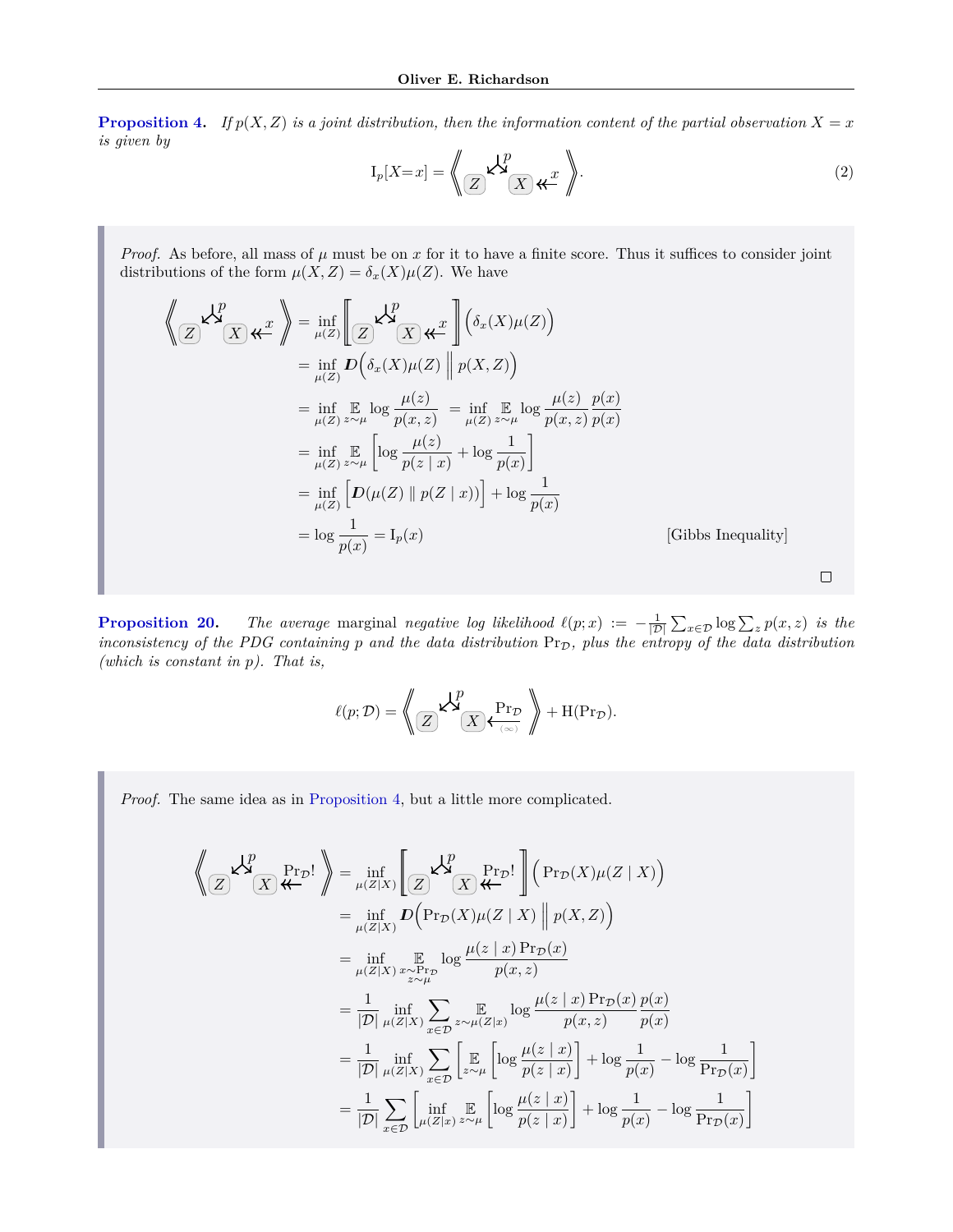$$
= \frac{1}{|\mathcal{D}|} \sum_{x \in \mathcal{D}} \left[ \inf_{\mu(Z)} \left[ D(\mu(Z) \parallel p(Z \mid x)) \right] + \log \frac{1}{p(x)} \right] - \mathcal{H}(\Pr_{\mathcal{D}})
$$
  
\n
$$
= \frac{1}{|\mathcal{D}|} \sum_{x \in \mathcal{D}} \log \frac{1}{p(x)} - \mathcal{H}(\Pr_{\mathcal{D}})
$$
  
\n
$$
= \frac{1}{|\mathcal{D}|} \sum_{x \in \mathcal{D}} \mathcal{I}_{p}(x) - \mathcal{H}(\Pr_{\mathcal{D}})
$$
  
\n
$$
\left( = D(\Pr_{\mathcal{D}} \parallel p) \right)
$$

 $\Box$ 

 $\Box$ 

**[Proposition 5.](#page-3-3)** The inconsistency of the PDG comprising a probabilistic predictor  $h(Y|X)$ , and a high*confidence empirical distribution*  $Pr_{\mathcal{D}}$  *of a dataset*  $\mathcal{D} = \{(x_i, y_i)\}_{i=1}^m$  *equals the cross-entropy loss (minus the empirical uncertainty in Y given X, a constant depending only on* D*). That is,*

$$
\left\langle \frac{\Pr_D(\infty)}{X \longrightarrow B} \right\rangle = \frac{1}{m} \sum_{i=1}^m \log \frac{1}{h(y_i \mid x_i)}
$$

$$
- H_{\Pr_D}(Y \mid X).
$$

*Proof.* Pr<sub>D</sub> has high confidence, it is the only joint distribution  $\mu$  with finite score. Since f is the only other edge, the inconsistency is therefore

$$
\mathbb{E}_{x \sim \Pr_{\mathcal{D}}} D\Big(\Pr_{\mathcal{D}}(Y \mid x) \parallel f(Y \mid x)\Big) = \mathbb{E}_{x, y \sim \Pr_{\mathcal{D}}} \left[ \log \frac{\Pr_{\mathcal{D}}(y \mid x)}{f(y \mid x)} \right]
$$
\n
$$
= \mathbb{E}_{x, y \sim \Pr_{\mathcal{D}}} \left[ \log \frac{1}{f(y \mid x)} - \log \frac{1}{\Pr_{\mathcal{D}}(y \mid x)} \right]
$$
\n
$$
= \frac{1}{|\mathcal{D}|} \sum_{(x, y) \in \mathcal{D}} \left[ \log \frac{1}{f(y \mid x)} \right] - \text{H}_{\Pr_{\mathcal{D}}}(Y \mid X)
$$

**[Proposition 6.](#page-3-1)** *Consider functions*  $f, h: X \to Y$  *from inputs to labels, where h is a predictor and*  $f$  *generates the true labels. The inconsistency of believing f and h (with any confidences), and a distribution D*(*X*) *with confidence β, is β times the log accuracy of h. That is,*

$$
\left\langle \underbrace{D}_{(\beta)} \right\langle \underbrace{X}_{f^{(s)}} \underbrace{D}_{s} \underbrace{Y}_{f^{(s)}} \right\rangle = -\beta \log \Pr_{x \sim D} (f(x) = h(x))
$$
\n
$$
= \beta \operatorname{I}_{D} [f = h].
$$
\n(3)

*Proof.* Becuase f is deterministic, for every  $x$  in the support of a joint distribution  $\mu$  with finite score, we must have  $\mu(Y | x) = \delta_f$ , since if  $\mu$  were to place any non-zero mass  $\mu(x, y) = \epsilon > 0$  on a pont  $(x, y)$  with  $y \neq f(x)$  results in an infinite contribution to the KL divergence

$$
D(\mu(Y \mid x) \parallel \delta_{f(x)}) = \mathop{\mathbb{E}}_{x,y \sim \mu} \log \frac{\mu(y \mid x)}{\delta_{f(x)}} \ge \mu(y,x) \log \frac{\mu(x,y)}{\mu(x) \cdot \delta_{f(x)}(y)} = \epsilon \log \frac{\epsilon}{0} = \infty.
$$

The same holds for *h*. Therefore, for any  $\mu$  with a finite score, and *x* with  $\mu(x) > 0$ , we have  $\delta_{f(x)} =$  $\mu(Y \mid x) = \delta_{h(x)}$ , meaning that we need only consider  $\mu$  whose support is a subset of those points on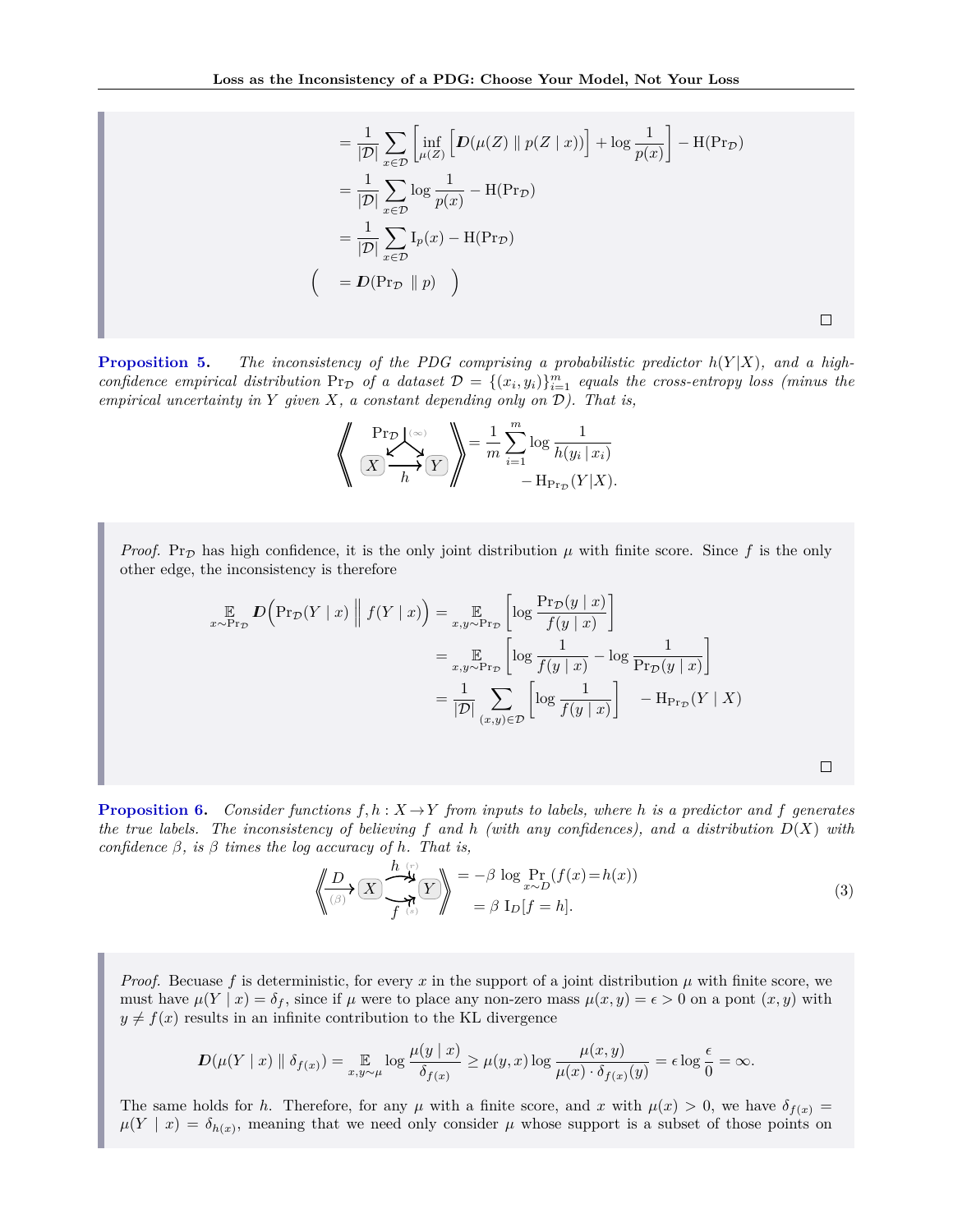which *f* and *h* agree. On all such points, the contribution to the score from the edges associated to *f* and *h* will be zero, since  $\mu$  matches the conditional marginals exactly, and the total incompatibility of such a distribution  $\mu$  is equal to the relative entropy  $D(\mu || D)$ , scaled by the confidence  $\beta$  of the empirical distribution *D*.

So, among those distributions  $\mu(X)$  supported on an event  $E \subset \mathcal{V}(X)$ , which minimizes is the relative entropy of  $D(\mu \parallel D)$ ? It is well known that the conditional distribution  $D \parallel E \propto \delta_E(X)D(X)$  $\frac{1}{D(E)}\delta_E(X)D(X)$  satisfies this property uniquely (see, for instance, [Fagin et al. 2003\)](#page-9-24). Let  $f = h$  denote the event that *f* and *h* agree. Then we calculate

$$
\left\langle \bigoplus_{j=1}^{n} \mathbb{E} \left\{ \bigoplus_{\substack{\mu(X) \text{ s.t. } \\ \mu(Y) = h \pmod{p}}} \beta D(\mu(X) \mid D(X)) \right\} \right\}
$$
\n
$$
= \beta D(D \mid [f = h] \mid D)
$$
\n
$$
= \beta \mathbb{E} \log \frac{\delta_{f=h}(X)D(X)}{D(f = h) \cdot D(X)}
$$
\n
$$
= \beta \mathbb{E} \log \frac{1}{D(f = h)}
$$
\n
$$
= -\beta \log D(f = h)
$$
\n
$$
= -\beta \log \left( \arctan y_{f,D}(h) \right)
$$
\n
$$
= \beta \mathbb{I}_{D}[f = h].
$$
\n
$$
\beta \log f = h
$$
\n
$$
\beta \log f = h
$$
\n
$$
\beta \log f = h
$$
\n
$$
\beta \log f = h
$$
\n
$$
\beta \log f = h
$$
\n
$$
\beta \log f = h
$$

**[Proposition 16.](#page-11-2)** *Consider a PDG containing two (distinct) conditional Gaussian distributions on a variable Y , whose parameters can both depend on a variable X. Its inconsistency takes the form*

$$
\left\langle \frac{\partial}{\partial t} \frac{\partial}{\partial t} \frac{\partial}{\partial t} \frac{\partial}{\partial t} \frac{\partial}{\partial t} \frac{\partial}{\partial t} \frac{\partial}{\partial t} \right\rangle_{(3)} = \frac{\pi}{2} \left[ (\beta_1 + \beta_2) \log \frac{QM_{\hat{\beta}}(\sigma_1, \sigma_2)}{GM_{\hat{\beta}}(\sigma_1, \sigma_2)} + \frac{1}{2} \frac{\beta_1 \beta_2}{\beta_1 + \beta_2} \left( \frac{\mu_1 - \mu_2}{QM_{\hat{\beta}}(\sigma_1, \sigma_2)} \right)^2 \right] \tag{7}
$$
\n
$$
= \frac{1}{2} \mathop{\mathbb{E}}_{x \sim D} \left[ \frac{\beta_1 \beta_2}{2} \frac{\left( f(x) - h(x) \right)^2}{\beta_2 s(x)^2 + \beta_1 t(x)^2} + \frac{\beta_1 + \beta_2}{2} \log \frac{\beta_2 s(x)^2 + \beta_1 t(x)^2}{\beta_1 + \beta_2} - \beta_2 \log s(x) \right]
$$

 $\hat{\beta} = (\frac{\beta_2}{\beta_1 + \beta_2}, \frac{\beta_1}{\beta_1 + \beta_2})$  *represents the normalized and reversed vector of conficences*  $\beta = (\beta_1, \beta_2)$  *for the two distributions, and*  $\mu_1 = f(X)$ *,*  $\mu_2 = g(X)$ *,*  $\sigma_1 = s(X)$ *,*  $\sigma_2 = t(X)$  are random variables over X.

*Proof.* Let  $\hat{m}$  denote the PDG in question. Since  $D$  has high confidence, we know any joint distribution  $\mu$  with a finite score must have  $\mu(X) = D(X)$ . Thus,

$$
\langle \mathbf{M} \rangle = \inf_{\mu} \mathop{\mathbb{E}}_{x \sim D} \mathop{\mathbb{E}}_{y \sim \mu |x} \left[ \beta_1 \log \frac{\mu(y | x)}{\mathcal{N}(y | f(x), s(x))} + \beta_2 \log \frac{\mu(y | x)}{\mathcal{N}(y | h(x), t(x))} \right]
$$
  
= 
$$
\inf_{\mu} \mathop{\mathbb{E}}_{x \sim D} \mathop{\mathbb{E}}_{y \sim \mu |x} \left[ \beta_1 \log \frac{\mu(y | x)}{\frac{1}{s(x)\sqrt{2\pi}} \exp\left(-\frac{1}{2} \left(\frac{y - f(x)}{s(x)}\right)^2\right)} + \beta_2 \log \frac{\mu(y | x)}{\frac{1}{t(x)\sqrt{2\pi}} \exp\left(-\frac{1}{2} \left(\frac{y - h(x)}{t(x)}\right)^2\right)} \right]
$$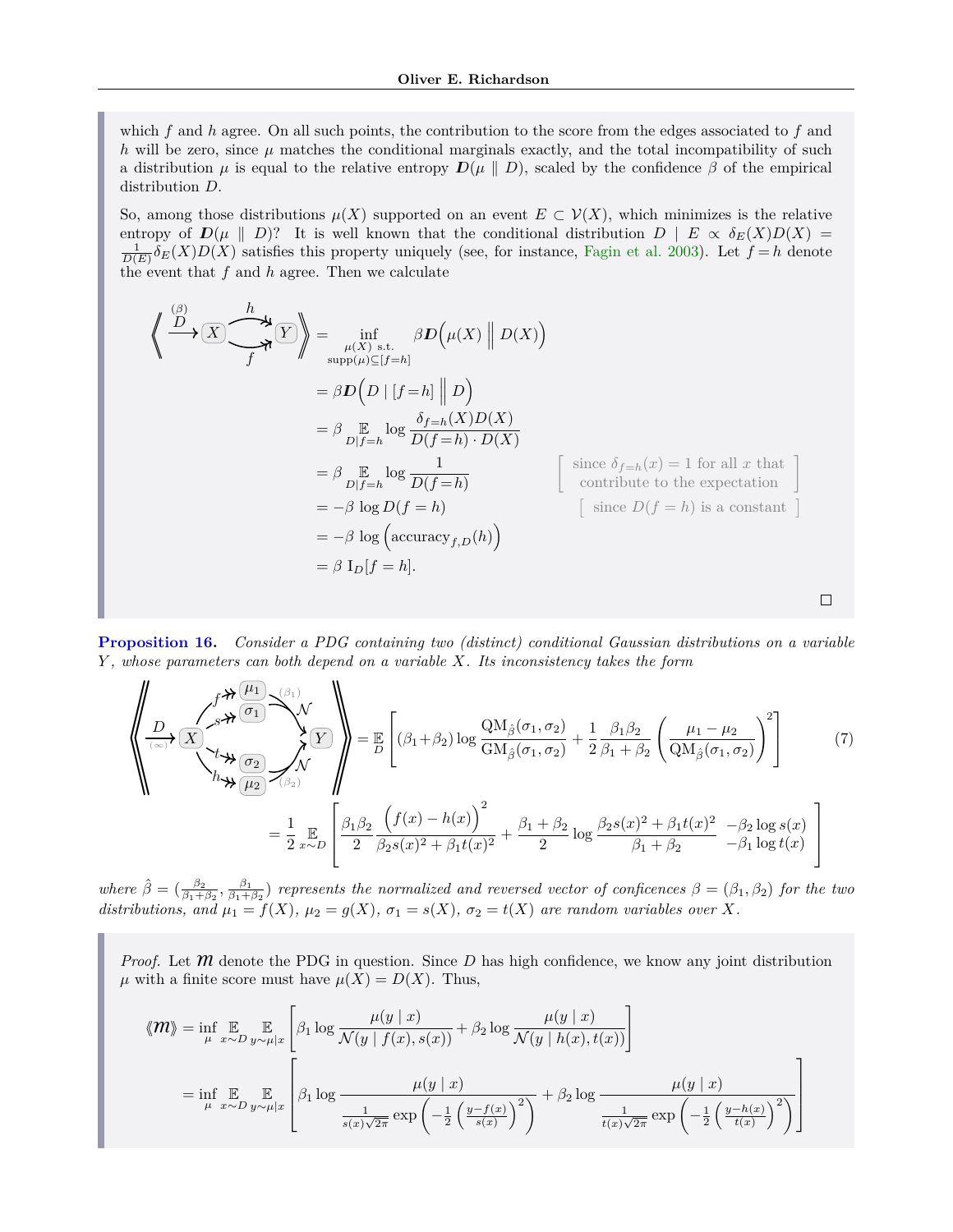$$
= \inf_{\mu} \mathop{\mathbb{E}}_{x \sim D} \mathop{\mathbb{E}}_{y \sim \mu |x} \left[ \log \mu(y | x)^{\beta_1 + \beta_2} + \frac{\beta_1}{2} \left( \frac{y - f(x)}{s(x)} \right)^2 + \frac{\beta_2}{2} \left( \frac{y - h(x)}{t(x)} \right)^2 + \beta_1 \log(s(x) \sqrt{2\pi}) + \beta_2 \log(t(x) \sqrt{2\pi}) \right]. \tag{8}
$$

At this point, we would like make use of the fact that the sum of two parabolas is itself a parabola, so as to combine the two terms on the top right of the previous equation. Concretely, we claim [\(Claim 1,](#page-19-0) whose proof is at the end of the present one), that if we define

<span id="page-17-0"></span>
$$
g(x) := \frac{\beta_1 t(x)^2 f(x) + \beta_2 s(x)^2 h(x)}{\beta_1 t(x)^2 + \beta_2 s(x)^2} \quad \text{and} \quad \tilde{\sigma}(x) := \frac{s(x)t(x)}{\sqrt{\beta_1 t(x)^2 + \beta_2 s(x)^2}},
$$

then

$$
\frac{\beta_1}{s(x)^2}(y-f)^2 + \frac{\beta_2}{t(x)^2}(y-h)^2 = \left(\frac{y-g}{\tilde{\sigma}}\right)^2 + \frac{\beta_1\beta_2}{\beta_1t(x)^2 + \beta_2s(x)^2}(f-h)^2.
$$

Applying this to [\(8\)](#page-17-0) leaves us with:

$$
\langle \mathbf{M} \rangle = \inf_{\mu} \mathop{\mathbb{E}}_{x \sim D} \mathop{\mathbb{E}}_{y \sim \mu |x} \left[ \log \mu (y | x)^{\beta_1 + \beta_2} \frac{1}{2 \tilde{\sigma}(x)^2} (y - g(x))^2 + \frac{1}{2} \frac{\beta_1 \beta_2}{\beta_1 t(x)^2 + \beta_2 s(x)^2} (f(x) - h(x))^2 + \beta_1 \log(s(x) \sqrt{2\pi}) + \beta_2 \log(t(x) \sqrt{2\pi}) \right]
$$

Pulling the term on the top right, which does not depend on *Y* , out of the expectation, and folding the rest of the terms back inside the logarithm (which in particular means first replacing the top middle term  $\varphi$  by  $-\log(\exp(-\varphi))$ , we obtain:

$$
\langle\!\langle m\rangle\!\rangle = \mathop{\mathbb{E}}_{x \sim D} \left[ \begin{array}{c} \inf_{\mu(Y)} \mathop{\mathbb{E}}_{y \sim \mu} \left[ \log \mu(y)^{\beta_1 + \beta_2} - \log \left( \frac{1}{\sqrt{2\pi}^{\beta_1 + \beta_2} s(x)^{\beta_1} t(x)^{\beta_2}} \exp \left\{ -\frac{1}{2} \left( \frac{y - g(x)}{\tilde{\sigma}(x)} \right)^2 \right\} \right) + \frac{1}{2} \frac{\beta_1 \beta_2}{\beta_1 t(x)^2 + \beta_2 s(x)^2} \left( f(x) - h(x) \right)^2 \end{array} \right].
$$

To simplify the presentation, let *ψ* be the term on the top right, and *ξ* be the term on the bottom. More explicitly, define

$$
\psi(x,y) := \frac{1}{2} \frac{1}{\sqrt{2\pi}^{\beta_1 + \beta_2} s(x)^{\beta_1} t(x)^{\beta_2}} \exp\left\{-\frac{1}{2} \left(\frac{y - g(x)}{\tilde{\sigma}(x)}\right)^2\right\}, \text{ and } \xi(x) := \frac{\beta_1 \beta_2}{\beta_1 t(x)^2 + \beta_2 s(x)^2} \left(f(x) - h(x)\right)^2,
$$

which lets us write the previous expression for  $\langle m \rangle$  as

<span id="page-17-1"></span>
$$
\langle \!\langle \mathcal{M} \rangle\!\rangle = \mathop{\mathbb{E}}_{x \sim D} \left[ \inf_{\mu(Y)} \mathop{\mathbb{E}}_{y \sim \mu} \left[ \log \mu(y)^{\beta_1 + \beta_2} - \log \psi(x, y) \right] + \xi(x) \right]. \tag{9}
$$

Also, let  $\hat{\beta}_1 := \frac{\beta_1}{\beta_1 + \beta_2}$ , and  $\hat{\beta}_2 := \frac{\beta_2}{\beta_1 + \beta_2}$ . For reasons that will soon become clear, we are actually interested in  $\psi^{\frac{1}{\beta_1+\beta_2}}$ , which we compute as

$$
\psi(x,y)^{\frac{1}{\beta_1+\beta_2}} = (2\pi)^{-\frac{1}{2}} s(x)^{\left(\frac{-\beta_1}{\beta_1+\beta_2}\right)} t(x)^{\left(\frac{-\beta_2}{\beta_1+\beta_2}\right)} \exp\left\{-\frac{1}{2}\left(\frac{y-g(x)}{\tilde{\sigma}(x)}\right)^2\right\}^{\frac{1}{\beta_1+\beta_2}}
$$

$$
= \frac{1}{\sqrt{2\pi} s(x)^{\beta_1} t(x)^{\beta_2}} \exp\left\{\frac{-1}{2(\beta_1+\beta_2)}\left(\frac{y-g(x)}{\tilde{\sigma}(x)}\right)^2\right\}.
$$

Recall that the Gaussian densitity  $\mathcal{N}(y \mid g(x), \tilde{\sigma}(x) \sqrt{\beta_1 + \beta_2})$  of mean  $g(x)$  and variance  $\tilde{\sigma}(x)^2(\beta_1 + \beta_2)$  is given by

$$
\mathcal{N}\left(y\,\Big|\,g(x),\,\tilde{\sigma}(x)\sqrt{\beta_1+\beta_2}\right)=\frac{1}{\sqrt{2\pi}\,\tilde{\sigma}(x)\sqrt{\beta_1+\beta_2}}\exp\left\{\frac{-1}{2(\beta_1+\beta_2)}\left(\frac{y-g(x)}{\tilde{\sigma}(x)}\right)^2\right\},\,
$$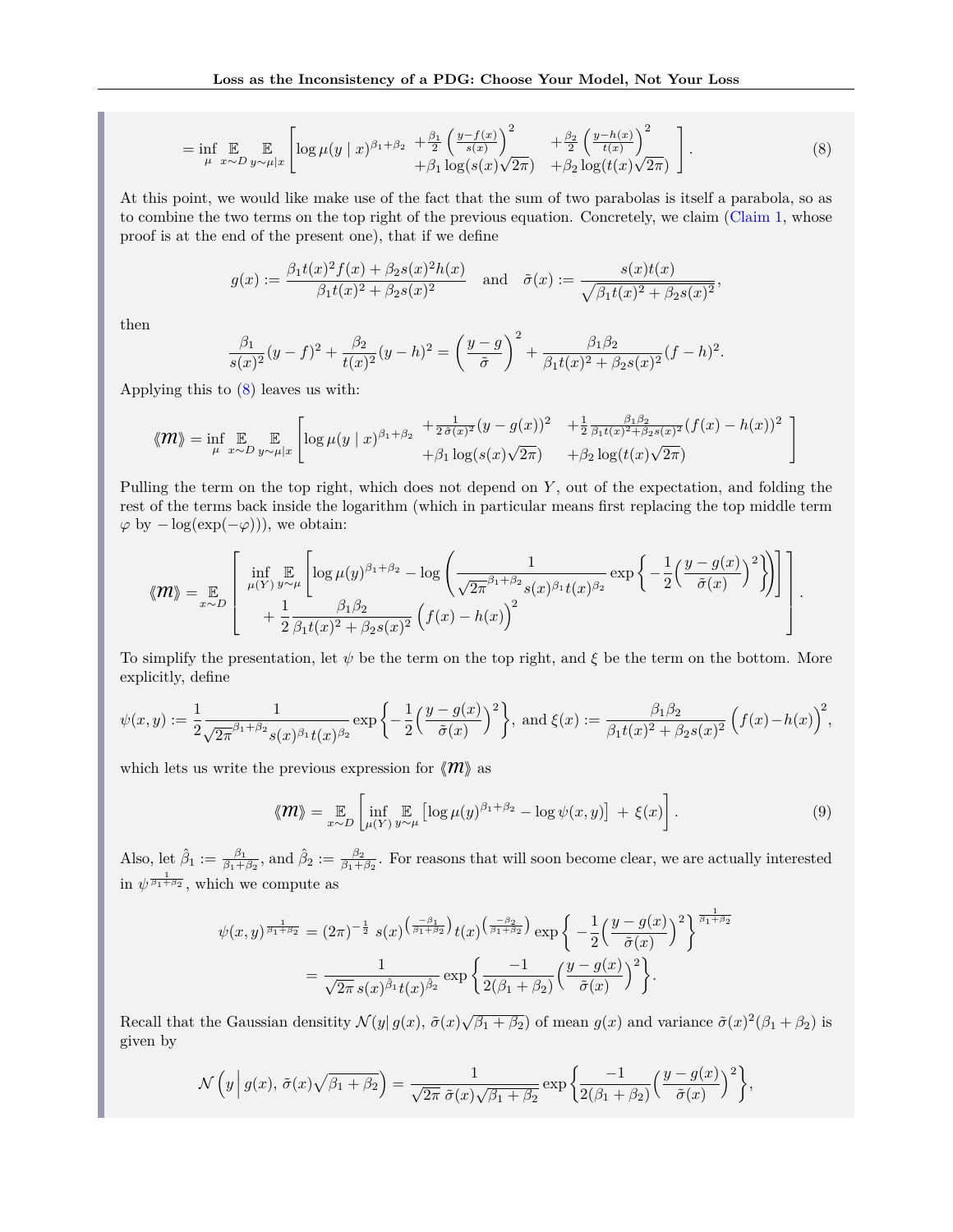which is quite similar, and has an identical dependence on *y*. To facilitate converting one to the other, we explicitly compute the ratio:

$$
\frac{\psi(x,y)^{\frac{1}{\beta_{1}+\beta_{2}}}}{\mathcal{N}(y|g(x),\tilde{\sigma}(x)\sqrt{\beta_{1}+\beta_{2}})} = \frac{\tilde{\sigma}\sqrt{2\pi(\beta_{1}+\beta_{2})}}{\sqrt{2\pi} s(x)^{\hat{\beta}_{1}}t(x)^{\hat{\beta}_{2}}} = \frac{\tilde{\sigma}\sqrt{\beta_{1}+\beta_{2}}}{s(x)^{\hat{\beta}_{1}}t(x)^{\hat{\beta}_{2}}}
$$
\n
$$
= \left(\frac{s(x)t(x)}{\sqrt{\beta_{1}t(x)^{2}+\beta_{2}s(x)^{2}}}\right) \frac{\sqrt{\beta_{1}+\beta_{2}}}{s(x)^{\hat{\beta}_{1}}t(x)^{\hat{\beta}_{2}}}
$$
\n[expand defn of  $\tilde{\sigma}(x)$ ]  
\n
$$
= s(x)^{1-\hat{\beta}_{1}} t(x)^{1-\hat{\beta}_{2}} \sqrt{\frac{\beta_{1}+\beta_{2}}{\beta_{1}t(x)^{2}+\beta_{2}s(x)^{2}}}
$$
\n
$$
= s(x)^{1-\hat{\beta}_{1}} t(x)^{1-\hat{\beta}_{2}} \sqrt{\frac{\frac{\beta_{1}+\beta_{2}}{\beta_{1}t(x)^{2}+\beta_{2}s(x)^{2}}}{\hat{\beta}_{1}t(x)^{2}+\hat{\beta}_{2}s(x)^{2}}}
$$
\n[defn of  $\hat{\beta}_{1},\hat{\beta}_{2}$ ]  
\n
$$
= \frac{s(x)^{\hat{\beta}_{2}} t(x)^{\hat{\beta}_{1}}}{\sqrt{\hat{\beta}_{1}t(x)^{2}+\hat{\beta}_{2}s(x)^{2}}}
$$
\n[since  $\hat{\beta}_{1} + \hat{\beta}_{2} = 1$ ]

Now, picking up from where we left off in [\(9\)](#page-17-1), we have

$$
\langle \mathbf{M} \rangle = \mathbb{E}_{x \sim D} \left[ \inf_{\mu(Y)} \mathbb{E}_{y \sim \mu} \left[ \log \mu(y)^{\beta_1 + \beta_2} - \log \psi(x, y) \right] + \xi(x) \right]
$$
  
\n
$$
= \mathbb{E}_{x \sim D} \left[ \inf_{\mu(Y)} \mathbb{E}_{y \sim \mu} \left[ \log \frac{\mu(y)^{\beta_1 + \beta_2}}{\psi(x, y)^{\frac{\beta_1 + \beta_2}{\beta_1 + \beta_2}}} \right] + \xi(x) \right]
$$
  
\n
$$
= \mathbb{E}_{x \sim D} \left[ \inf_{\mu(Y)} \mathbb{E}_{y \sim \mu} \left[ (\beta_1 + \beta_2) \log \frac{\mu(y)}{\psi(x, y)^{\frac{1}{\beta_1 + \beta_2}}} \right] + \xi(x) \right]
$$
  
\n
$$
= \mathbb{E}_{x \sim D} \left[ \inf_{\mu(Y)} \mathbb{E}_{y \sim \mu} \left[ (\beta_1 + \beta_2) \log \frac{\mu(y)}{\mathcal{N}(y | g(x), \tilde{\sigma}(x) \sqrt{\beta_1 + \beta_2})} \frac{\xi(x)^{\beta_2} t(x)^{\beta_1}}{\sqrt{\beta_1 t(x)^2 + \beta_2 s(x)^2}} \right] + \xi(x) \right]
$$
  
\n
$$
= \mathbb{E}_{x \sim D} \left[ \inf_{\mu(Y)} \mathbb{E}_{y \sim \mu} \left[ (\beta_1 + \beta_2) \log \frac{\mu(y)}{\mathcal{N}(y | g(x), \tilde{\sigma}(x) \sqrt{\beta_1 + \beta_2})} \right] + (\beta_1 + \beta_2) \log \frac{\sqrt{\beta_1 t(x)^2 + \beta_2 s(x)^2}}{s(x)^{\beta_2} t(x)^{\beta_1}} + \xi(x) \right]
$$

but now the entire left term is the infemum of a KL divergence, which is non-negative and equal to zero iff  $\mu(y) = \mathcal{N}(y|g(x), \tilde{\sigma}(x)\sqrt{\beta_1 + \beta_2})$ . So the infemum on the left is equal to zero.

<span id="page-18-0"></span>
$$
\langle \mathbf{M} \rangle = \mathbb{E}_{x \sim D} \left[ (\beta_1 + \beta_2) \log \frac{\sqrt{\hat{\beta}_1 t(x)^2 + \hat{\beta}_2 s(x)^2}}{s(x)^{\hat{\beta}_2} t(x)^{\hat{\beta}_1}} + \xi(x) \right]
$$
\n
$$
= \mathbb{E}_{x \sim D} \left[ (\beta_1 + \beta_2) \log \sqrt{\hat{\beta}_1 t(x)^2 + \hat{\beta}_2 s(x)^2} - (\beta_1 + \beta_2) \log \left( s(x)^{\hat{\beta}_2} t(x)^{\hat{\beta}_1} \right) + \xi(x) \right]
$$
\n
$$
= \mathbb{E}_{x \sim D} \left[ (\beta_1 + \beta_2) \log \sqrt{\hat{\beta}_1 t(x)^2 + \hat{\beta}_2 s(x)^2} - \beta_2 \log s(x) + \xi(x) \right]
$$
\n
$$
= \mathbb{E}_{x \sim D} \left[ (\beta_1 + \beta_2) \log \sqrt{\frac{\beta_1 t(x)^2 + \beta_2 s(x)^2}{\beta_1 + \beta_2}} - \beta_2 \log s(x) + \frac{1}{2} \frac{\beta_1 \beta_2}{\beta_1 t(x)^2 + \beta_2 s(x)^2} \left( f(x) - h(x) \right)^2 \right]
$$
\n
$$
= \mathbb{E}_{x \sim D} \left[ (\beta_1 + \beta_2) \log \sqrt{\frac{\beta_1 t(x)^2 + \beta_2 s(x)^2}{\beta_1 + \beta_2}} - \beta_1 \log t(x) + \frac{1}{2} \frac{\beta_1 \beta_2}{\beta_1 t(x)^2 + \beta_2 s(x)^2} \left( f(x) - h(x) \right)^2 \right]
$$
\n(11)

Whew! Pulling the square root of the logarithm proves complex second half of the proposition. Now, we massage it into into a (slightly) more readable form.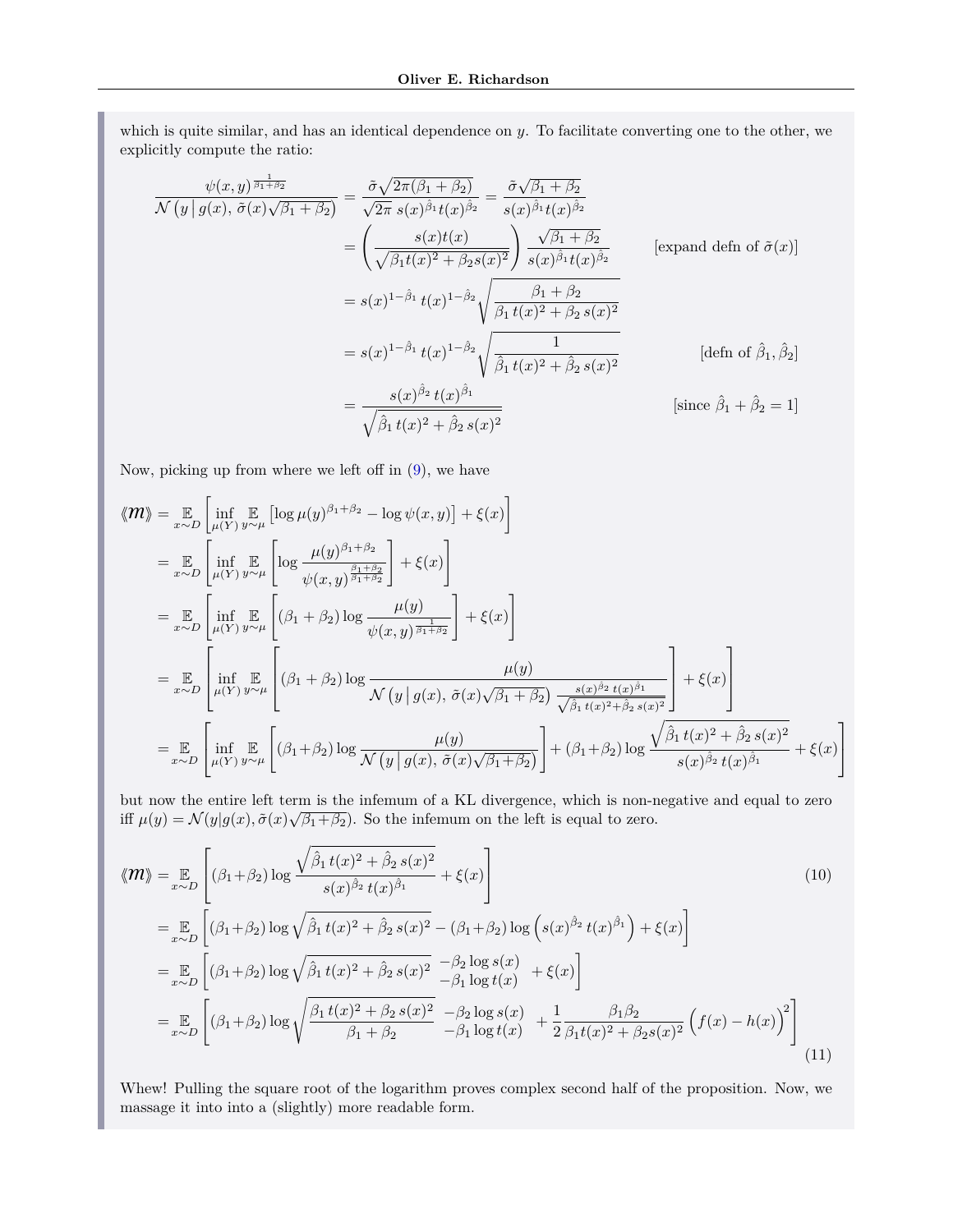To start, write  $\sigma_1$  (the random variable) in place of  $s(x)$  and  $\sigma_2$  in place of  $t(x)$ . Let  $\hat{\beta}$  without the subscript denote the vector  $(\hat{\beta}_2, \hat{\beta}_1) = (\frac{\beta_2}{\beta_1 + \beta_2}, \frac{\beta_1}{\beta_1 + \beta_2})$ , which we will use for weighted means. The  $\hat{\beta}$ weighted arithmetic, geometric  $(p = 0)$ , and quadratic  $(p = 2)$  means of  $\sigma_1$  and  $\sigma_2$  are:

$$
GM_{\hat{\beta}}(\sigma_1, \sigma_2) = (\sigma_1)^{\hat{\beta}_2}(\sigma_2)^{\hat{\beta}_1} \quad \text{and} \quad QM_{\hat{\beta}}(\sigma_1, \sigma_2) = \sqrt{\hat{\beta}_2 \sigma_1^2 + \hat{\beta}_1 \sigma_2^2}.
$$

So, now we can write  $\xi(x)$  as

$$
\frac{1}{2} \frac{\beta_1 \beta_2}{\beta_1 t(x)^2 + \beta_2 s(x)^2} \left( f(x) - h(x) \right)^2 = \frac{1}{2} \frac{\beta_1 \beta_2}{\beta_1 + \beta_2} \frac{\beta_1 + \beta_2}{\beta_1 t(x)^2 + \beta_2 s(x)^2} \left( f(x) - h(x) \right)^2
$$

$$
= \frac{1}{2} \frac{\beta_1 \beta_2}{\beta_1 + \beta_2} \left( \frac{1}{\mathcal{Q}M_{\hat{\beta}}(\sigma_1, \sigma_2)} \right)^2 \left( f(x) - h(x) \right)^2
$$

$$
= \frac{1}{2} \frac{\beta_1 \beta_2}{\beta_1 + \beta_2} \left( \frac{\mu_1 - \mu_2}{\mathcal{Q}M_{\hat{\beta}}(\sigma_1, \sigma_2)} \right)^2;
$$

in the last step, we have replaced  $f(x)$  and  $g(x)$  with their respective random variables  $\mu_1$  and  $\mu_2$ . As a result, [\(10\)](#page-18-0) can be written as

$$
\langle \hspace{-2.5pt} m \rangle \hspace{-2.5pt} \rangle = \hspace{-2.5pt} \mathbb{E}\left[ (\beta_1 + \beta_2) \log \frac{\mathrm{QM}_\beta(\sigma_1, \sigma_2)}{\mathrm{GM}_\beta(\sigma_1, \sigma_2)} + \frac{1}{2} \frac{\beta_1 \beta_2}{\beta_1 + \beta_2} \left( \frac{\mu_1 - \mu_2}{\mathrm{QM}_\beta(\sigma_1, \sigma_2)} \right)^2 \right]
$$

. . . which is perhaps more comprehensible, and proves the first half of our proposition.

<span id="page-19-0"></span>**Claim 1.** *The sum of two functions that are unshifted parabolas as functions of y (i.e., both functions are of of the form*  $k(y - a)^2$ , is itself a (possibly shifted) parabola of y (and of the form  $k'(y - a') + b'$ ). More concretely, *and adapted to our usage above, the following algebraic relation holds:*

<span id="page-19-1"></span> $\Box$ 

$$
\frac{\beta_1}{\sigma_1^2}(y-f)^2 + \frac{\beta_2}{\sigma_2^2}(y-h)^2 = \left(\frac{y-g}{\tilde{\sigma}}\right)^2 + \frac{\beta_1\beta_2}{\beta_1\sigma_2^2 + \beta_2\sigma_1^2}(f-h)^2,
$$

*where*

$$
g := \frac{\beta_1 \sigma_2^2 f + \beta_2 \sigma_1^2 h}{\beta_1 \sigma_2^2 + \beta_2 \sigma_1^2} \quad \text{and} \quad \tilde{\sigma} := \left(\frac{\beta_1}{\sigma_1^2} + \frac{\beta_2}{\sigma_2^2}\right)^{-1/2} = \frac{\sigma_1 \sigma_2}{\sqrt{\beta_1 \sigma_2^2 + \beta_2 \sigma_1^2}}.
$$

*Proof.* Expand terms and complete the square. Starting from the left hand side, we have

$$
\frac{\beta_1}{\sigma_1^2} (y - f)^2 + \frac{\beta_2}{\sigma_2^2} (y - h)^2
$$
\n
$$
= \frac{\beta_1}{\sigma_1^2} (y^2 - 2yf + f^2) + \frac{\beta_2}{\sigma_2^2} (y^2 - 2yh + h^2)
$$
\n
$$
= \left(\frac{\beta_1}{\sigma_1^2} + \frac{\beta_2}{\sigma_2^2}\right) y^2 - 2 \left(\frac{\beta_1 f}{\sigma_1^2} + \frac{\beta_2 h}{\sigma_2^2}\right) y + \left(\frac{\beta_1 f^2}{\sigma_1^2} + \frac{\beta_2 h^2}{\sigma_2^2}\right)
$$
\n
$$
= \left(\frac{\beta_1}{\sigma_1^2} + \frac{\beta_2}{\sigma_2^2}\right) y^2 - 2 \left(\frac{\beta_1 f}{\sigma_1^2} + \frac{\beta_2 h}{\sigma_2^2}\right) y + \left(\frac{\beta_1 f^2}{\sigma_1^2} + \frac{\beta_2 h^2}{\sigma_2^2} - \frac{\beta_1 \beta_2 (f - h)^2}{\beta_1 \sigma_2^2 + \beta_2 \sigma_1^2}\right) + \frac{\beta_1 \beta_2 (f - h)^2}{\beta_1 \sigma_2^2 + \beta_2 \sigma_1^2} \tag{12}
$$

where in the last step we added and removed the same term (i.e., the completion of the square, although it is probably still unclear why this quantity will do that). The third parenthesized quantity needs the most work. Isolating it and getting a common denominator gives us:

$$
\frac{\beta_1 f^2}{\sigma_1^2} + \frac{\beta_2 h^2}{\sigma_2^2} - \frac{\beta_1 \beta_2 (f - h)^2}{\beta_1 \sigma_2^2 + \beta_2 \sigma_1^2}
$$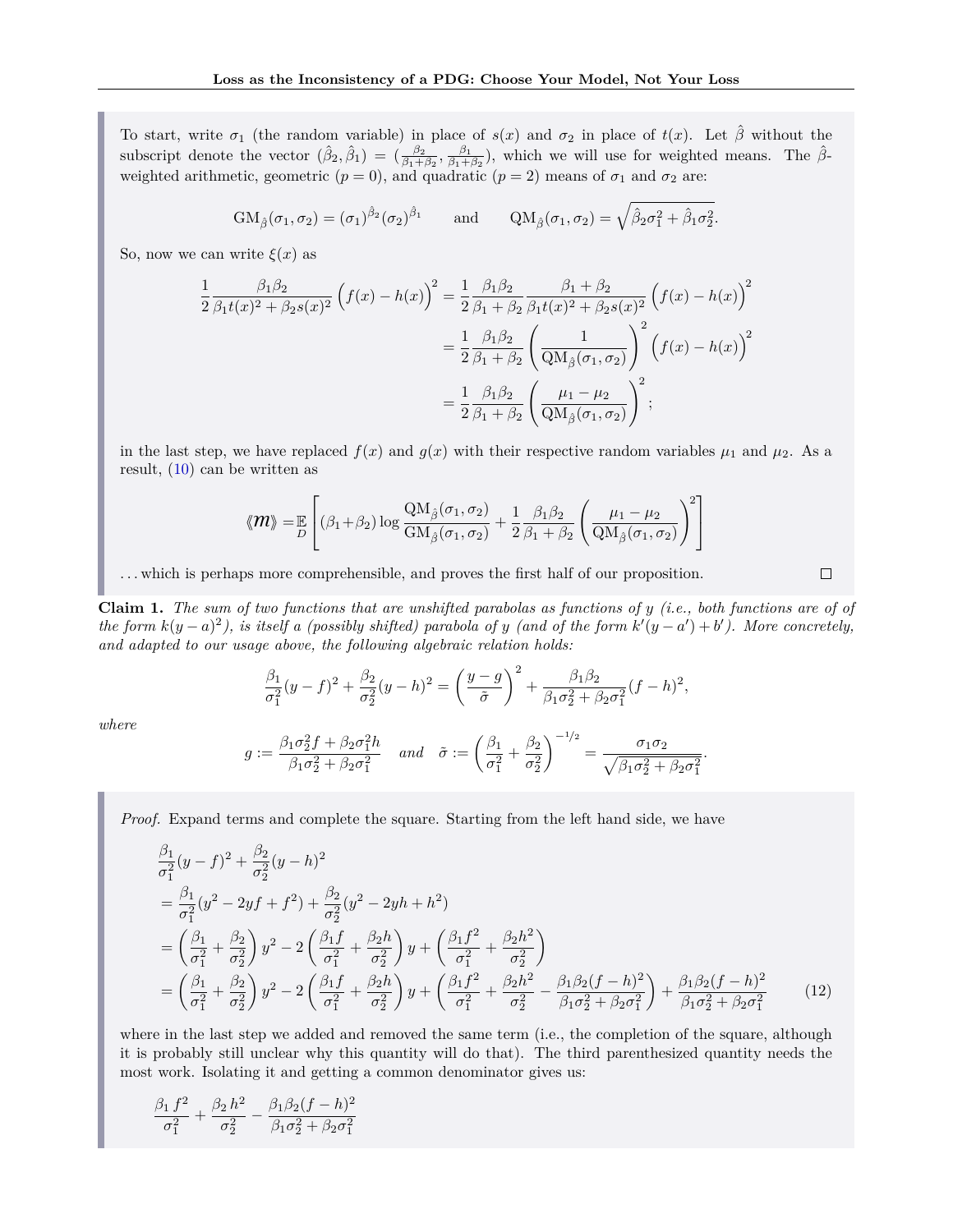$$
= \frac{\beta_1 f^2(\beta_1 \sigma_2^2 + \beta_2 \sigma_1^2) \sigma_2^2}{\sigma_1^2(\beta_1 \sigma_2^2 + \beta_2 \sigma_1^2) \sigma_2^2} + \frac{\beta_2 h^2(\beta_1 \sigma_2^2 + \beta_2 \sigma_1^2) \sigma_1^2}{\sigma_2^2(\beta_1 \sigma_2^2 + \beta_2 \sigma_1^2) \sigma_1^2} - \frac{\beta_1 \beta_2 (f^2 - 2fh + h^2)(\sigma_1^2 \sigma_2^2)}{(\beta_1 \sigma_2^2 + \beta_2 \sigma_1^2)(\sigma_1^2 \sigma_2^2)}
$$
  
\n
$$
= \frac{\beta_1^2 \sigma_2^4 f^2 + \beta_1 \beta_2 \sigma_2^2 \sigma_1^2 f^2 + \beta_1 \beta_2 \sigma_1^2 \sigma_2^2 h^2 + \beta_2^2 \sigma_1^4 h^2 - \beta_1 \beta_2 \sigma_1^2 \sigma_2^2 f^2 + 2\beta_1 \beta_2 \sigma_1^2 \sigma_2^2 fh - \beta_1 \beta_2 \sigma_1^2 \sigma_2^2 h^2}{(\beta_1 \sigma_2^2 + \beta_2 \sigma_1^2)(\sigma_1^2 \sigma_2^2)}
$$
  
\n
$$
= \frac{\beta_1^2 \sigma_2^4 f^2 + \beta_2^2 \sigma_1^4 h^2 + 2\beta_1 \beta_2 \sigma_1^2 \sigma_2^2 fh}{(\beta_1 \sigma_2^2 + \beta_2 \sigma_1^2)(\sigma_1^2 \sigma_2^2)}.
$$

Substituting this expression into the third term of [\(12\)](#page-19-1), while simultaneously computing common denominators for the first and second terms, yields

<span id="page-20-0"></span>
$$
\left(\frac{\beta_1\sigma_2^2 + \beta_2\sigma_1^2}{\sigma_1^2\sigma_2^2}\right)y^2 - 2\left(\frac{\beta_1\sigma_2^2f + \beta_2\sigma_1^2h}{\sigma_1^2\sigma_2^2}\right)y + \frac{\beta_1^2\sigma_2^4f^2 + \beta_2^2\sigma_1^4h^2 + 2\beta_1\beta_2\sigma_1^2\sigma_2^2fh}{(\beta_1\sigma_2^2 + \beta_2\sigma_1^2)(\sigma_1^2\sigma_2^2)} + \frac{\beta_1\beta_2(f-h)^2}{\beta_1\sigma_2^2 + \beta_2\sigma_1^2}.\tag{13}
$$

On the other hand, using the definitions of *g* and  $\tilde{\sigma}$ , we compute:

$$
\begin{split} \left(\frac{y-g}{\tilde{\sigma}}\right)^{2} &= \left(\frac{\beta_{1}\sigma_{2}^{2}+\beta_{2}\sigma_{1}^{2}}{\sigma_{1}^{2}\sigma_{2}^{2}}\right)\left(y-\frac{\beta_{1}\sigma_{2}^{2}f+\beta_{2}\sigma_{1}^{2}h}{\beta_{1}\sigma_{2}^{2}+\beta_{2}\sigma_{1}^{2}}\right)^{2} \\ &= \left(\frac{\beta_{1}\sigma_{2}^{2}+\beta_{2}\sigma_{1}^{2}}{\sigma_{1}^{2}\sigma_{2}^{2}}\right)\left(y^{2}-2y\frac{\beta_{1}\sigma_{2}^{2}f+\beta_{2}\sigma_{1}^{2}h}{\beta_{1}\sigma_{2}^{2}+\beta_{2}\sigma_{1}^{2}}+\frac{\beta_{1}^{2}\sigma_{2}^{4}f^{2}+\beta_{2}^{2}\sigma_{1}^{4}h^{2}+2\beta_{1}\beta_{2}\sigma_{2}^{2}\sigma_{1}^{2}fh}{(\beta_{1}\sigma_{2}^{2}+\beta_{2}\sigma_{1}^{2})^{2}}\right) \\ &= \left(\frac{\beta_{1}\sigma_{2}^{2}+\beta_{2}\sigma_{1}^{2}}{\sigma_{1}^{2}\sigma_{2}^{2}}\right)y^{2}-2\left(\frac{\beta_{1}\sigma_{2}^{2}f+\beta_{2}\sigma_{1}^{2}h}{\sigma_{1}^{2}\sigma_{2}^{2}}\right)y+\frac{\beta_{1}^{2}\sigma_{2}^{4}f^{2}+\beta_{2}^{2}\sigma_{1}^{4}h^{2}+2\beta_{1}\beta_{2}\sigma_{2}^{2}\sigma_{1}^{2}fh}{(\beta_{1}\sigma_{2}^{2}+\beta_{2}\sigma_{1}^{2})(\sigma_{1}^{2}\sigma_{2}^{2})} \end{split}
$$

. . . which is precisely the first 3 terms of [\(13\)](#page-20-0). Putting it all together, we have shown that

$$
\frac{\beta_1}{\sigma_1^2}(y-f)^2 + \frac{\beta_2}{\sigma_2^2}(y-h)^2 = \left(\frac{y-g}{\tilde{\sigma}}\right)^2 + \frac{\beta_1\beta_2(f-h)^2}{\beta_1\sigma_2^2 + \beta_2\sigma_1^2}
$$

as desired.

### **[Proposition 7.](#page-3-5)**

$$
\left\langle \underbrace{\frac{D}{\langle \infty \rangle} \left( X \right)^f \mathcal{M}}_{h} \underbrace{\frac{\mu_f}{\mu_h} \mathcal{M}_1}_{\mathcal{N}_1} \right\rangle = \frac{1}{2} \mathbb{E}_D \big| f(X) - h(X) \big|^2
$$
  
=: MSE<sub>D</sub>(f,h),

*where*  $\mathcal{N}_1(Y|\mu)$  *is a unit Gaussian on Y with mean*  $\mu$ *.* 

⟨

*Proof.* An immediate corolary of [Proposition 16;](#page-11-2) simply set  $s(x) = t(x) = \beta_1 = \beta_2 = 1$ 

 $\Box$ 

**[Lemma 10.](#page-4-3)** *The inconsistency*  $D_{(r,s)}^{\text{PDG}}(p||q)$  *of a PDG comprising*  $p(X)$  *with confidence r and*  $q(X)$  *with confidence s is given in closed form by*

$$
\left\langle \!\!\!\left\langle \frac{p}{\scriptscriptstyle(r)}\right\rangle \sum_{s} \left\langle \frac{q}{\scriptscriptstyle(s)} \right\rangle \!\!\!\right\rangle = -(r+s)\log \sum_{x} \left( p(x)^r q(x)^s \right)^{\frac{1}{r+s}}.
$$

*Proof.*

$$
\bigg\langle\!\!\!\bigg\langle \textstyle\frac{p}{\scriptstyle(\beta:r)}\big\rangle\big(\overline{X}\big)\big\langle\!\!\bigg\langle \textstyle\frac{q}{\scriptstyle(\beta:s)}\bigg\rangle\!\!\!\bigg\rangle = \inf_{\mu} \mathop{\mathbb{E}}_{\mu} \log \frac{\mu(x)^{r+s}}{p(x)^r q(x)^s}
$$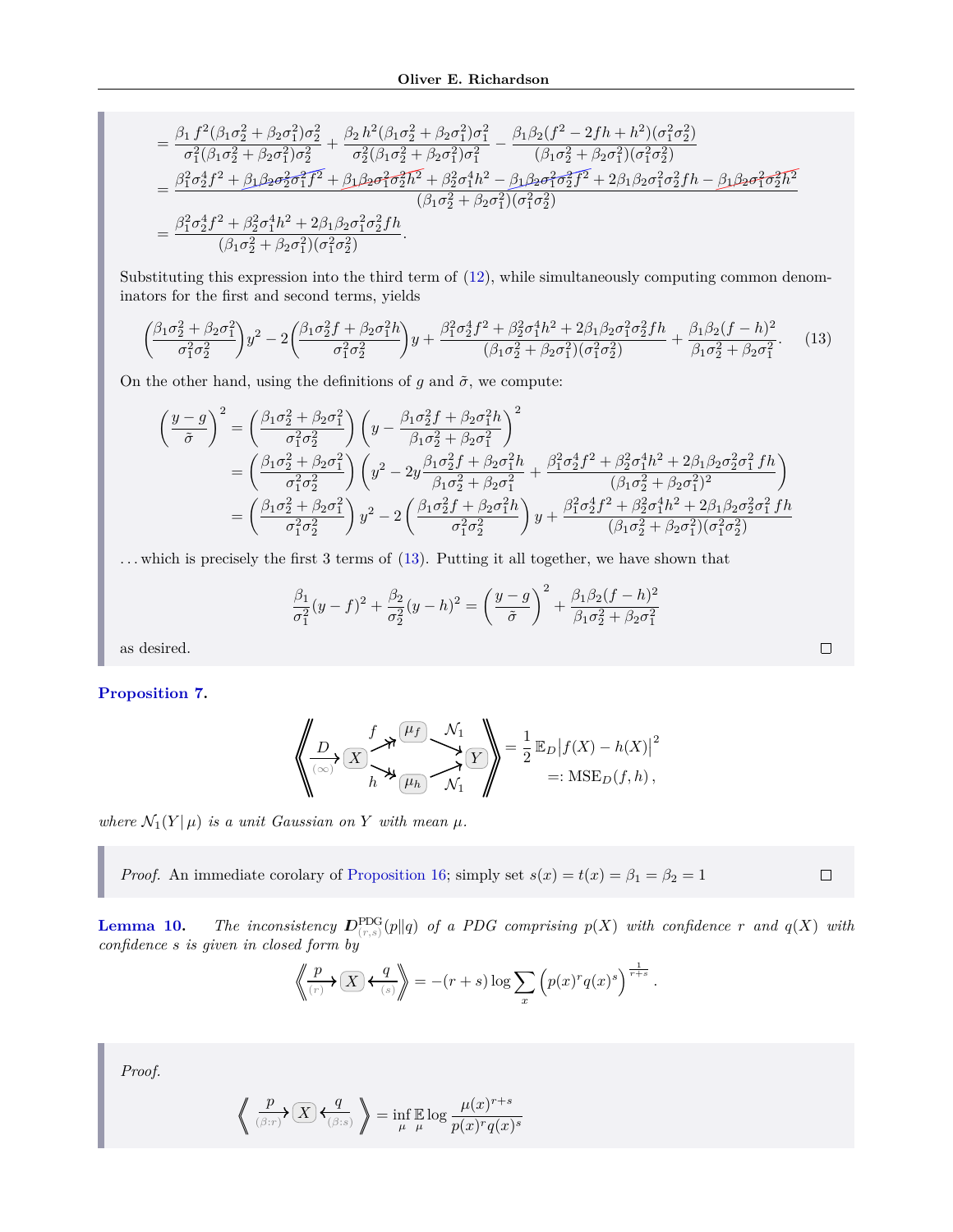$$
= (r+s) \inf_{\mu} \mathbb{E} \left[ \log \frac{\mu(x)}{(p(x)^r q(x)^s)^{\frac{1}{r+s}}} \cdot \frac{Z}{Z} \right]
$$

$$
= \inf_{\mu} (r+s) D\left(\mu \left\| \frac{1}{Z} p^{\frac{r}{r+s}} q^{\frac{s}{r+s}} \right) - (r+s) \log Z\right)
$$

where  $Z := (\sum_x p(x)^r q(x)^s)^{\frac{1}{r+s}}$  is the constant required to normalize the denominator as a distribution. The first term is now a relative entropy, and the only usage of  $\mu$ .  $D(\mu \| \cdots)$  achives its minimum of zero when  $\mu$  is the second distribution, so our formula becomes

$$
= -(r+s)\log Z
$$
  
= -(r+s)\log \sum\_{x} (p(x)^{r}q(x)^{s})^{\frac{1}{r+s}} \text{ as promised.}

**[Proposition 8.](#page-4-4)** Suppose you have a parameterized model  $p(Y|\Theta)$ , a prior  $q(\Theta)$ , and a trusted distribution  $D(Y)$ . The inconsistency of also believing  $\Theta = \theta$  is the cross entropy loss, plus the regularizer:  $\log \frac{1}{q(\theta)}$  times *your confidence in q. That is,*

$$
\left\langle \bigotimes_{\beta=0}^{q} \bigotimes_{\beta=0}^{q} \bigotimes_{D} \bigotimes_{\beta=0}^{p} \Big| \bigotimes_{y \sim D} \log \frac{1}{p(y|\theta)} + \beta \log \frac{1}{q(\theta)} - \mathcal{H}(D) \right\}
$$
(4)

 $\Box$ 

 $\Box$ 

*Proof.* This is another case where there's only one joint distribution  $\mu(\Theta, Y)$  that gets a finite score. We must have  $\mu(Y) = D(Y)$  since *D* has infinite confidence, which uniquely extends to the distribution  $\mu(\Theta, Y) = D(Y)\delta_{\theta}(\Theta)$  for which deterministically sets  $\Theta = \theta$ .

The cpds corresponding to the edges labeled  $\theta$  and *D*, then, are satisfied by this  $\mu$  and contribute nothing to the score. So the two relevant edges that contribute incompatibility with this distribution are *p* and *q*. Letting  *denote the PDG in question, we compute:* 

$$
\langle \mathbf{M} \rangle = \mathbb{E}_{\mu} \left[ \log \frac{\mu(Y|\Theta)}{p(Y|\Theta)} + \beta \log \frac{\mu(\Theta)}{q(\Theta)} \right]
$$
  
= 
$$
\mathbb{E}_{y \sim D} \left[ \log \frac{D(y)}{p(y|\theta)} + \beta \log \frac{1}{q(\theta)} \right]
$$
  
= 
$$
\mathbb{E}_{y \sim D} \left[ \log \frac{1}{p(y|\theta)} + \beta \log \frac{1}{q(\theta)} + \log D(y) \right]
$$
  
= 
$$
\mathbb{E}_{y \sim D} \left[ \log \frac{1}{p(y|\theta)} \right] + \beta \log \frac{1}{q(\theta)} - \text{H}(D)
$$

as desired.

**[Proposition 11.](#page-6-3)** The negative ELBO of x is the inconsistency of the PDG containing  $p,q$ , and  $X=x$ , with high *confidence in q. That is,*

$$
-\text{ELBO}_{p,q}(x) = \left\langle \left( \frac{q}{\langle \infty \rangle} \sum_{\alpha} \mathbf{X} \mathbf{X} \mathbf{X} \right) \right\rangle.
$$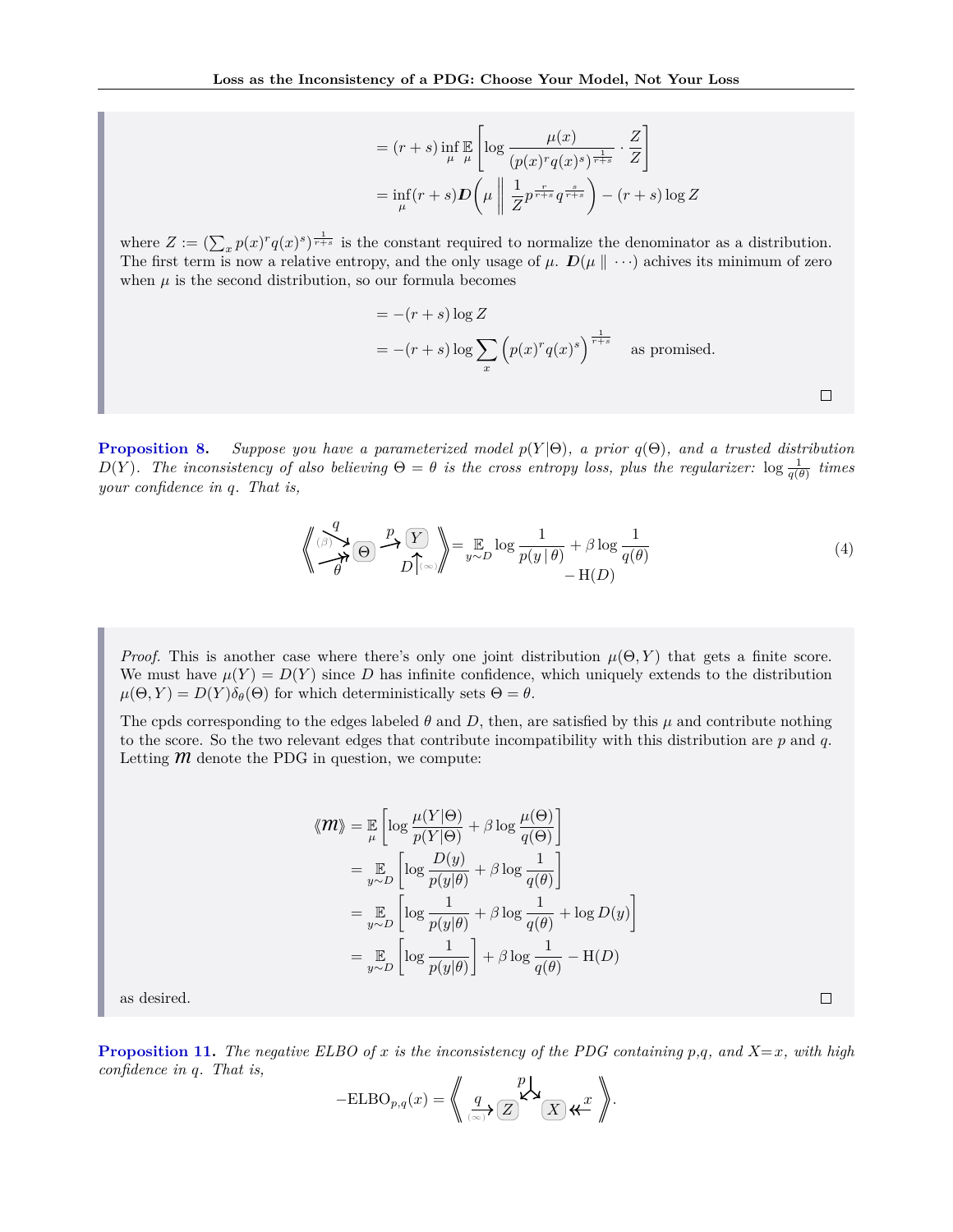*Proof.* Every distribution that does marginalize to  $q(Z)$  or places any mass on  $x' \neq x$  will have infinite score. Thus the only distribution that could have a finite score is  $\mu(X, Z)$ . Thus,

$$
\left\langle \underbrace{q}_{\langle \infty \rangle} \right\rangle \mathcal{Z} \stackrel{\bigtriangledown}{\longrightarrow} \mathcal{Z} \stackrel{\mathcal{P}}{\longrightarrow} \mathcal{Z} \stackrel{\mathcal{P}}{\longrightarrow} \mathcal{Z} \stackrel{\mathcal{P}}{\longrightarrow} \mathcal{Z} \stackrel{\mathcal{P}}{\longrightarrow} \mathcal{Z} \stackrel{\mathcal{P}}{\longrightarrow} \mathcal{Z} \stackrel{\mathcal{P}}{\longrightarrow} \mathcal{Z} \stackrel{\mathcal{P}}{\longrightarrow} \mathcal{Z} \stackrel{\mathcal{P}}{\longrightarrow} \mathcal{Z} \stackrel{\mathcal{P}}{\longrightarrow} \mathcal{Z} \stackrel{\mathcal{P}}{\longrightarrow} \mathcal{Z} \stackrel{\mathcal{P}}{\longrightarrow} \mathcal{Z} \stackrel{\mathcal{P}}{\longrightarrow} \mathcal{Z} \stackrel{\mathcal{P}}{\longrightarrow} \mathcal{Z} \stackrel{\mathcal{P}}{\longrightarrow} \mathcal{Z} \stackrel{\mathcal{P}}{\longrightarrow} \mathcal{Z} \stackrel{\mathcal{P}}{\longrightarrow} \mathcal{Z} \stackrel{\mathcal{P}}{\longrightarrow} \mathcal{Z} \stackrel{\mathcal{P}}{\longrightarrow} \mathcal{Z} \stackrel{\mathcal{P}}{\longrightarrow} \mathcal{Z} \stackrel{\mathcal{P}}{\longrightarrow} \mathcal{Z} \stackrel{\mathcal{P}}{\longrightarrow} \mathcal{Z} \stackrel{\mathcal{P}}{\longrightarrow} \mathcal{Z} \stackrel{\mathcal{P}}{\longrightarrow} \mathcal{Z} \stackrel{\mathcal{P}}{\longrightarrow} \mathcal{Z} \stackrel{\mathcal{P}}{\longrightarrow} \mathcal{Z} \stackrel{\mathcal{P}}{\longrightarrow} \mathcal{Z} \stackrel{\mathcal{P}}{\longrightarrow} \mathcal{Z} \stackrel{\mathcal{P}}{\longrightarrow} \mathcal{Z} \stackrel{\mathcal{P}}{\longrightarrow} \mathcal{Z} \stackrel{\mathcal{P}}{\longrightarrow} \mathcal{Z} \stackrel{\mathcal{P}}{\longrightarrow} \mathcal{Z} \stackrel{\mathcal{P}}{\longrightarrow} \mathcal{Z} \stackrel{\mathcal{P}}{\longrightarrow} \mathcal{Z} \stackrel{\mathcal{P}}{\longrightarrow} \mathcal{Z} \stackrel{\mathcal{P}}{\longrightarrow} \mathcal{Z} \stackrel{\mathcal{P}}{\longrightarrow} \mathcal{Z} \stackrel{\mathcal{P}}{\longrightarrow} \mathcal{Z} \stackrel{\mathcal{P}}{\longrightarrow} \mathcal{Z} \stackrel{\mathcal{P}}{\longrightarrow} \mathcal{Z} \stackrel{\mathcal{P}}{\longrightarrow}
$$

We proove both [Proposition 12](#page-6-5) and [Proposition 17](#page-11-0) at the same time.

**[Proposition 12.](#page-6-5)** *The VAE loss of a sample x is the inconsistency of the PDG comprising the encoder e (with high confidence, as it defines the encoding), decoder d, prior p, and x. That is,*

$$
-\text{ELBO}_{p,e,d}(x) = \left\langle \bigoplus_{\substack{p \ \mathbf{X} \subset \mathcal{L} \\ \mathcal{L}(\infty)}} \mathcal{L}(\mathbf{X}) \mathbf{K} \mathcal{L} \right\rangle.
$$

**[Proposition 17.](#page-11-0)** *The following analog of [Proposition 12](#page-6-5) for a whole dataset* D *holds:*

$$
-\underset{\Pr_{\mathcal{D}}}{\mathbb{E}}\text{ELBO}_{p,e,d}(X)=\left\langle\!\!\!\!\left\langle\frac{p}{\longleftarrow}\right\rangle\!\!\!\!\!\sum_{\substack{\mathcal{C}^{(0)}\\e}}\sum_{\substack{\longleftarrow\\e}}^{d}\frac{\Pr_{\mathcal{D}}}{\left\langle\right\rangle}\right\rangle\!\!\!\!\right\rangle+\text{H}(\Pr_{\mathcal{D}}).
$$

*Proof.* The two proofs are similar. For [Proposition 12,](#page-6-5) the optimal distribution must be  $\delta_x(X)e(Z \mid X)$ , and for [Proposition 17,](#page-11-0) it must be  $\Pr_{\mathcal{D}}(X)e(Z | X)$ , because *e* and the data both have infinite confidence, so any other distribution gets an infinite score. At the same time, *d* and *p* define a joint distribution, so the inconsistency in question becomes

$$
D\left(\delta_x(X)e(Z \mid X)\middle\|p(Z)d(X \mid Z)\right) = \mathop{\mathbb{E}}_{z \sim e|x}\left[\log \frac{p(z)d(x \mid z)}{e(z \mid x)}\right] = \mathrm{ELBO}_{p,e,d}(x)
$$

in the first, case, and

$$
D\left(\Pr_{\mathcal{D}}(X)e(Z \mid X)\middle\| p(Z)d(X \mid Z)\right) = \frac{1}{|\mathcal{D}|} \sum_{x \in \mathcal{D}} \mathop{\mathbb{E}}_{z \sim e|x} \left[ \log \frac{p(z)d(x \mid z)}{e(z \mid x)} + \log \frac{1}{\Pr_{\mathcal{D}}(x)} \right]
$$

$$
= \text{ELBO}_{p,e,d}(x) - \text{H}(\Pr_{\mathcal{D}})
$$

 $\Box$ 

in the second.

Now, we formally state and prove the more general result for *β*-VAEs.

**[Proposition 18.](#page-12-3)** *The negative*  $\beta$ -*ELBO objective for a prior*  $p(X)$ *, encoder*  $e(Z | X)$ *, decoder*  $d(X | Z)$ *, at a sample x, is equal to the inconsistency of the corresponding PDG, where the prior has confidence equal to β.*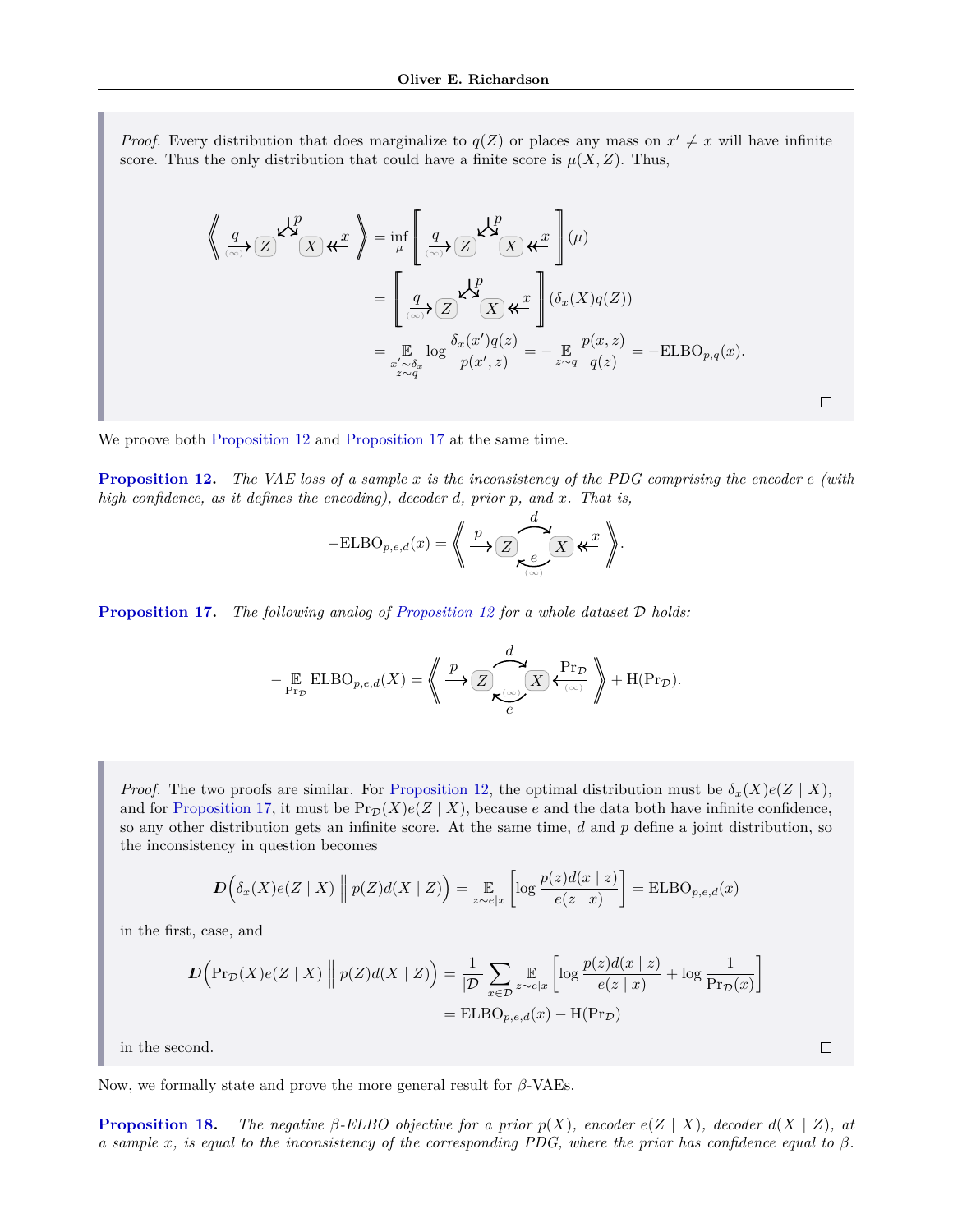*That is,*

$$
-\beta\text{-ELBO}_{p,e,d}(x) = \left\langle \left\langle \begin{array}{c} p \\ \frac{p}{\beta} \\ \end{array} \right\rangle \text{Var} \right\rangle \text{Var} \right\rangle
$$

*Proof.*

$$
\left\langle \frac{p}{\beta} \sum_{\substack{\ell \in \mathbb{Z} \\ \ell}} \frac{d}{X} \mathcal{K} \right\rangle_{\ell} = \inf_{\mu} \left[ \frac{p}{\beta} \sum_{\substack{\ell \in \mathbb{Z} \\ \ell}} \frac{d}{X} \mathcal{K} \right] (\mu)
$$

$$
= \inf_{\mu} \mathbb{E}_{\mu}(X, Z) \left[ \beta \log \frac{\mu(Z)}{p(Z)} + \log \frac{\mu(X, Z)}{\mu(Z) d(X | Z)} \right]
$$

As before, the only candidate for a joint distribution with finite score is  $\delta_x(X)e(Z \mid X)$ . Note that the marginal on *Z* for this distribution is itself, since  $\int_x \delta_x(X)e(Z \mid X) dx = e(Z \mid x)$ . Thus, our equation becomes

$$
= \mathop{\mathbb{E}}_{\delta_x(X)e(Z|X)} \left[ \beta \log \frac{e(Z \mid x)}{p(z)} + \log \frac{\delta_x(X)e(Z \mid X)}{e(Z \mid x)d(x \mid Z)} \right]
$$
  
\n
$$
= \mathop{\mathbb{E}}_{e(Z|x)} \left[ \beta \log \frac{e(Z \mid x)}{p(Z)} + \log \frac{1}{d(x \mid Z)} \right]
$$
  
\n
$$
= D(e(Z \mid x) \parallel p) + \text{Rec}_{e,d}(x)
$$
  
\n
$$
= -\beta - \text{ELBO}_{p,e,d}(x).
$$

<span id="page-23-1"></span> $\Box$ 

**[Proposition 14.](#page-7-2)** *For all weighted factor graphs*  $\Psi$ *, we have that*  $\langle \mathcal{M}_{\Psi} \rangle$ <sub>1</sub> = − log  $Z_{\Psi}$ *.* 

*Proof.* In the main text, we defined  $\mathcal{M}_{\Psi}$  to be the PDG with edges  $\{\frac{J}{\rightarrow} \mathbf{X}_{J}\}_\mathcal{J}$ , cpds  $p_J(\mathbf{X}_{J}) \propto \phi_J(\mathbf{X}_{J})$ , and weights  $\alpha_J, \beta_J := \theta_J$ . Let the( $\{x\}$ ) := *x* be a function that extracts the unique element singleton set. It was shown by [Richardson and Halpern \(2021\)](#page-9-2) (Corolary 4.4.1) that

$$
\text{the}[\![\mathbf{\mathcal{M}}_{\Psi}]\!]_1^* = \text{Pr}_{\Phi,\theta}(\mathbf{x}) = \frac{1}{Z_{\Psi}} \prod_{J} \phi_J(\mathbf{x}_J)^{\theta_J}.
$$

Recall the statement of Prop 4.6 from [Richardson and Halpern \(2021\):](#page-9-2)

<span id="page-23-0"></span>
$$
\llbracket \mathbf{m} \rrbracket_{\gamma}(\mu) = \mathop{\mathbb{E}}_{\mathbf{w} \sim \mu} \Bigg\{ \sum_{X \xrightarrow{L} Y} \Bigg[ \beta_L \log \frac{1}{\mathbf{p}_L(y^{\mathbf{w}} | x^{\mathbf{w}})} + (\gamma \alpha_L - \beta_L) \log \frac{1}{\mu(y^{\mathbf{w}} | x^{\mathbf{w}})} \Bigg] - \gamma \log \frac{1}{\mu(\mathbf{w})} \Bigg\},\tag{14}
$$

where  $x^{\mathbf{w}}$  and  $y^{\mathbf{w}}$  are the respective values of the variables *X* and *Y* in the world **w**. Note that if  $\gamma = 1$ , and  $\alpha, \beta$  are both equal to  $\theta$  in  $m_{\Psi}$ , the middle term (in purple) is zero. So in our case, since the edges are  $\{\rightarrow \mathbf{X}_J\}$  and  $\mathbf{p}_J(\mathbf{X}_J) = \phi_J(\mathbf{X}_J)$ , [\(14\)](#page-23-0) reduces to the standard variational free energy

$$
VFE_{\Psi}(\mu) = \mathbb{E}\left[\sum_{J \in \mathcal{J}} \theta_{J} \log \frac{1}{\phi_{J}(\mathbf{X}_{J})}\right] - H(\mu)
$$
  
=  $\mathbb{E}\left\langle \varphi, \theta \right\rangle_{\mathcal{J}} - H(\mu)$ , where  $\varphi_{J}(\mathbf{X}_{J}) := \log \frac{1}{\phi_{J}(\mathbf{X}_{J})}$ . (15)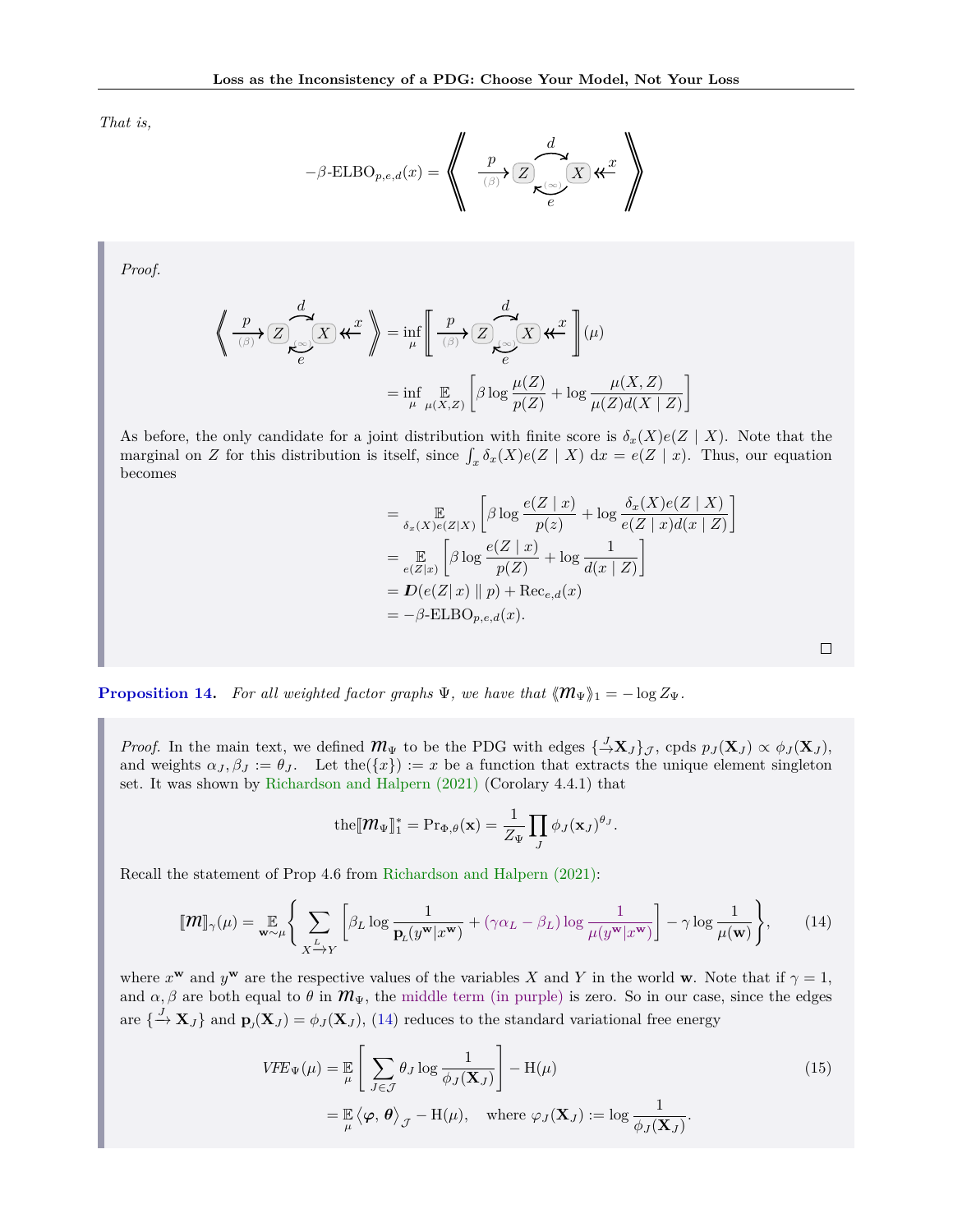By construction,  $Pr_{\Psi}$  uniquely minimizes *VFE*. The 1-inconsistency,  $\langle \mathcal{M}_{\Psi} \rangle$  is the minimum value attained. We calculate:

$$
\langle m \rangle_{1} = VFE_{\Psi}(\Pr_{\Psi})
$$
\n
$$
= \mathbb{E}_{\mathbf{x} \sim \mu} \left\{ \sum_{J \in \mathcal{J}} \left[ \theta_{J} \log \frac{1}{\phi_{J}(\mathbf{x}_{J})} \right] - \log \frac{1}{\Pr_{\Phi, \theta}(\mathbf{x})} \right\} \qquad \qquad \left[ \text{ by (15)} \right]
$$
\n
$$
= \mathbb{E}_{\mathbf{x} \sim \mu} \left\{ \sum_{J \in \mathcal{J}} \left[ \theta_{J} \log \frac{1}{\phi_{J}(\mathbf{x}_{J})} \right] - \log \frac{Z_{\Psi}}{\prod_{J \in \mathcal{J}} \phi_{J}(\mathbf{x}_{J})^{\theta_{J}}} \right\} \qquad \qquad \left[ \text{definition of } \Pr_{\Psi} \right]
$$
\n
$$
= \mathbb{E}_{\mathbf{x} \sim \mu} \left\{ \sum_{J} \left[ \theta_{J} \log \frac{1}{\phi_{J}(\mathbf{x}_{J})} \right] - \sum_{J \in \mathcal{J}} \left[ \theta_{J} \log \frac{1}{\phi_{J}(\mathbf{x}_{J})} \right] - \log Z_{\Psi} \right\}
$$
\n
$$
= -\log Z_{\Psi} \qquad \qquad \left[ Z_{\Psi} \text{ is constant in } \mathbf{x} \right]
$$

**[Proposition 15.](#page-8-1)**  $\left\langle \left\langle \frac{p}{\infty} \right\rangle \left( \overline{X} \right) \right\rangle \stackrel{\hat{c}}{\longrightarrow} \left( \overline{T} \right) \left\langle \left\langle \left\langle \cdot \right\rangle \right\rangle \right\rangle = \mathop{\mathbb{E}}_{x \sim p} c(x).$ 

*Proof.* Since  $p$  has high confidence, and T is always equal to  $t$ , the only joint distribution on  $(X, T)$  with finite score is  $\mu(X, T) = p(X)\delta_t(T)$ . We compute its score directly:

$$
\left\langle \bigotimes_{(0)} \mathcal{F}(\overline{X}) \xrightarrow{\hat{c}} \mathcal{T} \right\rangle \left\langle \bigotimes_{\mu} \mathcal{F}^{\mathbf{t}} \right\rangle = \mathbb{E} \log \frac{\mu(X, \mathcal{T})}{\hat{c}(\mathbf{t} | X)} = \mathbb{E} \log \frac{1}{\hat{c}(\mathbf{t} | X)} = \mathbb{E} \log \frac{1}{\exp(-c(X))}
$$

$$
= \mathbb{E} \log \exp(c(X)) = \mathbb{E} c(X) = \mathbb{E} c(x).
$$

 $\Box$ 

#### **C.1 Additional Proofs for Unnumbered Claims**

#### **C.1.1 Details on the Data Processing Inequality Proof**

We now provide more details on the proof of the Data Processing Equality that appeared in [Figure 2](#page-6-0) of the main text. We repeat it now for convenience, with labeled PDGs  $(m_1, \ldots, m_5)$  and numbered (in)equalities.

$$
\left\langle \frac{p}{\beta} \right\rangle \times \left\langle \frac{q}{\beta} \right\rangle \stackrel{(1)}{=} \left\langle \frac{p}{\beta} \right\rangle \stackrel{(2)}{=} \left\langle \frac{p}{\beta} \right\rangle \stackrel{(3)}{=} \left\langle \frac{p}{\beta} \right\rangle \stackrel{(4)}{=} \left\langle \frac{p}{\beta} \right\rangle \stackrel{(5)}{=} \left\langle \frac{p}{\beta} \right\rangle \stackrel{(6)}{=} \left\langle \frac{p}{\beta} \right\rangle \stackrel{(7)}{=} \left\langle \frac{p}{\beta} \right\rangle \stackrel{(8)}{=} \left\langle \frac{p}{\beta} \right\rangle \stackrel{(9)}{=} \left\langle \frac{p}{\beta} \right\rangle \stackrel{(1)}{=} \left\langle \frac{p}{\beta} \right\rangle \stackrel{(5)}{=} \left\langle \frac{p}{\beta} \right\rangle \stackrel{(6)}{=} \left\langle \frac{p}{\beta} \right\rangle \stackrel{(7)}{=} \left\langle \frac{p}{\beta} \right\rangle \stackrel{(8)}{=} \left\langle \frac{p}{\beta} \right\rangle \stackrel{(9)}{=} \left\langle \frac{p}{\beta} \right\rangle \stackrel{(1)}{=} \left\langle \frac{p}{\beta} \right\rangle \stackrel{(5)}{=} \left\langle \frac{p}{\beta} \right\rangle \stackrel{(6)}{=} \left\langle \frac{p}{\beta} \right\rangle \stackrel{(7)}{=} \left\langle \frac{p}{\beta} \right\rangle \stackrel{(8)}{=} \left\langle \frac{p}{\beta} \right\rangle \stackrel{(9)}{=} \left\langle \frac{p}{\beta} \right\rangle \stackrel{(1)}{=} \left\langle \frac{p}{\beta} \right\rangle \stackrel{(1)}{=} \left\langle \frac{p}{\beta} \right\rangle \stackrel{(1)}{=} \left\langle \frac{p}{\beta} \right\rangle \stackrel{(1)}{=} \left\langle \frac{p}{\beta} \right\rangle \stackrel{(1)}{=} \left\langle \frac{p}{\beta} \right\rangle \stackrel{(1)}{=} \left\langle \frac{p}{\beta} \right\rangle \stackrel{(1)}{=} \left\langle \frac{p}{\beta} \right\rangle \stackrel{(1)}{=} \left\langle \frac{p}{\beta} \right\rangle \stackrel{(1)}{=} \left\langle \frac{p}{\beta} \right\rangle \stackrel{(1)}
$$

We now enumerate the (in)equalities to prove them.

1. Let  $\mu(X)$  denote the (unique) optimal distribution for  $\mathcal{M}_1$ . Now, the joint distribution  $\mu(X, Y) :=$  $\mu(X)f(Y|X)$  has incompatibility with  $\mathcal{M}_2$  equal to

$$
Incm_2(\mu(X,Y)) = \beta \mathcal{D}(\mu(X) \parallel p(X)) + \zeta \mathcal{D}(\mu(X) \parallel q(X)) + (\beta + \zeta) \mathop{\mathbb{E}}_{x \sim \mu} \left[ \mathcal{D}(\mu(Y|x) \parallel f(Y|x)) \right]
$$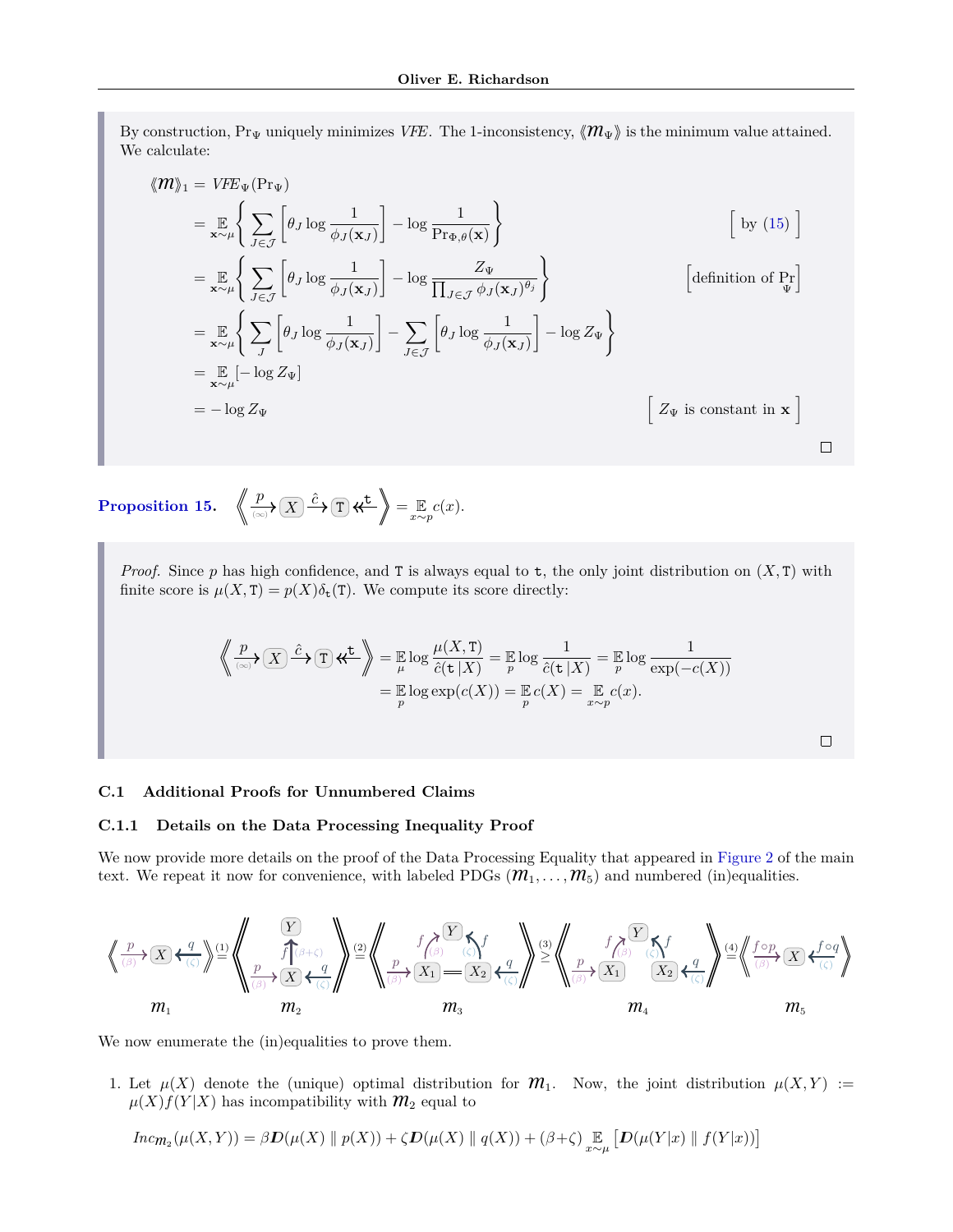$$
= Inc_{m_1}(\mu(X)) + (\beta + \zeta) \mathop{\mathbb{E}}_{x \sim \mu} D(\mu(Y|x) \parallel f(Y|x))
$$
  
=  $\langle m_1 \rangle$  
$$
\begin{bmatrix} \text{as } \mu(Y|x) = f(Y|x) \text{ wherever } \mu(x) > 0, \\ \text{and } \mu(X) \text{ minimizes } Inc_{m_1} \end{bmatrix}
$$

So  $\mu(X, Y)$  witnesses the fact that  $\langle \mathcal{M}_2 \rangle \leq Inc_{\mathcal{M}_2}(\mu(X, Y)) = \langle \mathcal{M}_1 \rangle$ . Furthermore, every joint distribution  $\nu(X, Y)$  must have at least this incompatibility, as it must have some marginal  $\nu(X)$ , which, even by itself, already gives rise to incompatibility of magnitude  $Inc_{m_1}(\nu(X)) \geq Inc_{m_1}(\mu(X)) = \langle m_1 \rangle$ . And since this is true for all  $\nu(X, Y)$ , we have that  $\langle \mathcal{M}_2 \rangle \geq \langle \mathcal{M}_1 \rangle$ . So  $\langle \mathcal{M}_2 \rangle = \langle \mathcal{M}_1 \rangle$ .

2. The equals sign in  $\mathcal{M}_3$  may be equivalently interpreted as a cpd  $eq(X_1|X_2) := x_2 \mapsto \delta_{x_2}(X_1)$ , a cpd  $eq'(X_2|X_1) := x_1 \mapsto \delta_{x_1}(X_2)$ , or both at once; in each case, the effect is that a joint distribution  $\mu$  with support on an outcome for which  $X_1 \neq X_2$  gets an infinite penalty, so a minimizer  $\mu(X_1, X_2, Y)$  of *Inc***M**<sub>3</sub> must be isomorphic to a distribution  $\mu'(X, Y)$ .

Furthermore, it is easy to verify that  $Inc_{m_2}(\mu'(X, Y)) = Inc_{m_3}(\mu(X, X, Y))$ . More formally, we have:

$$
\langle \mathbf{M}_3 \rangle = \inf_{\mu(X_1, X_2, Y)} \mathbb{E}\left[\beta \log \frac{\mu(X_1)}{p(X_1)} + \zeta \log \frac{\mu(X_2)}{q(X_2)} + \beta \log \frac{\mu(Y|X_1)}{f(Y|X_1)} + \zeta \log \frac{\mu(Y|X_2)}{f(Y|X_2)} + \log \frac{\mu(X_1|X_2)}{eq(X_1, X_2)}\right]
$$

but if  $X_1$  always equals  $X_2$  (which we call simply X), as it must for the optimal  $\mu$ , this becomes

$$
= \inf_{\mu(X_1=X_2=X,Y)} \mathbb{E}\left[\beta \log \frac{\mu(X)}{p(X)} + \zeta \log \frac{\mu(X)}{q(X)} + \beta \log \frac{\mu(Y|X)}{f(Y|X)} + \zeta \log \frac{\mu(Y|X)}{f(Y|X)}\right]
$$
  
\n
$$
= \inf_{\mu(X,Y)} \mathbb{E}\left[\beta \log \frac{\mu(X)}{p(X)} + \zeta \log \frac{\mu(X)}{q(X)} + (\beta + \zeta) \log \frac{\mu(Y|X)}{f(Y|X)}\right]
$$
  
\n
$$
= \inf_{\mu(X,Y)} Inc_{m_2}(\mu)
$$
  
\n
$$
= \langle m_2 \rangle.
$$

- 3. Eliminating the edge or edges enforcing the equality  $(X_1 = X_2)$  cannot increase inconsistency, by [Lemma 1.](#page-2-0)
- 4. Although this final step of composing the edges with shared confidences looks intuitively like it should be true (and it is!), its proof may not be obvious. We now provide a rigorous proof of this equality.

To ameliorate subscript pains, we henceforth write *X* for  $X_1$ , and *Z* for  $X_2$ . We now compute:

$$
\langle \mathbf{m}_4 \rangle = \inf_{\mu(X,Z,Y)} \mathbb{E}\left[\beta \log \frac{\mu(X)\,\mu(Y|X)}{p(X)\,f(Y|X)} + \zeta \log \frac{\mu(Z)\,\mu(Y|Z)}{q(Z)\,f(Y|Z)}\right]
$$
  
= 
$$
\inf_{\mu(X,Z,Y)} \mathbb{E}\left[\beta \log \frac{\mu(Y)\,\mu(X|Y)}{p(X)\,f(Y|X)} + \zeta \log \frac{\mu(Y)\,\mu(Z|Y)}{q(Z)\,f(Y|Z)}\right]
$$
 [apply Bayes Rule in numerators]

By the chain rule, every distribution  $\mu(X, Z, Y)$  may be specified as  $\mu(Y)\mu(X|Y)\mu(Z|X, Y)$ , so we can rewrite the formula above as

$$
\langle \mathcal{M}_4 \rangle = \inf_{\mu(Y)} \inf_{\mu(X|Y)} \inf_{\mu(Z|Y,X)} \mathbb{E}_{y \sim \mu(Y)} \mathbb{E}_{x \sim \mu(Z|y,x)} \left[ \beta \log \frac{\mu(y) \mu(x|y)}{p(x) f(y|x)} + \zeta \log \frac{\mu(y) \mu(z|y)}{q(z) f(y|x)} \right],
$$

where  $\mu(Z|Y)$  is the defined in terms of the primitives  $\mu(X|Y)$  and  $\mu(Z|X,Y)$  as  $\mu(Z|Y) := y \mapsto$  $\mathbb{E}_{x \sim \mu(X|y)} \mu(Z|y,x)$ , and is a valid cpd, since it is a mixture distribution. Since the first term (with *β*) does not depend on *z*, we can take it out of the expectation, so

$$
\langle\!\langle m_4 \rangle\!\rangle = \inf_{\mu(Y)} \inf_{\mu(X|Y)} \inf_{\mu(Z|Y,X)} \mathop{\mathbb{E}}_{y \sim \mu(Y)} \mathop{\mathbb{E}}_{x \sim \mu(X|y)} \left[ \beta \log \frac{\mu(y) \mu(x|y)}{p(x) f(y|x)} + \zeta \mathop{\mathbb{E}}_{z \sim \mu(Z|y,x)} \left[ \log \frac{\mu(y) \mu(z|y)}{q(z) f(y|x)} \right] \right];
$$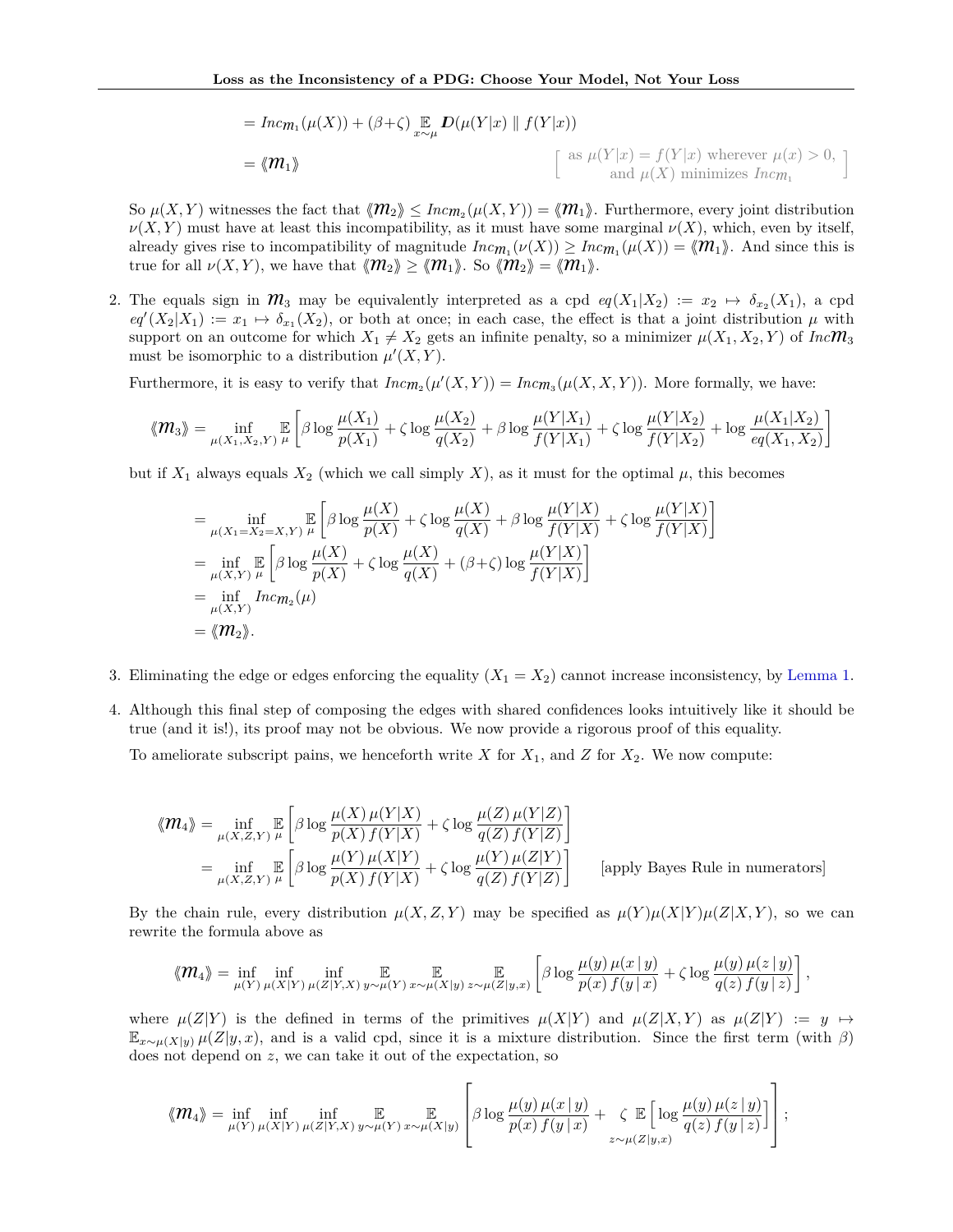we can split up  $\mathbb{E}_{\mu(X|y)}$  by linearity of expectation, to get

$$
\langle \!\langle \mathcal{M}_4 \rangle\!\rangle = \inf_{\mu(Y)} \inf_{\mu(X|Y)} \inf_{\mu(Z|Y,X)} \mathop{\mathbb{E}}_{y \sim \mu(Y)} \left[ \beta \mathop{\mathbb{E}}_{x \sim \mu(X|y)} \left[ \log \frac{\mu(y) \mu(x \, | \, y)}{p(x) \, f(y \, | \, x)} \right] + \zeta \mathop{\mathbb{E}}_{\substack{x \sim \mu(X|y) \\ z \sim \mu(Z|y,x)}} \left[ \log \frac{\mu(y) \mu(z \, | \, y)}{q(z) \, f(y \, | \, z)} \right] \right]
$$

Note that the quantity inside the second expectation does not depend on *x*. Therefore, the second expectation is just an explicit way of sampling *z* from the mixture distribution  $\mathbb{E}_{x \sim \mu(X|y)} \mu(Z|x, y)$ , which is the definition of  $\mu(Z|y)$ . Once we make this replacement, it becomes clear that the only feature of  $\mu(Z|Y, X)$ that matters is the mixture  $\mu(Z|Y)$ . Simplifying the second expectation in this way, and replacing the infemum over  $\mu(Z|X, Y)$  with one over  $\mu(Z|Y)$  yields:

$$
\langle \mathbf{M}_4 \rangle = \inf_{\mu(Y)} \inf_{\mu(X|Y)} \inf_{\mu(Z|Y)} \mathop{\mathbb{E}}_{y \sim \mu(Y)} \left[ \beta \mathop{\mathbb{E}}_{x \sim \mu(X|y)} \left[ \log \frac{\mu(y) \mu(x|y)}{p(x) f(y|x)} \right] + \zeta \mathop{\mathbb{E}}_{z \sim \mu(Z|y)} \left[ \log \frac{\mu(y) \mu(z|y)}{q(z) f(y|x)} \right] \right]
$$

Now, a cpd  $\mu(X|Y)$  is just<sup>[7](#page-26-0)</sup> a (possibly different) distribution  $\nu_\nu(X)$  for every value of *Y*. Observe that, inside the expectation over  $\mu(Y)$ , the cpds  $\mu(X|Y)$  and  $\mu(Z|Y)$  are used only for the *present* value of *y*, and do not reference, say,  $\mu(X|y')$  for  $y' \neq y$ . Because there is no interaction between the choice of cpd  $\mu(X|y)$  and  $\mu(X|y')$ , it is not necessary to jointly optimize over entire cpds  $\mu(X|Y)$  all at once. Rather, it is equivalent to to take the infemum over  $\nu(X)$ , separately for each *y*. Symmetrically, we may as well take the infemum over  $\lambda(Z)$  separately for each *y*, rather than jointly finding the optimal  $\mu(Z|Y)$  all at once. Operationallly, this means we can pull the infema inside the expectation over *Y* . And since the first term doesn't depend on *Z* and the second doesn't depend on *X*, we get:

$$
\langle M_4 \rangle = \inf_{\mu(Y)} \mathop{\mathbb{E}}_{y \sim \mu(Y)} \left[ \inf_{\nu(X)} \beta \mathop{\mathbb{E}}_{\nu(X)} \left[ \log \frac{\mu(y) \nu(X)}{p(X) f(y|X)} \right] + \inf_{\lambda(Z)} \zeta \mathop{\mathbb{E}}_{\lambda(Z)} \left[ \log \frac{\mu(y) \lambda(Z)}{q(Z) f(y|Z)} \right] \right]
$$

Next, we pull the same trick we've used over and over: find constants so that we can regard the dependence as a relative entropy with respect to the quantity being optimized. Grouping the quantities apart from  $\nu(X)$ on the left term and normalizing them (and analogously for  $\lambda(Z)$ ) on the right), we find that

$$
\langle \!\!\langle \mathbf{m}_4 \rangle\!\!\rangle = \inf_{\mu(Y)} \mathop{\mathbb{E}}_{y \sim \mu(Y)} \left[ \begin{array}{c} \beta \inf_{\nu(X)} D(\nu(X)) \left\| \frac{1}{C_1(y)} p(X) \frac{f(y|X)}{\mu(y)} \right) - \beta \log C_1(y) \\ + \zeta \inf_{\lambda(Z)} D(\lambda(Z)) \left\| \frac{1}{C_2(y)} q(Z) \frac{f(y|Z)}{\mu(y)} \right) - \zeta \log C_2(y) \end{array} \right],
$$

where

$$
C_1(y) = \sum_{x} p(x) \frac{f(y|x)}{\mu(y)} = \frac{1}{\mu(y)} \mathop{\mathbb{E}}_{p(X)} f(y|X) \quad \text{and} \quad C_2(y) = \sum_{z} q(z) \frac{f(y|z)}{\mu(y)} = \frac{1}{\mu(y)} \mathop{\mathbb{E}}_{q(Z)} f(y|Z)
$$

are the constants required to normalize the distributions. Both relative entropies are minimized when their arguments match, at which point they contribute zero, so we have

$$
\langle \mathbf{M}_4 \rangle = \inf_{\mu(Y)} \mathop{\mathbb{E}}_{y \sim \mu(Y)} \left[ \beta \log \frac{1}{C_1(y)} + \zeta \log \frac{1}{C_2(y)} \right]
$$
  
\n
$$
= \inf_{\mu(Y)} \mathop{\mathbb{E}}_{y \sim \mu(Y)} \left[ \beta \log \frac{\mu(y)}{\mathop{\mathbb{E}}_{p(X)} f(y|X)} + \zeta \log \frac{\mu(y)}{\mathop{\mathbb{E}}_{q(Z)} f(y|Z)} \right]
$$
  
\n
$$
= \inf_{\mu(Y)} \mathop{\mathbb{E}}_{\mu} \left[ \beta \mathbf{D}(\mu \parallel f \circ p) + \zeta \mathbf{D}(\mu \parallel f \circ q) \right]
$$
  
\n
$$
= \langle \mathbf{M}_5 \rangle.
$$

<span id="page-26-0"></span><sup>7</sup>modulo measurability concerns that do not affect the infemum; see [Appendix A](#page-10-0)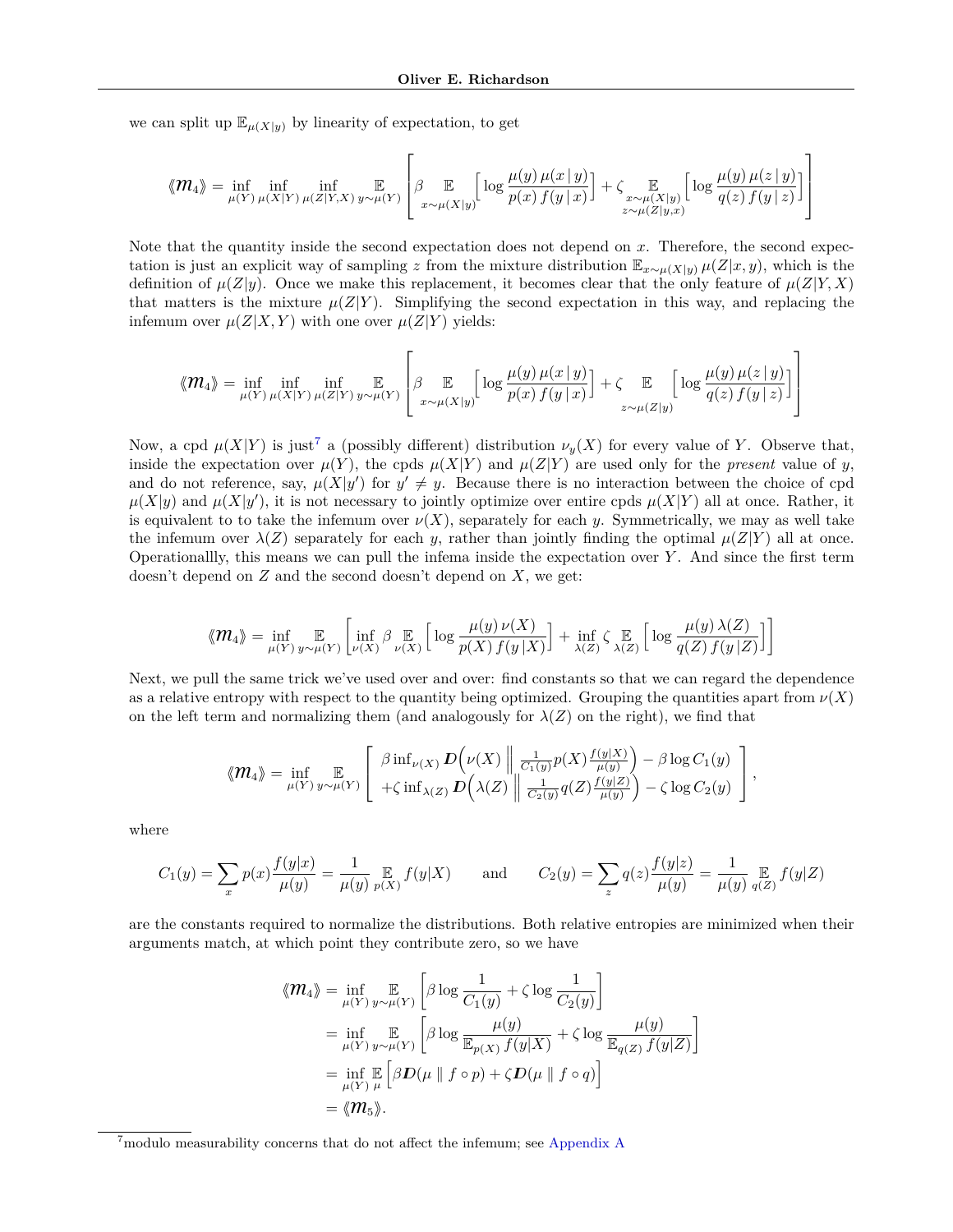#### **C.1.2 Details for Claims made in [Section 8](#page-7-0)**

First, the fact that

L<sup>1</sup> = *λ*dLdat + *λ*sLsim = \*\* sim dat *Z X Y λ* (∞) *h* dat 7→ *d* sim 7→ *s* (∞) ++*,*

where  $\lambda(Z = \sin) = \lambda_s$  and  $\lambda(Z = \det) = \lambda_d$  is immediate. The two cpds with infinite confidence ensure that the only joint distribution with a finite score is  $\lambda_s s + \lambda_d d$ , and the inconsistency with *h* is its surprisal, so the inconsistency of this PDG is

$$
\mathop{\mathbb{E}}_{\lambda_{\mathbf{s}} s + \lambda_{\mathbf{d}} d} \left[ \log \frac{1}{h(Y|X)} \right] = -\lambda_{\mathbf{s}} \mathop{\mathbb{E}}_{s} [\log h(Y|X)] - \lambda_{\mathbf{d}} \mathop{\mathbb{E}}_{d} [\log h(Y|X)] = \lambda_{\mathbf{d}} \mathcal{L}_{\text{dat}} + \lambda_{\mathbf{s}} \mathcal{L}_{\text{sim}} = \mathcal{L}_{1}, \text{ as promised.}
$$

The second correspondence is the least straightforward. Let  $C = \int sd$  be the normalization constant required to normalize the joint density *sd*. We claim that, for large fixed  $\gamma$ , we have

$$
\mathcal{L}_2 \approx C \left\langle \left\langle \begin{array}{c} s \\ \frac{1}{\binom{\alpha:1}{\beta:\gamma}} \displaystyle\left\langle \begin{array}{c} X \\ h \\ Y \end{array} \right\rangle \hspace{-1mm} \right\rangle \hspace{-2mm} \right\rangle \hspace{-2mm} + const,
$$

where *const* does not depend on  $h$ . To see this, let  $\mathcal{M}_2$  be the PDG above, and compute

$$
\langle \mathbf{m}_{2} \rangle_{\gamma} = \inf_{\mu(X,Y)} \mathbb{E} \left[ \gamma \log \frac{\mu(XY)}{s(XY)} \frac{\mu(XY)}{d(XY)} + \log \frac{\mu(Y|X)}{h(Y|X)} + \gamma \log \frac{1}{s(XY)} \frac{1}{d(XY)} - \gamma \log \frac{1}{\mu(XY)} \right]
$$
  
\n
$$
= \inf_{\mu(X,Y)} \mathbb{E} \left[ \gamma \log \frac{\mu(XY)}{s(XY)} \frac{\mu(XY)}{d(XY)} \frac{1}{\mu(XY)} \frac{1}{\mu(XY)} + \log \frac{\mu(Y|X)}{h(Y|X)} \right]
$$
  
\n
$$
= \inf_{\mu(X,Y)} \mathbb{E} \left[ \gamma \log \frac{\mu(XY)}{s(XY)d(XY)} + \log \frac{\mu(Y|X)}{h(Y|X)} \right]
$$
  
\n
$$
= \inf_{\mu(X,Y)} \mathbb{E} \left[ \gamma \log \frac{\mu(XY)C}{s(XY)d(XY)} - \gamma \log C + \log \frac{\mu(Y|X)}{h(Y|X)} \right]
$$
  
\n
$$
= \inf_{\mu(X,Y)} \mathbb{E} \left[ \gamma \log \frac{\mu(XY)C}{s(XY)d(XY)} - \gamma \log C + \log \frac{\mu(Y|X)}{h(Y|X)} \right]
$$
  
\n
$$
= \inf_{\mu(X,Y)} \gamma D\left( \mu \left\| \frac{1}{C} s d \right\| + \mathbb{E} \left[ \log \frac{\mu(Y|X)}{h(Y|X)} \right] - \gamma \log C \right)
$$

*ID* is (*γm*)-strongly convex in a region around its minimizer for some *m >* 0 that depends only on *s* and *d*. Together with our assumption that *h* is positive, we find that when  $\gamma$  becomes large, the first term dominates, and the optimizing  $\mu$  quickly approaches the normalized density  $\nu := \frac{1}{C} sd$ . Plugging in  $\nu$ , we find that the value of the infemum approaches

$$
\langle \mathcal{M}_2 \rangle \approx \mathbb{E} \left[ \log \frac{1}{h(Y|X)} \right] - H_{\nu}(Y|X) - \gamma \log C
$$
  
= 
$$
\int_{XY} \frac{1}{C} \log \frac{1}{h(Y|X)} s(X,Y) d(X,Y) - H_{\nu}(Y|X) - \gamma \log C
$$
  
= 
$$
\frac{1}{C} \mathbb{E} \left[ d(X,Y) \log \frac{1}{h(Y|X)} \right] - H_{\nu}(Y|X) - \gamma \log C
$$
  
= 
$$
\frac{1}{C} \mathcal{L}_2 - H_{\nu}(Y|X) - \gamma \log C,
$$

and therefore  $\mathcal{L}_2 = C \langle \mathcal{M}_2 \rangle + C H_\nu(Y|X) - \gamma C \log C$ 

$$
=C\langle\!\langle m_2\rangle\!\rangle+const.
$$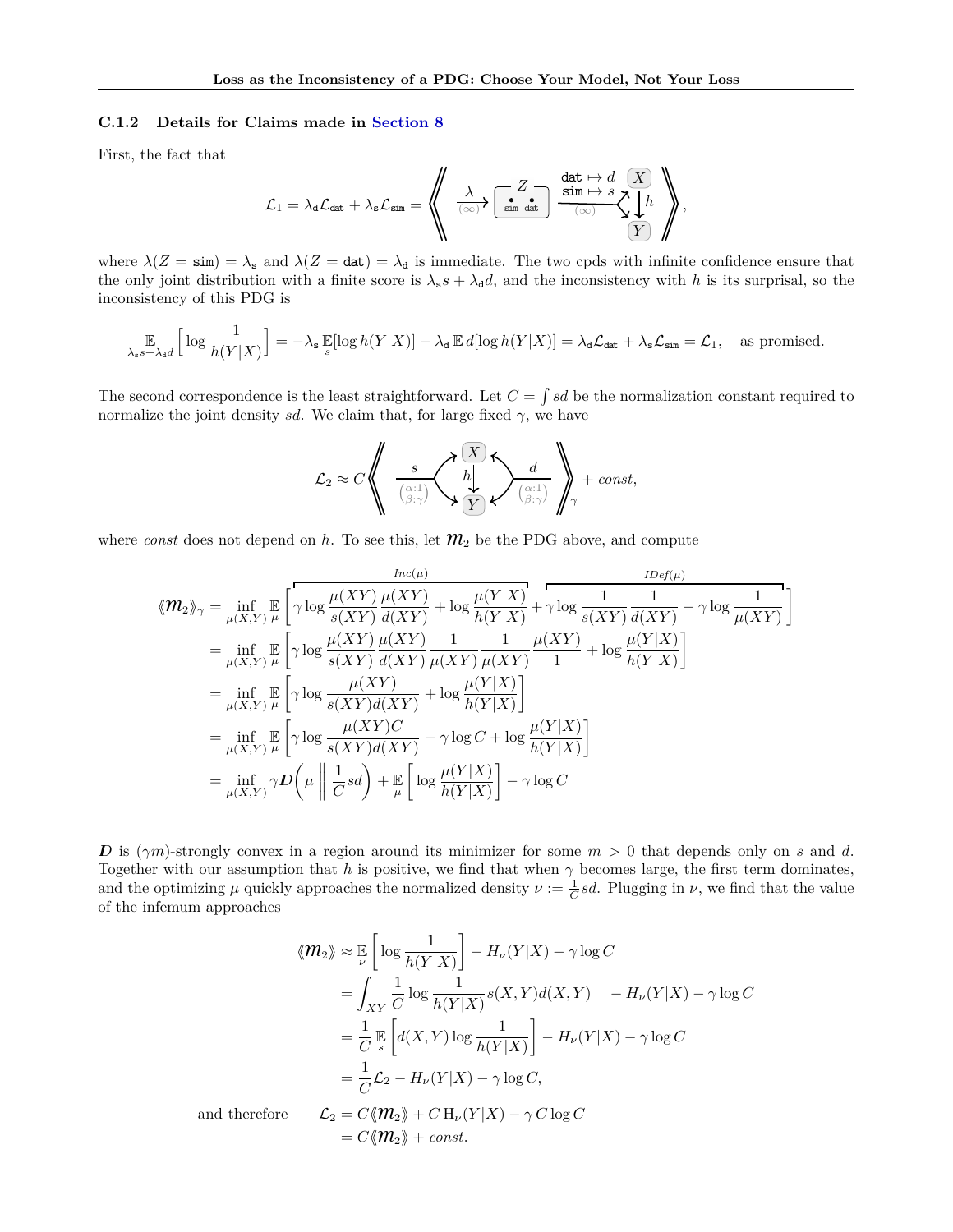Finally, we turn to

<sup>L</sup><sup>3</sup> := \*\* *<sup>X</sup> Y h* (*λ*d) *d* (*λ*s) *s* ++*.*

To see the why the optimal distribution  $\mu^*(XY)$  is the *λ*-weighted geometric mean of *s* and *d*, let us first consider the same PDG, except without *h*. From [Lemma 10,](#page-4-3) we have this loss without *h* in closed form, and from the proof of [Lemma 10,](#page-4-3) we see that the optimizing distribution in this case is the *λ*-weighted geometric distribution  $\mu^* \propto s(XY)^{\lambda_s} d(XY)^{\lambda_d}$ . Now [\(Lemma 1\)](#page-2-0), including *h* cannot make the PDG any less inconsistent. In particular, by choosing

$$
h^*(Y|X) := \mu^*(Y|X) \propto (Y|X)^{\lambda_s} d(Y|X)^{\lambda_d},
$$

to be already compatible with this joint distribution, the inconsistency does not change, while choosing a different *h* would cause the inconsistency to increase. Thus, the optimal classifier *h*<sup>∗</sup> by this metric is indeed as we claim. Finally, it is easy to see that this loss is calibrated: if  $s = d$ , then the optimal joint distribution is equal to *s* and to *d*, and the optimal classifier is  $h(Y|X) = s(Y|X) = d(Y|X)$ . So  $\mathcal{L}_3$  is calibrated.

#### **C.1.3 Details for Claims made in [Section 9](#page-8-2)**

**Distortion Due to Inconsistency.** In the footnote on [Page 9,](#page-8-0) we claimed that if the model confidence  $\beta_p$ were 1 rather than  $\infty$ , we would have obtained an incconsistency of  $-\log \mathbb{E}_{x \sim p} \exp(-c(x))$ , and that the optimal distribution would not have been *p*(*X*).

$$
\left\langle \frac{p}{\sqrt{2}} \right\rangle \left\langle \frac{x}{\sqrt{2}} \right\rangle = \inf_{\mu(X)} \mathbb{E}_{\mu(X)} \left[ \log \frac{\mu(x)}{p(x)} + \log \frac{\mu(\mathbf{t}|x)}{\hat{c}(\mathbf{t}|x)} \right]
$$

$$
= \inf_{\mu(X)} \mathbb{E}_{\mu(X)} \left[ \log \frac{\mu(x)}{p(x)} + \log \frac{1}{\hat{c}(\mathbf{t}|x)} \right]
$$

$$
= \inf_{\mu(X)} \mathbb{E}_{\mu(X)} \left[ \log \frac{\mu(x)}{p(x) \exp(-c(x))} \cdot \frac{Z}{Z} \right]
$$

where  $Z = \sum_x p(x) \exp(-c(x)) = \mathbb{E}_p \exp(-c(X))$  is the constant required to normalize the distribution

$$
= \inf_{\mu(X)} D\left(\mu \mid \frac{1}{Z} p(X) \exp(-c(X))\right) - \log Z
$$
  
=  $-\log Z$   
=  $-\log \mathbb{E}_{x \sim p} \exp(-c(x))$ 

as promised. Note also that in the proof, we showed that the optimal distribution is proportional to  $p(X) \exp(-c(X))$  which means that it equals  $p(X)$  if and only if  $c(X)$  is constant in X.

**Enforcing the Qualitative Picture.** We also claimed without careful proof in [Section 9](#page-8-2) that, if  $\alpha_h = \alpha_{\text{PrD}} = 1$ , then  $\overline{v}$ 

$$
\lim_{\gamma \to \infty} \left\langle \left( \frac{\Pr_{\mathcal{D}}}{X} \overbrace{\frac{h}{X}}^{\text{proj}} \overbrace{\frac{h}{Y}}^{\ell} \right) \uparrow \uparrow \right\rangle_{\gamma} = \lim_{(x,y) \sim \Pr_{\mathcal{D}} \atop y' \sim p(Y'|x)} \mathbb{E} \left[ \ell(y,y') \right]
$$

Why is this? For such a setting of  $\alpha$ , which intuitively articulates a causal picture where X, Y is generated from  $\Pr_{\mathcal{D}}$ , and *Y'* generated by  $h(Y'|X)$ , the information deficiency  $IDef_{\mathcal{S}}(\mu(X, Y, Y'))$  of a distribution  $\mu$  is

$$
IDef_{\mathcal{S}}(\mu(X, Y, Y')) = -\mathcal{H}_{\mu}(X, Y, Y') + \mathcal{H}(X, Y) + \mathcal{H}(Y'|X)
$$
  
=  $\mathcal{H}_{\mu}(Y'|X) - \mathcal{H}_{\mu}(Y'|X, Y)$   
=  $\mathcal{I}_{\mu}(Y; Y'|X).$